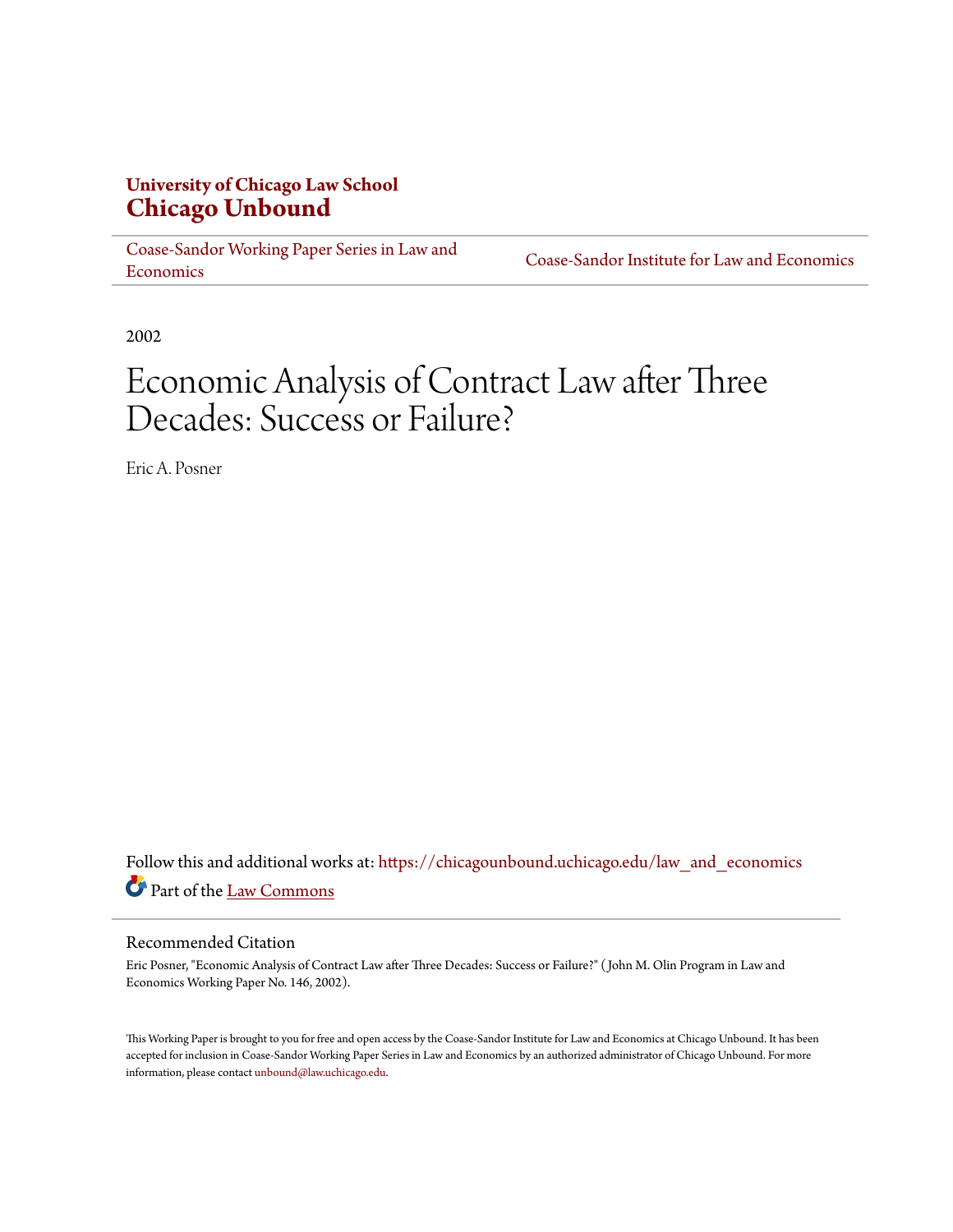# CHICAGO

### **JOHN M. OLIN LAW & ECONOMICS WORKING PAPER NO. 146 (2D SERIES)**



# Economic Analysis of Contract Law after Three Decades: Success or Failure?

*Eric A. Posner*

## **THE LAW SCHOOL THE UNIVERSITY OF CHICAGO**

This paper can be downloaded without charge at: The Chicago Working Paper Series Index: [http://www.law.uchicago.edu/Lawecon/index.html](http://www.law.uchicago.edu/Publications/Working/index.html)

The Social Science Research Network Electronic Paper Collection: [http://ssrn.com/abstract\\_id=3](http://papers.ssrn.com/sol3/search.taf)04977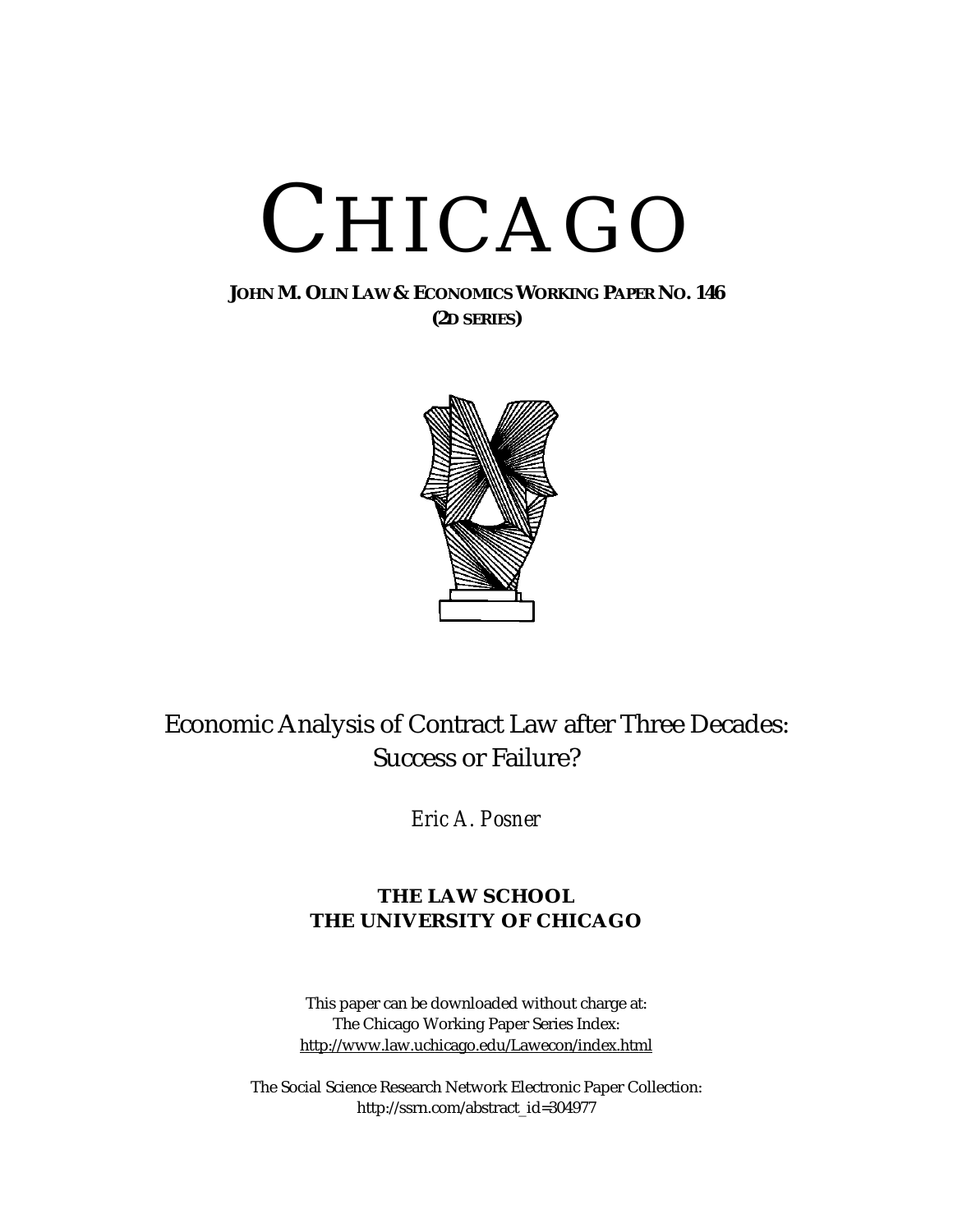#### **Economic Analysis of Contract Law After Three Decades: Success or Failure?**

#### Eric A. Posner $<sup>1</sup>$ </sup>

*Abstract*: Law and economics has failed to produce plausible descriptive theories of contract doctrines. This paper documents these failures and suggests that they are due to a methodological problem involving the concept of transaction costs. If transaction costs refer to writing or information costs, then rational individuals would agree to complex contracts that are not in fact observed, and contract law would, for the most part, have no other function than that of specifically enforcing contracts. If transaction costs refer to limits on foreseeability and other cognitive restrictions, then law and economics assumes implausibly both that people are rational enough to allow legal rules to influence their investment and breach decisions, but not rational enough to allow legal rules to influence contractual design. Implications for normative analysis are discussed, and non-economic approaches to contract law are surveyed and criticized.

#### **INTRODUCTION**

 Modern economic analysis of contract law began about 30 years ago and, many scholars would agree, has become the dominant academic style of contract theory. Traditional doctrinal analysis exerts less influence than it did prior to 1970, and enjoys little prestige. Philosophical work on the nature of promising has captured some attention, but petered out in the 1980s, with little to show for the effort other than arid generalizations about the nature of promising. Academic critiques from the left no longer stir up excitement as they did twenty years ago. Scholarship influenced by cognitive psychology has so far produced few insights. Only economic analysis seems to be on solid footing.

 Anyone familiar with a body of scholarship can tell the difference between a flourishing area of study, and a backwater. Economically oriented scholars writing in the early 1970s had foundational insights, and then over time subsequent writers have criticized and refined them; because these refinements were derived from common premises, there has been a sense of forward movement in the subject, of the building of an increasingly sophisticated consensus. Although critics of economic analysis deride its scientific aspirations, the steady accumulation of insights over time resembles scientific progress. Doctrinal, philosophical, and critical scholarship has, by contrast, been static. The authors agree or disagree, and about the same things, as much today as they did twenty or thirty years ago.

1

<sup>&</sup>lt;sup>1</sup> Professor of Law, University of Chicago. Thanks to Richard Craswell, Richard Posner, and Kathy Spier for helpful comments, to Bryan Dayton and Tana Ryan for valuable research assistance, and to The Sarah Scaife Foundation Fund and The Lynde and Harry Bradley Foundation Fund for generous financial support.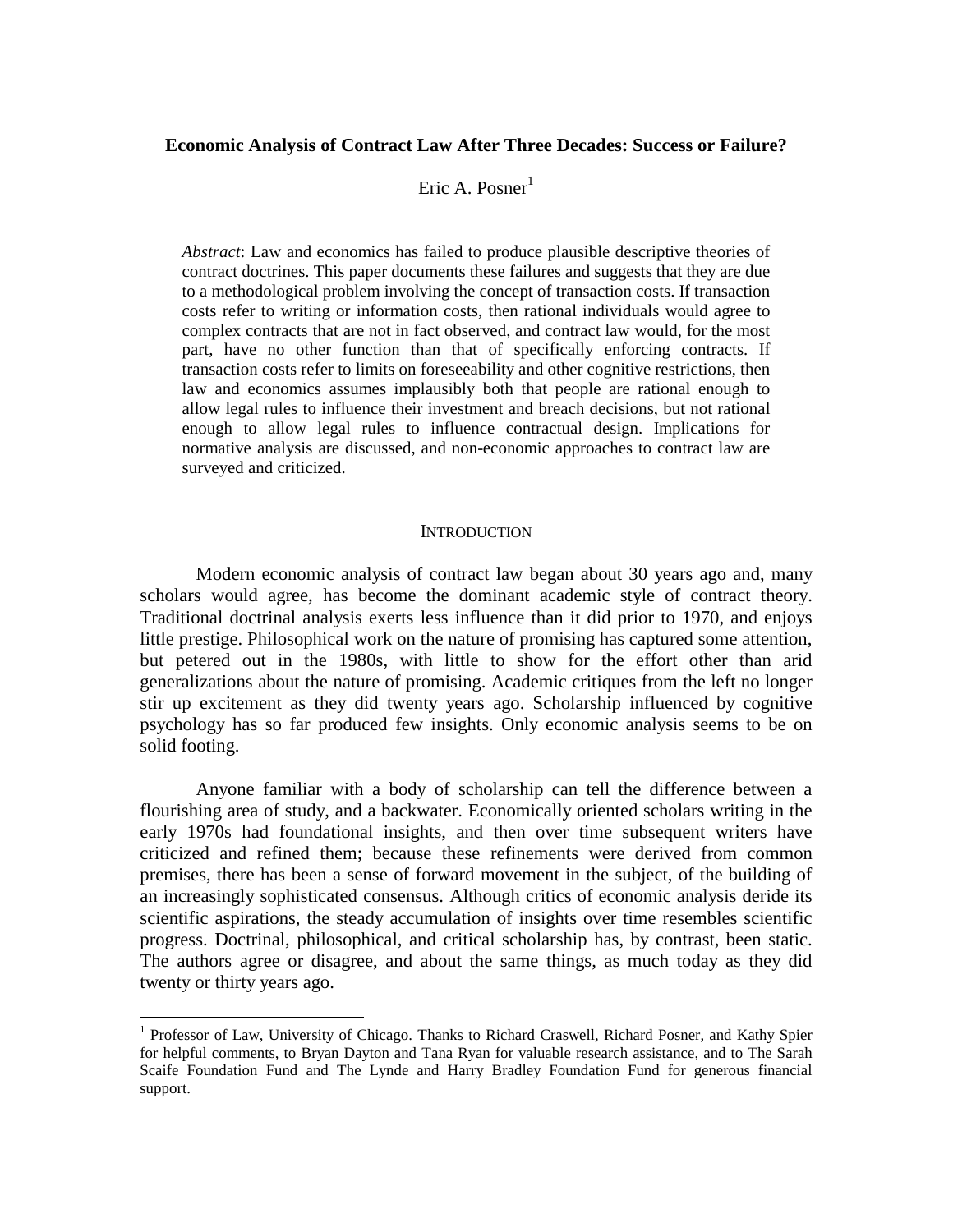Yet there are grounds for concern about the economic analysis of contract law. Careful observers of its history know that the sense of convergence described above ended years ago; in the last ten years theory has become divergent, and impasses have emerged. The simple models that dominated discussion prior to the 1990s do not predict observed contract doctrine. The more complex models that emerged in the 1980s and dominated discussion in the 1990s fail to predict doctrine or rely on variables that cannot, as a practical matter, be measured, so that their predictions are indeterminate.

 Despite the dominance of the economic approach to contract law, and despite its many accomplishments, I will argue that it has failed to produce an "economic theory" of contract law, and does not seem likely to be able to do so. By this, I mean that the economic approach cannot explain the current system of contract law, nor can it provide a basis for criticizing and reforming contract law. This is not to say that the economic approach has not produced any wisdom; but the nature of its accomplishment turns out to be subtle, and it will become clear only after an extended discussion.

 This article has two purposes: to document the failures of economic models to explain contract law or to justify reform, and to provide an explanation for these failures. But at the outset, a few comments must be made in order to avoid some possible misunderstandings of the argument. First, I will not argue that some other approach to contract law is superior to the economic approach, nor that economic analysis should be immediately abandoned. If a moral must be extracted from the discussion, it is skepticism about the value of theory for shedding further light on contract law at this point in its intellectual history.

 Second, I do not make claims about the value of economic analysis for understanding other areas of law. Indeed, it will become clear that my critique rests in part on the problem of understanding how "rational" actors will negotiate contracts; this problem is not necessarily as significant in, say, tort or property.

 Third, I want to avoid making general arguments about what counts as a good theory of contract. One might argue that any methodology that yields surprises or insights about a familiar topic is valuable, and those surprises or insights should be counted as theories. To avoid these philosophical issues, I will focus on the original aspiration of the economic analysis of contract law: to provide an explanation of existing legal rules; and to provide a basis for criticizing or defending those rules. $<sup>2</sup>$ </sup>

 Finally, I want to avoid debates about what counts as "economic analysis of contract law" by stipulating that it did not exist before 1970. This is, of course, artificial. Many earlier scholars, including Holmes, Llewellyn, Hale, and Fuller, had economic insights, in the sense that from time to time they would assume that contracting parties are rational, and then would speculate about how different legal rules would affect these

<sup>&</sup>lt;sup>2</sup> Recently described in Richard A. Posner, Economic Analysis of Law 26–29 ( $5<sup>th</sup>$  ed. 1998).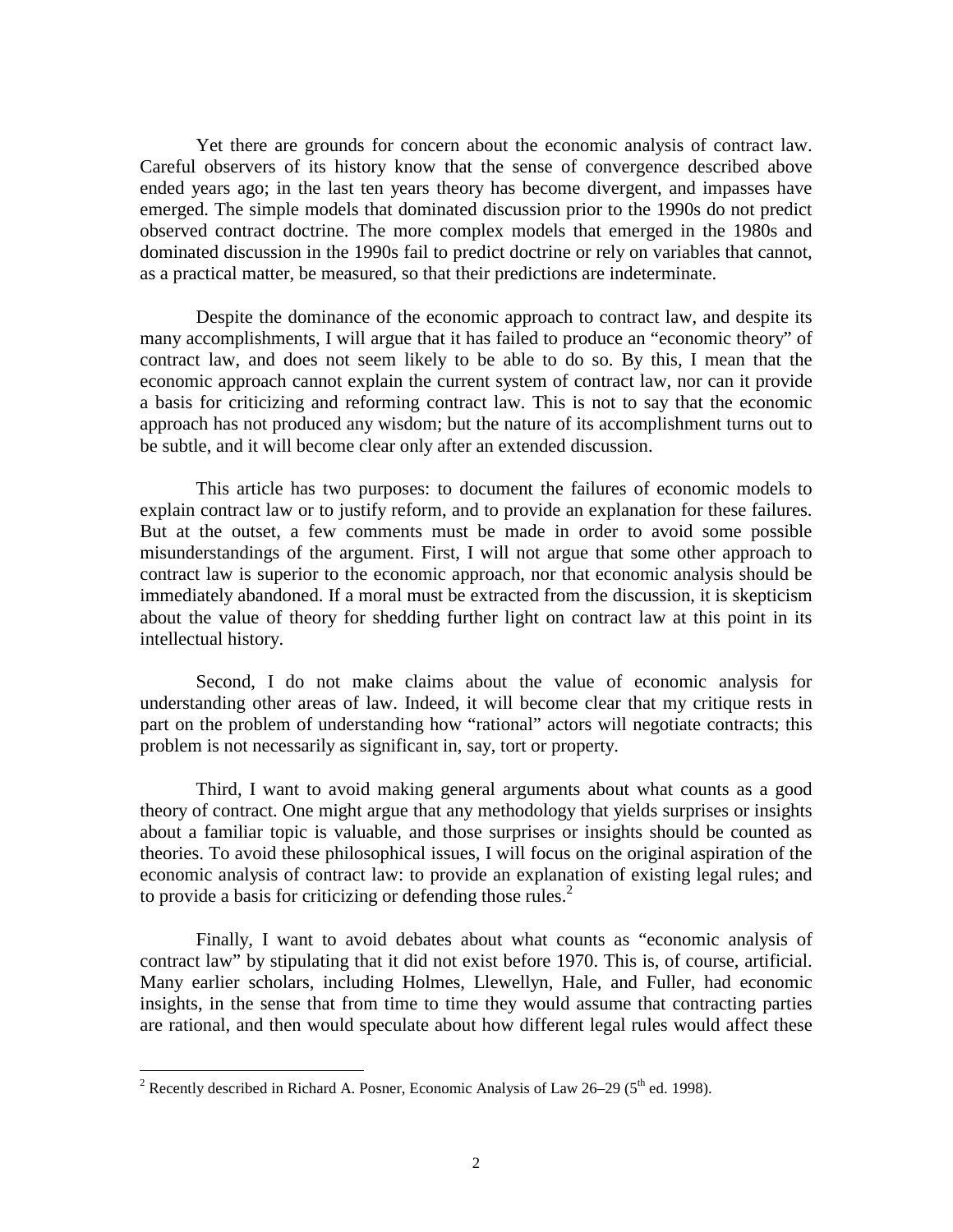parties' incentives.<sup>3</sup> From a modern perspective, however, their insights seem banal, and that is because post-1970 economic analysis is more systematic and careful.<sup>4</sup> The interesting question is whether the post-1970 commitment to methodological individualism and the other premises of the rational actor approach provide the basis for a theory that can be used to explain or criticize contract law.

 My plan is as follows. Part I describes various results from the economic analysis of contract law, and compares them with the legal doctrine. In virtually every case models make either false or indeterminate predictions about the doctrines of contract law. Part II discusses the closely related literature on incomplete contracts, a literature that attempts to predict the content of contracts, as opposed to contract law, albeit with equal lack of success. The separation of these two bodies of scholarship, now gradually disappearing, is an accident of history, but useful for seeing the general problems with the economic project. Part III speculates about what went wrong with economic analysis, and argues that an ambiguity at the heart of the concept of transaction cost is to blame. Lawyers tend to treat transaction costs as a cognitive limit, but this assumption is in tension with the assumption that the rules of contract law can influence people's behavior. Economists tend to treat transaction costs as information asymmetries, but their assumption that individuals are rational leads to predictions about contract design practices and contract law that are at variance with reality.

Part IV looks at trends in contracts scholarship. Part V criticizes alternative approaches to contract theory. Part VI discusses the future.

#### I. THE ECONOMIC ANALYSIS OF CONTRACT LAW

#### *A. Premises and Basic Results*

 The economic analysis of contract law is too familiar to warrant an extended discussion; there are also several excellent surveys.<sup>5</sup> Fundamental assumptions, common

1

<sup>&</sup>lt;sup>3</sup> Alan Schwartz, Karl Llewellyn and the Origins of Contract Theory, in The Jurisprudential Foundations of Corporate and Commercial Law (Jody S. Kraus and Steven D. Walt eds., 2000); Richard A. Posner, Introduction, in The Essential Holmes: Selections from the Letters, Speeches, Judicial Opinions, and Other Writings of Oliver Wendell Holmes, Jr. (Richard A. Posner ed., 1992); Barbara H. Fried, The Progressive Assault on Laissez Faire: Robert Hale and the First Law and Economics Movement (1998); and Avery Katz, Reflections on Fuller and Perdue's The Reliance Interest in Contract Damages: A Positive Economic Framework, 21 U. Mich. J. L. Reform 541 (1988).

<sup>&</sup>lt;sup>4</sup> Hovenkamp and Fried argue that modern economic analysis has much to learn from earlier economic analysis, and in particular they suggest that the earlier economic analysis is better because less "conservative." See Herbert Hovenkamp, The First Great Law & Economic Movement, 42 Stan. L. Rev. 993 (1990); Fried, supra note \_\_. The truth is that the earlier economic analysis directed its efforts at criticizing the "will theory" of contract law, and related ideas, and that critique is consistent with modern economic analysis. The earlier work produced few insights into contract doctrine, and for that reason has not influenced modern scholars.

<sup>&</sup>lt;sup>5</sup> See the relevant entries in The New Palgrave Dictionary of Economics and the Law (Peter Newman ed., 1998) and Encyclopedia of Law and Economics (Boudewijn Bouckaert & Gerrit De Geest eds., 1998);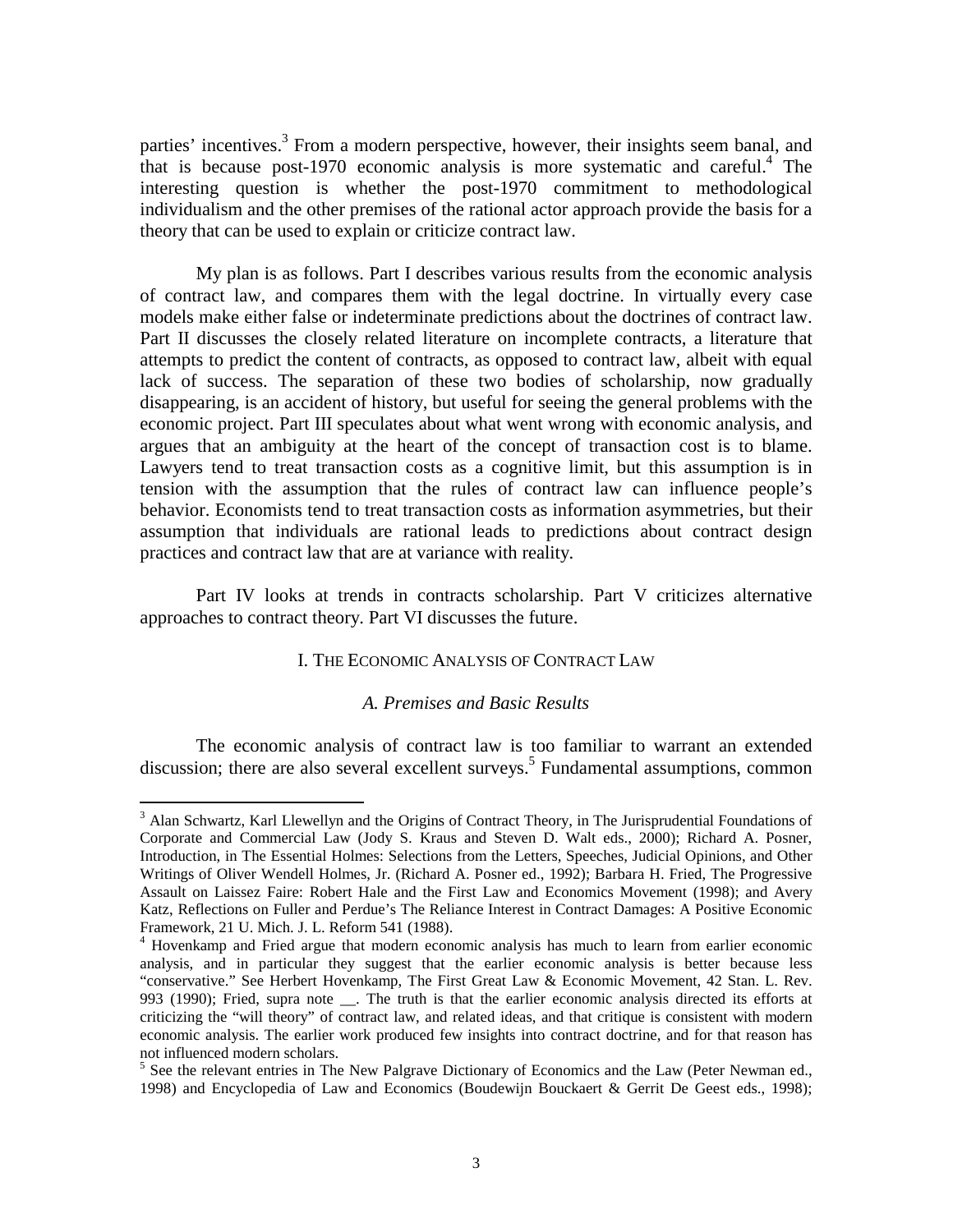to nearly all efforts at economic analysis, are that individuals have preferences over outcomes; these preferences obey basic consistency conditions; and individuals satisfy these preferences subject to an exogenous budget constraint. Contract scholars usually assume that individuals do not have preferences regarding the consumption or well-being of other individuals, nor regarding contract doctrine itself—there is no preference for expectation damages, for example.<sup>6</sup>

 When two individuals enter a contract, each seeks favorable terms. Suppose initially that the individuals have the same information about the good, and know each other's valuations. If an exchange would make both parties better off, they would enter a contract. The terms of the contract will create the greatest pie, and parties will divide that pie according to their relative bargaining power. For example, if Seller values a widget at \$10, and Buyer values a widget at \$20, they will make a deal. The surplus is \$10, and they will split it by choosing a price between \$10 and \$20. If Buyer will also pay \$2 for a warranty, and the warranty will cost Seller \$1, then the contract will include a warranty, and a price adjustment between \$1 and \$2. In a competitive market, Seller has no bargaining power because Buyer can choose among many other sellers, so Seller will set the price at her marginal cost (\$10 for the widget, \$1 for the warranty).

 Parties include in their contracts terms describing performance and governing the main contingencies that might affect the value of performance. Terms might describe the goods to be delivered, the date of delivery, and the identity of the party that bears the risk of an accident during the shipment. The terms might also release the seller from its obligation if a strike or similar event occurs. A theoretically complete contract would describe all the possible contingencies, but transaction costs—including the cost of negotiating and writing down the terms, and foreseeing low-probability events—render all contracts incomplete. Beyond this, parties might choose some terms or avoid others for strategic reasons, in order to exploit superior bargaining power or information asymmetries. Thus, contracts are usually quite incomplete. Parties rely on custom, trade usage, and—in the end—the courts to fill out the terms of the contract in light of the parties' initial understanding of its purpose or external policy considerations.

The terms that appear in contracts, then, depend on what the parties are trying to accomplish, shared understandings about the relevant industry, transaction costs, general characteristics of their interaction such as asymmetric information and unequal bargaining power, and the background legal regime. The last factor—the legal regime is the focus of the economic analysis of contract law. The question is, broadly speaking, what rules of contract law would best serve the interests of the parties. This question is

Louis Kaplow & Steve Shavell, Principles of Fairness Versus Welfare: On the Evaluation of Legal Policy, 114 Harv. L. Rev. 961 (2001); Lewis A. Kornhauser, An Introduction to the Economic Analysis of Contract Remedies, 57 U. Colo. L. Rev. 683, 720–21 (1986); Posner, Economic Analysis of Law, supra note  $\_\_$ , at ch. 4.

<sup>&</sup>lt;sup>6</sup> But not always; scholarship on donative promises usually assumes that that the promisor cares about the well-being of the promisee. See, e.g., Eric A. Posner, Altruism, Status, and Trust in the Law of Gifts and Gratuitous Promises, Wisc. L. Rev. 567 (1997).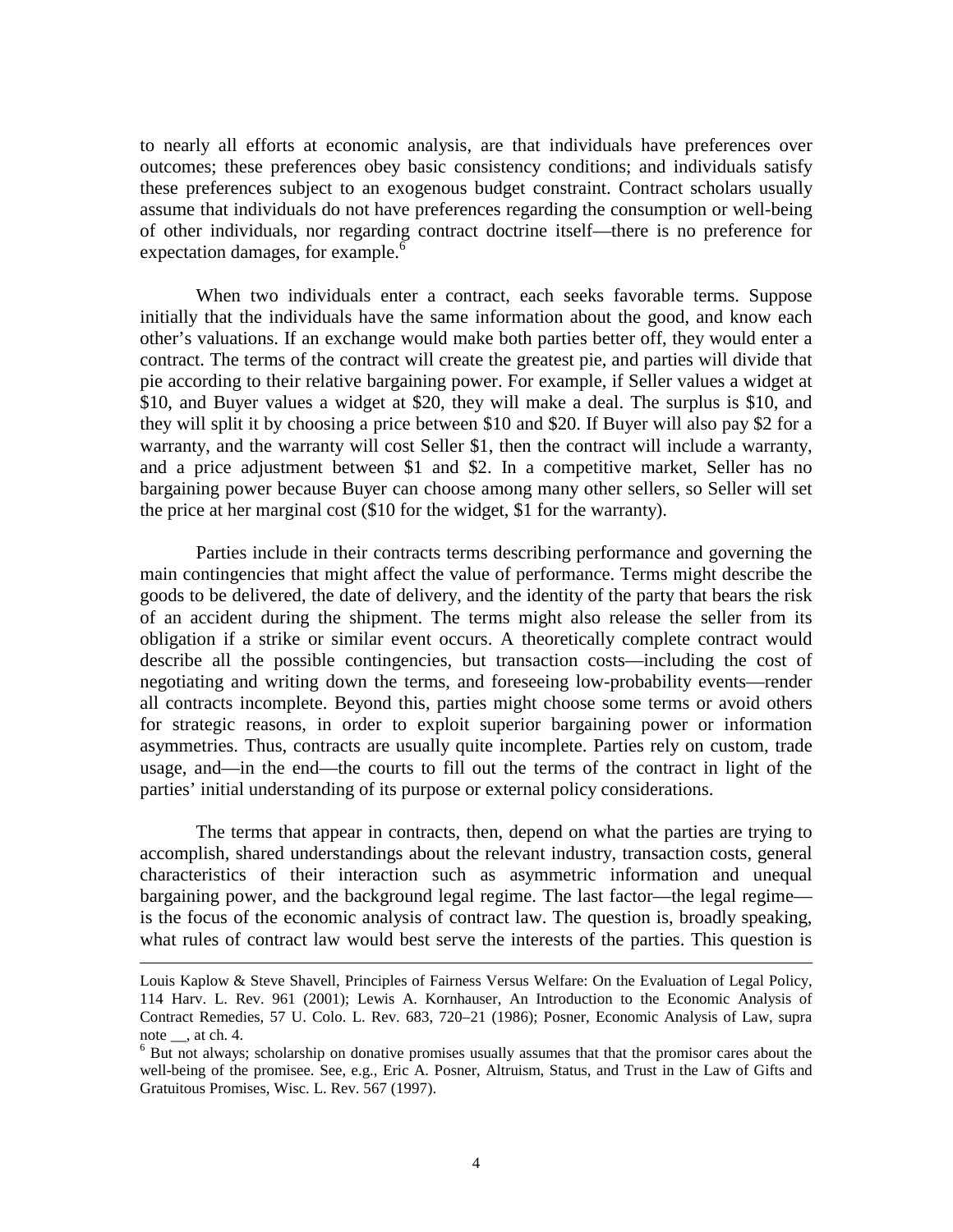asked in two different ways, depending on whether the scholar takes a descriptive or normative approach.

Descriptive analysis provides a "prediction" of contract doctrine.<sup>7</sup> Built into this approach is the assumption that judges decide cases (and/or choose doctrine) in a manner that maximizes efficiency. The question why judges would decide cases in this way, or whether it is necessary for them to do so in order to generate efficient law, is bracketed.<sup>8</sup> The author constructs a model in which parties would maximize their utility if they could enter an optimal contract. They cannot enter such a contract in the absence of legal enforcement, so the question becomes what legal rule enables the parties to enter the optimal contract. This hypothetical legal rule is then compared to actual legal rules, and if they are the same, the descriptive hypothesis is vindicated.

The normative position assumes that contract law should be efficient. As before, the author constructs a model in which parties can increase their welfare through a contract that is legally enforceable. The author first shows the optimal outcome—where, for example, performance occurs only when the buyer's valuation exceeds the seller's cost, and/or buyer and seller make efficient investments—and then the equilibrium outcomes under alternative legal rules. Typically, the author recommends one rule as efficient, or shows that different rules are efficient under different assumptions, or else criticizes various existing rules because they do not enable the parties to achieve the optimal outcome.

 In the following sections, I will show the ways in which contract doctrine diverges from the predictions of the descriptive hypotheses; and I will show that the normative implications of the models are weak or nonexistent. The reason for discussing normative and descriptive failures at the same time is that the two are closely connected. From a descriptive perspective, the models generate either false or indeterminate predictions. From a normative perspective, the models generate either implausible or indeterminate recommendations. The reason in both cases is that the determinate models omit important variables, but including these variables makes them indeterminate, or, in some cases, unrealistic, because they place too great a burden on courts. The nature and origin of these difficulties will become clearer as we examine the models.

#### *B. Remedies*

 Much contract doctrine comprises background rules that parties can change, albeit within limits. The victim of breach, by default, receives expectation damages, but the parties can vary this outcome ex ante by providing for liquidated damages in the contract.

1

 $7$  Of, if you want, a "retrodiction." The doctrine already exists; the models are thought experiments that, in effect, predict the doctrine chosen by decisionmakers who seek to maximize welfare.

<sup>&</sup>lt;sup>8</sup> A literature that analyzes this assumption is inconclusive. See, e.g., George Priest, The Common Law Process and the Selection of Efficient Rules, 6 J. Legal Stud. 65 (1977); Paul Rubin, Why Is the Common Law Efficient?, 6 J. Legal Stud. 51 (1977).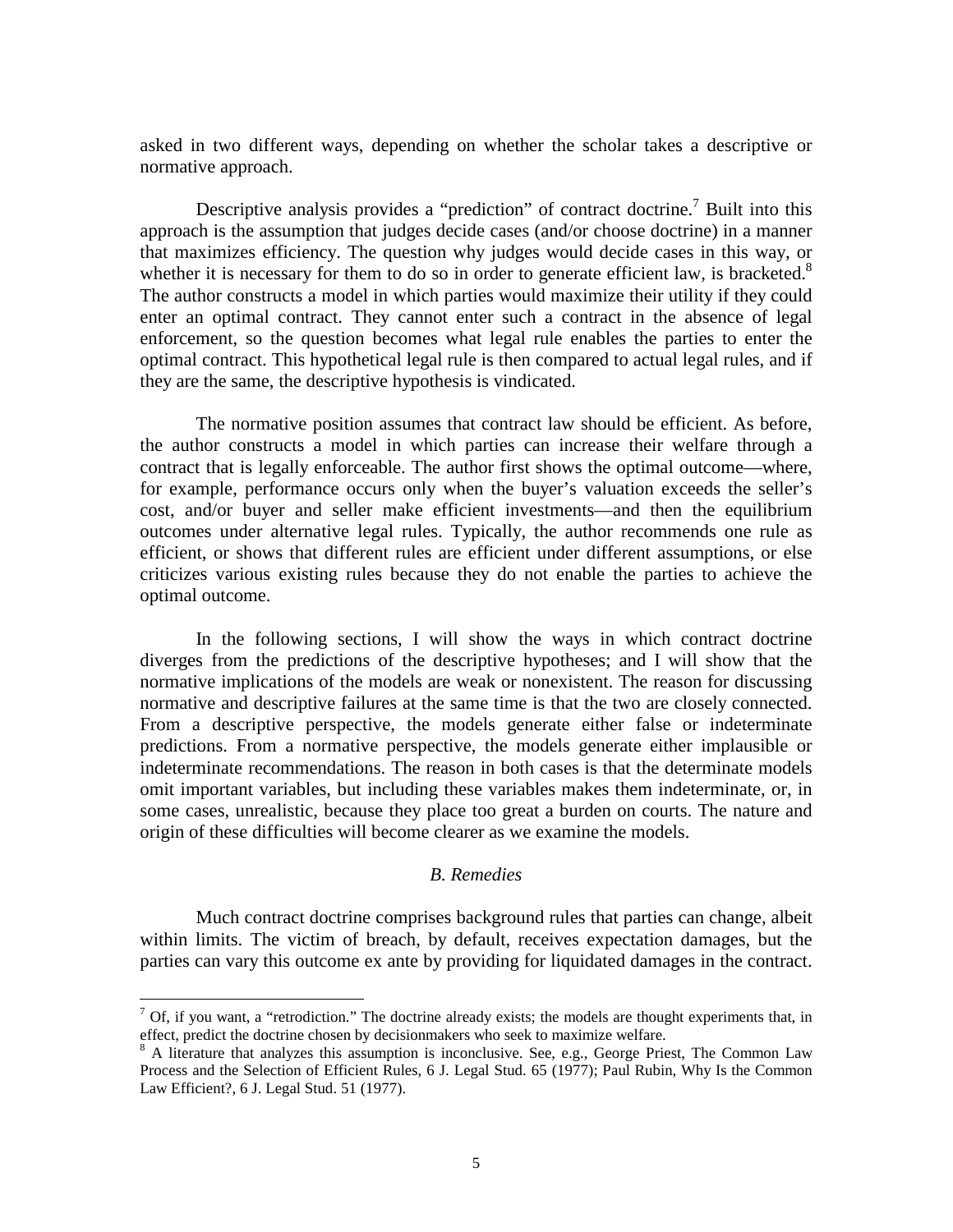Their ability to contract around the expectation damages rule in this way is circumscribed by the penalty doctrine, which forbids liquidated damages that are unreasonably high.

At an early stage scholars argued that the default rule should maximize the ex ante value of the contract. Let us consider the case of expectation damages. This measure of damages has an attractive property: it gives a party the incentive to breach if and only if the cost of performance for the promisor exceeds the value of performance for the promisee—performance occurs if and only if it is efficient. For this reason, expectation damages seemed to be the right measure of damages: economics "predicts" the remedy used in contract law.<sup>9</sup>

This conclusion was premature, however. First, the argument overlooks the ability of the parties to renegotiate prior to performance. If renegotiation costs are low enough, efficient performance will occur regardless of the remedy. If the remedy is less than expectation damages, the promisee will bribe the promisor to perform. If the remedy is greater than expectation damages, the promisor will pay the promisee for a release.

Second, the argument overlooks the effect of the expectation measure on other incentives. Consider the promisee's incentive to rely or invest in anticipation of performance. Under the rule of expectation damages, the promisee's reliance investment is fully compensated. But if the promisee expects to recover the investment regardless of whether trade is efficient or not, the promisee will overinvest—will invest as though the return were certain rather than stochastic, externalizing the cost on the promisor.<sup>10</sup> A superior measure of damages would give the promisee the amount of damages that would compensate the promisee if the latter engaged in efficient reliance, not the amount that would actually compensate the promisee for the loss given whatever level of reliance was engaged in. $11$ 

The concept of efficient investment is subtle, and a numerical example might help. Suppose Buyer can invest 0, 5, or 10. If Buyer invests 0, his valuation of the goods equals 100. If Buyer invests 5, his valuation of the goods equals 120. If Buyer invests 10, his valuation of the goods equals 128. If Buyer will obtain the goods with certainty, then efficiency requires that he invest  $10: 128 - 10 > 120 - 5 > 100 - 0$ . However, if Buyer will obtain the goods with only a 50% probability, then efficiency requires that he invest 5:  $0.5(120) - 5 > 0.5(128) - 10$ , and  $0.5(120) - 5 > 0.5(100) - 0$ . A person who invests money in some outcome will, of course, invest more if the outcome is certain than if the outcome is uncertain. Because expectation damages provides a return to the promisee

<sup>&</sup>lt;sup>9</sup> John H. Barton, The Economic Basis of Damages for Breach of Contract, 1 J. Legal Stud. 277 (1972); Robert L. Birmingham, Breach of Contract, Damage Measures, and Economic Efficiency, 24 Rutgers L. Rev. 273 (1970). .

 $10$  See Steven Shavell, The Design of Contracts and Remedies for Breach, 99 Q.J. Econ. 121 (1984); William P. Rogerson, Efficient Reliance and Damage Measures for Breach of Contract, 15 Rand J. Econ. 39 (1984).

<sup>&</sup>lt;sup>11</sup> See Robert Cooter, Unity in Tort, Contract, and Property: The Model of Precaution, 73 Cal. L. Rev. 1 (1985).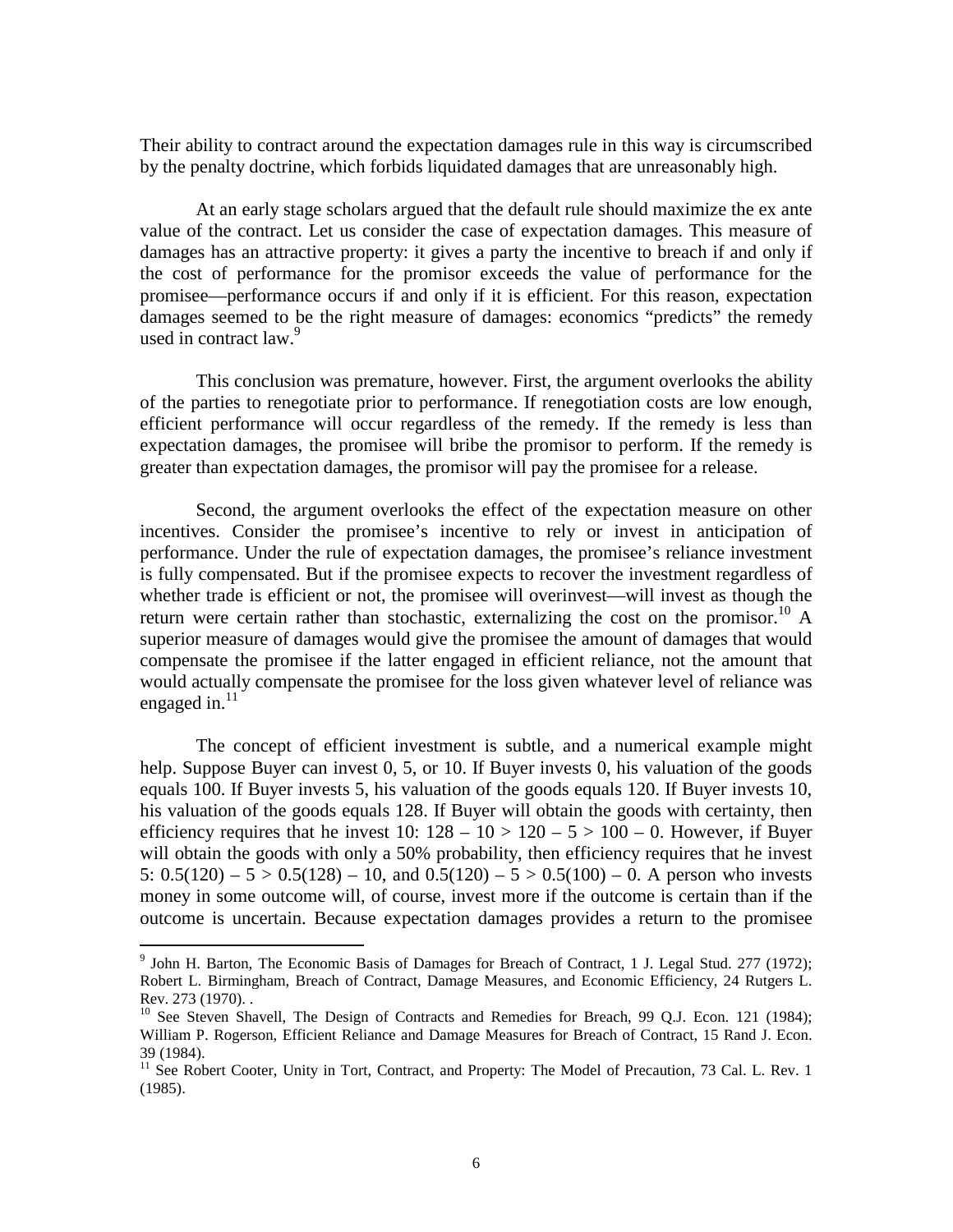whether or not breach is efficient, the promisee will invest as though the yield of the investment would occur with probability of 1 rather than with the probability  $(\leq 1)$  that performance occurs. The promisee thus invests an amount greater than would be  $\text{efficient}$ .<sup>12</sup>

Third, the argument neglects the ability of the parties to design remedial provisions for their contract. If expectation damages would be optimal, the parties can achieve this remedy by giving each side the option to perform or pay an amount that is the function of revealed ex post values. If it is not optimal, then they can choose some superior remedy that would, for example, take account of reliance incentives. These considerations suggest that specific performance of the remedial portion of the contract would be efficient, not expectation damages, which in essence converts the obligation to perform into an option to perform or pay an amount determined by a court.

This last point is more significant than it might appear. The methodological approach usually taken by scholars restricts the range of contractual designs to which the parties can agree—usually to a simple fixed price contract, sometimes with a provision for fixed liquidated damages—and then examines the influence of different legal rules on the parties' reliance and breach behavior, which is allowed to vary. As a result, parties design contracts as though they were boundedly rational but respond to legal incentives as though they were perfectly rational. This stance is arbitrary, and we will see that when the assumption of bounded rationality is relaxed, the results of the argument change.

And we have only scratched the surface of a complex analysis. Expectation damages are also undesirable if courts have trouble determining the parties' valuations at the time of breach. The better remedy is specific performance, because the latter does not require the court to determine the promisee's valuation.<sup>13</sup>

Expectation damages are also undesirable under conditions of asymmetric information unless highly specific conditions are met. Consider the Hadley rule, according to which a victim of breach obtains compensation for average, rather than actual, loss unless it has revealed its valuation to the promisor  $ex$  ante.<sup>14</sup> Thus, the shipper cannot recover expectation damages from a carrier who has breached the shipment contract if the shipper does not reveal the special value of the goods shipped.

1

<sup>&</sup>lt;sup>12</sup> See A. Mitchell Polinsky, An Introduction to Law and Economics  $\_\_$  (1983), for another example.

<sup>&</sup>lt;sup>13</sup> Kronman argues that the common law efficiently reserves specific performance for disputes involving valuation problems such as those involving unique goods. See Anthony Kronman, Specific Performance, 45 U. Chi. L. Rev. 351 (1978). Schwartz points out that information problems about valuation, enforcement, and so forth, are always present, and therefore specific performance should be the default rule. See Alan Schwartz, The Case for Specific Performance, 89 Yale L.J. 271 (1979). The two remedies also have different effects on reliance incentives; see Shavell, supra note \_\_. But the simplest defense of specific performance is that if parties are rational, they will design an optimal contract, and courts should enforce their terms rather than giving the parties an option (expectation damages) when they did not bargain for it. 14 Hadley v. Baxendale, 156 Eng. Rep. 145 (Ex. 1854).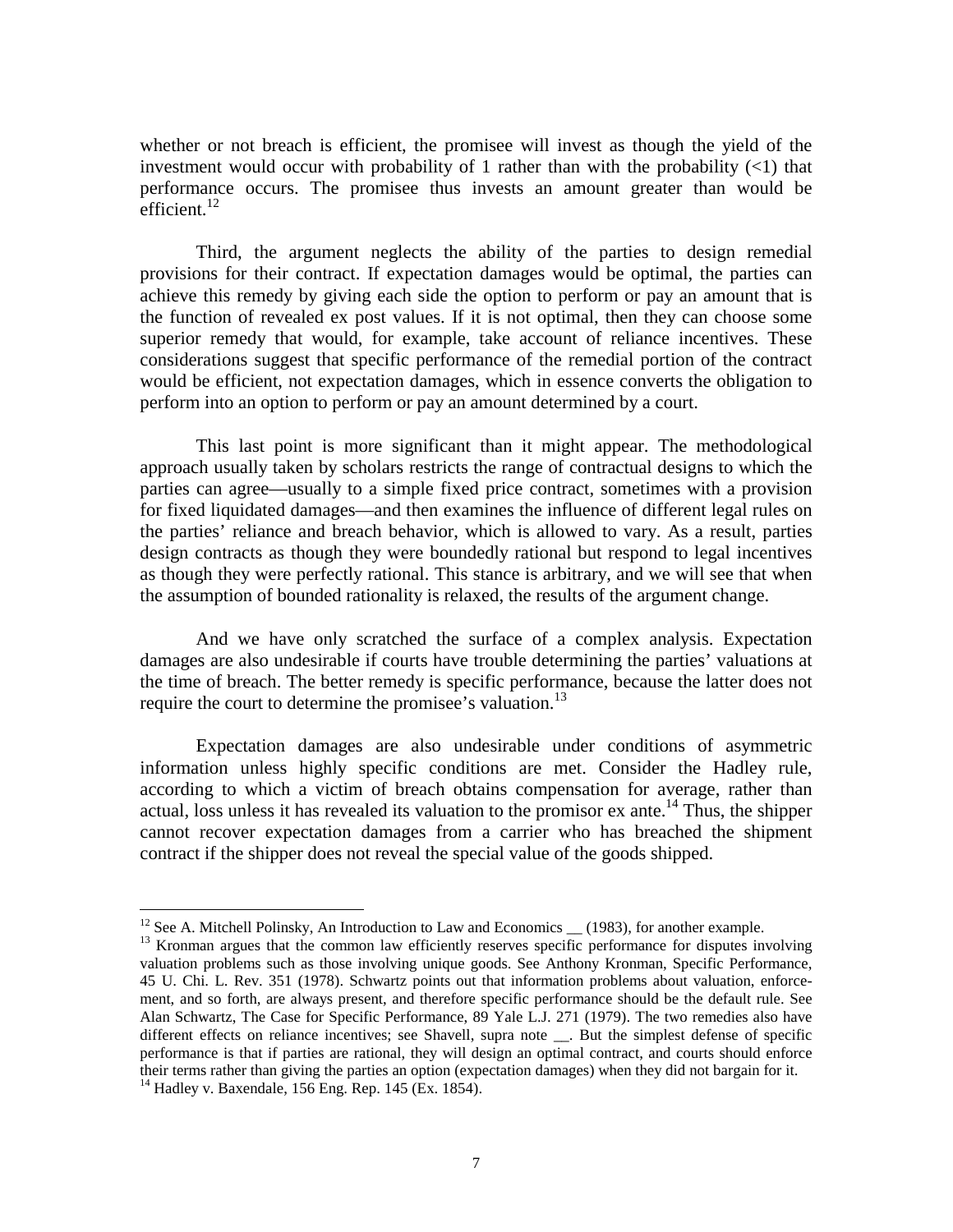But it turns out that the argument could be reversed. Imagine an anti-Hadley rule that gave the victim of breach actual damages (that is, expectation damages). The defense of Hadley implicitly assumed that the high-value shipper no longer has an incentive to reveal his valuation: if he is to be fully compensated, he has no reason to reveal his valuation, which would in any event enable the carrier to charge a higher price. But the anti-Hadley rule does give the low-value shipper the incentive to reveal his valuation: if he does not, he will be charged ex ante for average compensation, but he would prefer to be charged a lower price, even if this means that the carrier will take less care. If the lowvalue shippers reveal their valuation, then the carrier can infer that any shipper that does not reveal its valuation must have a high valuation. Both the Hadley rule and anti-Hadley rule produce efficient incentives for revealing information.

Authors who have pursued this argument point out that one rule could be better than the other, depending on the distribution of valuations, the cost of revealing information, and related factors. If there are more low-value shippers than high-value shippers, the anti-Hadley rule requires more bargaining around, and therefore more transaction costs, and thus might be suboptimal.<sup>15</sup> But we again find that the relevant variables are too complex and too hard to test. We do not observe doctrine incorporating them, nor do we have enough empirical data in order to be able to guess which rule is based on assumptions that are closer to reality.<sup>16</sup>

And yet we still have not taken account of all the relevant incentives that determine the optimal contract remedy. The remedy that is chosen will affect the incentive of each party to search for the optimal partners prior to contracting; to reveal private information about the probability that performance will be possible; to take precautions against breach; and to renegotiate after information is revealed about the state of the world.<sup>17</sup> Remedies will also affect the ability of the parties to shift risk in a contract when one or both parties are risk averse. And, as we discuss below, remedies affect the ability of the contracting parties to take advantage of third parties who come onto the scene after the parties have entered the contract, and value performance more than either of the contracting parties.

<u>.</u>

<sup>&</sup>lt;sup>15</sup> Ian Ayres & Robert Gertner, Filling Gaps in Incomplete Contracts: An Economic Theory of Default Rules, 99 Yale L.J. 87 (1989); Ian Ayres & Robert Gertner, Strategic Contractual Inefficiency and the Optimal Choice of Legal Rules, 101 Yale L.J. 729 (1992); Jason Scott Johnston, Strategic Bargaining and the Economic Theory of Contract Default Rules, 100 Yale L.J. 615 (1991); Lucian Ayre Bebchuk and Steven Shavell, Information and the Scope of Liability for Breach of Contract: The Rule of Hadley v. Baxendale, 7 J. L., Econ., & Org. 284 (1991); Charles J. Goetz & Robert E. Scott, Enforcing Promises: An Examination of the Basis of Contract, 89 Yale L.J. 1261 (1980); Louis E. Wolcher, Price Discrimination and Inefficient Risk Allocation Under the Rule of Hadley v. Baxendale, 9 Res. Law and Econ. 9 (1989).

<sup>&</sup>lt;sup>16</sup> For further epicycles, see Barry E. Adler, The Questionable Ascent of Hadley v. Baxendale, 51 Stan. L. Rev. 1547 (1999). Adler overstates his argument as a critique of Hadley v. Baxandale; in fact, he just shows that courts must take into account yet another factor when determining the optimal rule.

<sup>&</sup>lt;sup>17</sup> For a clear discussion, see Richard Craswell, Contract Remedies, Renegotiation, and the Theory of Efficient Breach, 61 S. Cal. L. Rev. 629 (1988).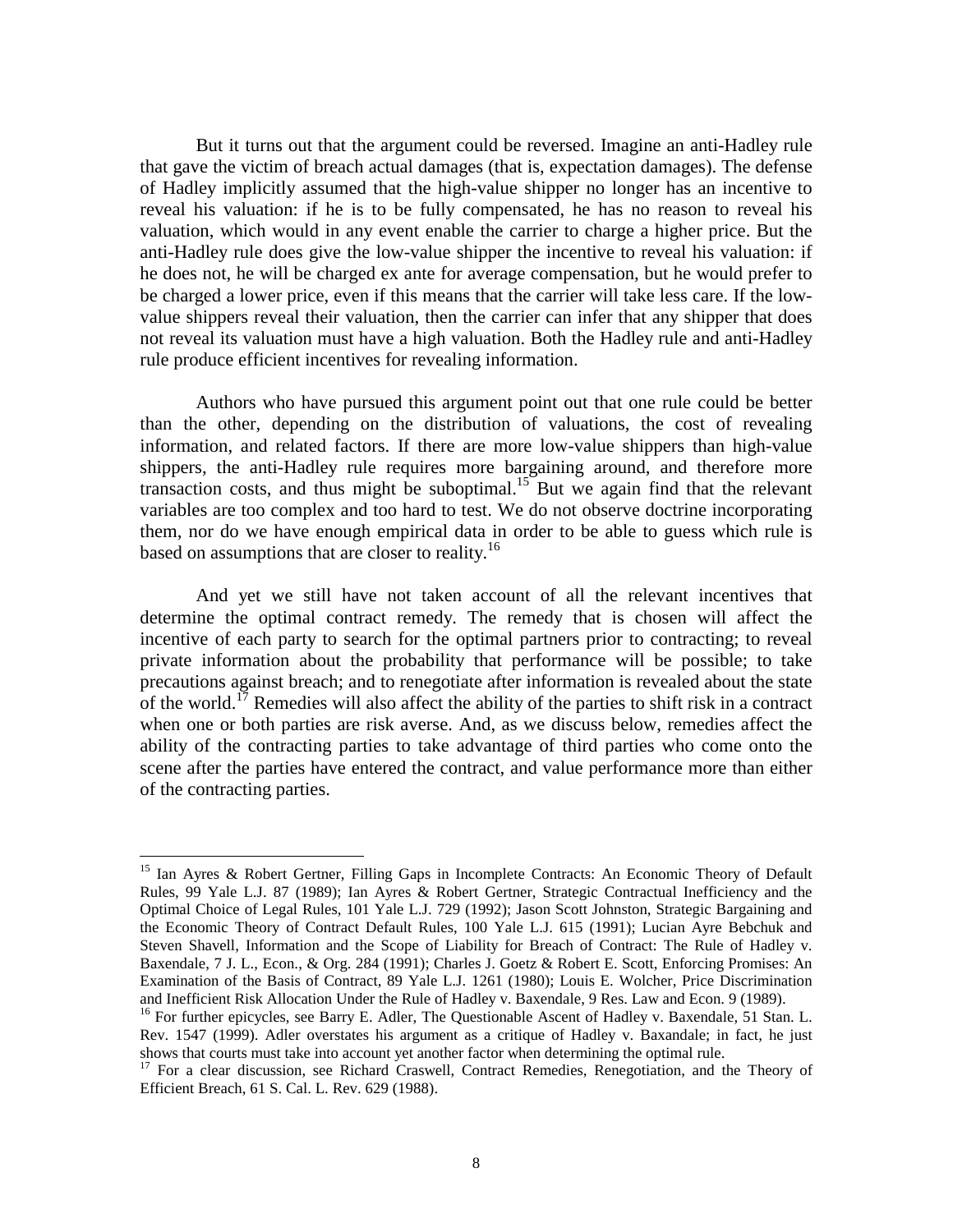Articles that discuss these various incentives typically bracket most of them for the purpose of analysis, and focus on one or two. As a result, the optimal remedy derived from a model is optimal only under very narrow conditions. If we are to put the models together, and try to draw from them as a group their prediction about contract law, we could take two approaches.

First, we could argue that the models collectively show that different remedies are optimal under different conditions, and therefore predict that contract law should incorporate these conditions in doctrine. Contract law will, for example, make expectation damages the remedy when the parties can only make choices about breach or performance, and not about how much to invest.

There are two problems with this approach. (*i*) Contract law does not resemble the predictions of the models. Expectation damages is the general rule in contract law, but it can be justified by the models only under narrow conditions. Furthermore, doctrine does not make the application of expectation damages turn on variables that matter in the models, such as the degree of reliance by the promisee.

(*ii*) The models taken together are probably indeterminate. To generate predictions, one would need a vast among of information about the characteristics of the parties and the transactions. If one remedy is best when renegotiation costs are high, and another is best when renegotiation costs are low, we need some way to measure renegotiation costs. If the optimal remedy depends on the shape of probability distributions for sellers' valuations and buyers' costs, we need this information as well. Yet no one has proposed a method for collecting and evaluating this information, and it is difficult to imagine how this task could be accomplished.

Second, we could argue that the models collectively show that one particular remedial structure—the existing doctrine of contract law—is optimal given the "average" circumstances of the parties. We might think, for example, that on average preperformance investment is not a significant issue, or, if it is, it is adequately controlled by the doctrine of mitigation.18 The rule of expectation damages is optimal because the perform or breach decision matters most, with specific performance reserved for when valuation problems are insurmountable. The problem with this view, however, is that it is unsupported by any evidence.

#### *C. Contract Interpretation*

 Many contract disputes turn on questions of interpretation. Seller delivers the goods, but Buyer argues that the goods do not conform to the requirements of the contract. Suppose the contract says "chicken," and the delivery is a scrawny stewing chicken. Buyer says that "chicken" refers to a plump, juicy broiler; Seller says that the

<sup>&</sup>lt;sup>18</sup> On which, see Charles J. Goetz and Robert E. Scott, The Mitigation Principle, 69 Va. L. Rev. 967 (1983).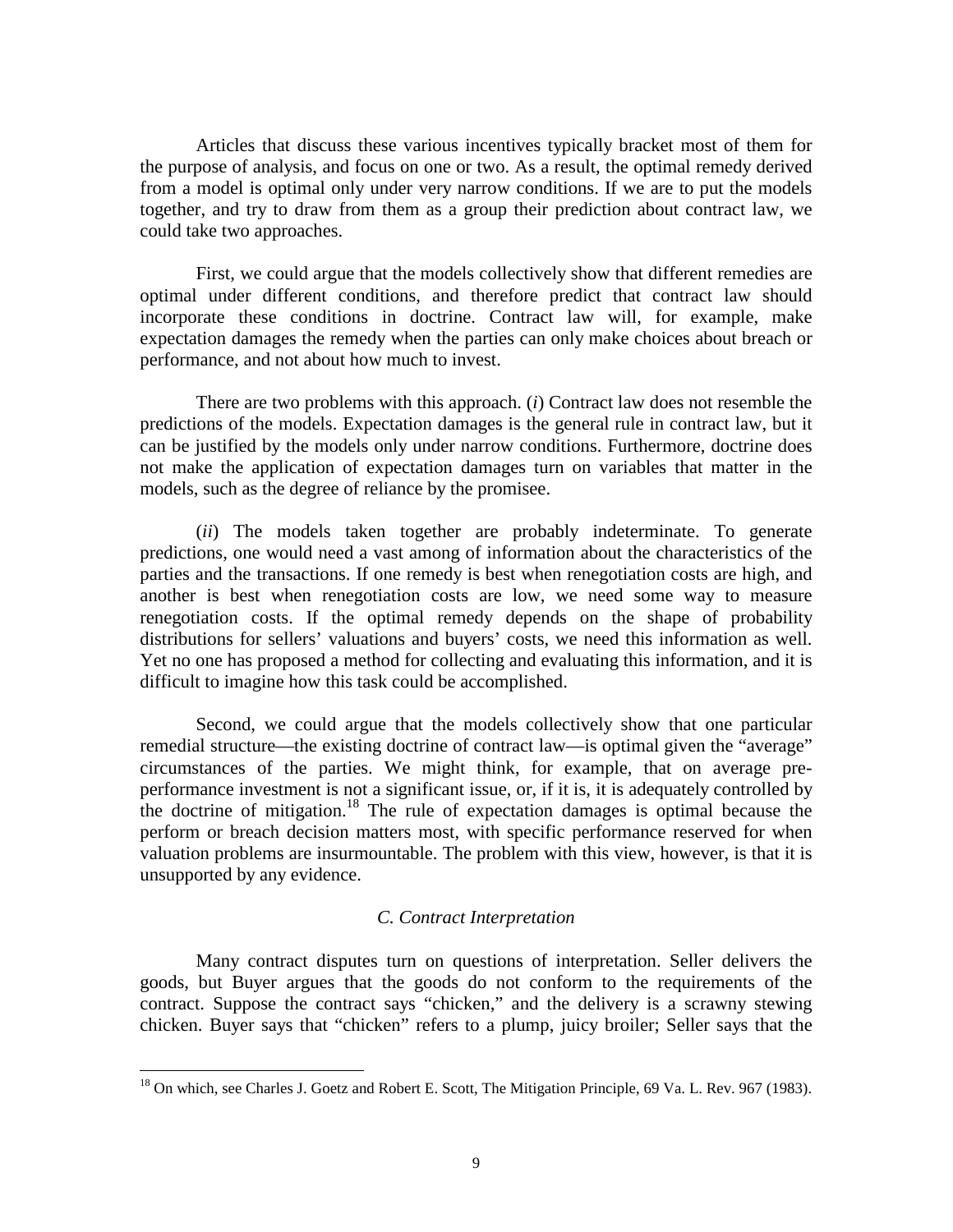word just picks out the species, and leaves the quality of the bird to Seller's discretion.<sup>19</sup> How should the court resolve this dispute?

Economists have proposed a number of interpretive strategies for courts.<sup>20</sup> One is to choose a "majoritarian default"—the meaning that most parties to chicken contracts would use—which will often be the same as the customary meaning or trade usage. If parties expect that courts will apply a majoritarian default when disputes arise over the meaning of the contract, they will know that most of the time the court will choose the term that maximizes the probability of efficient trade. Accordingly, they would be more willing to enter a contract in the first place, despite high transaction costs, than they would under an alternative rule. Choosing a majoritarian default rule reduces the negative consequences of high transaction costs.

 Another strategy is to choose a "penalty default"—a meaning that most parties to chicken contracts would *not* use. This strategy, which would give parties an incentive to write a less ambiguous contract than they might otherwise, has two motivations. First, it discourages parties from externalizing the cost of interpreting the contract on the courts. If parties were clearer, courts would have less work to do. Second, it discourages parties from opportunistically concealing information from each other. If one party knows about the ambiguity of the word "chicken," and prefers the majoritarian meaning, and the other party does not know about the ambiguity, then the first party would have no incentive to disclose the ambiguity to the second, unless a penalty default rule held the informed party to the less favorable meaning.

 A third strategy is to enforce the contract in a literalistic way. If the party says "chicken," and the dictionary or common sense definition of "chicken" has a general meaning, then Seller has the right to deliver the stringy old rooster. The court does not try to determine what most parties mean by "chicken," or what most parties do *not* mean. This strategy, like the penalty default strategy, gives the parties an incentive to be clear, or at least to anticipate how courts normally interpret terms.

 A final strategy is for the court to enforce whatever term would be efficient in the particular case. One can derive this term by asking the question, supposing that transaction costs had been zero at the time of contracting, what would the parties have done? Buyer and Seller would have anticipated their dispute about the meaning of "chicken," and either chosen a more precise term (if trade is still efficient) or not made a deal (if trade is not still efficient). What they would have done depends on the costs and values of the trade. The difference between this strategy and the majoritarian default is the difference between a standard and a rule. The court chooses whatever is efficient for the contract in dispute, rather than enforcing whatever term is efficient for the majority of parties who enter similar or identical contracts.

<u>.</u>

<sup>&</sup>lt;sup>19</sup> Cf. Frigaliment Importing Co., Ltd. v. B.N.S. Int'l Sales Corp., 190 F. Supp. 116 (S.D.N.Y. 1960).

<sup>&</sup>lt;sup>20</sup> Charles J. Goetz & Robert E. Scott, The Limits of Expanded Choice: An Analysis of the Interactions Between Express and Implied Contract Terms, 73 Calif. L. Rev. 261 (1985).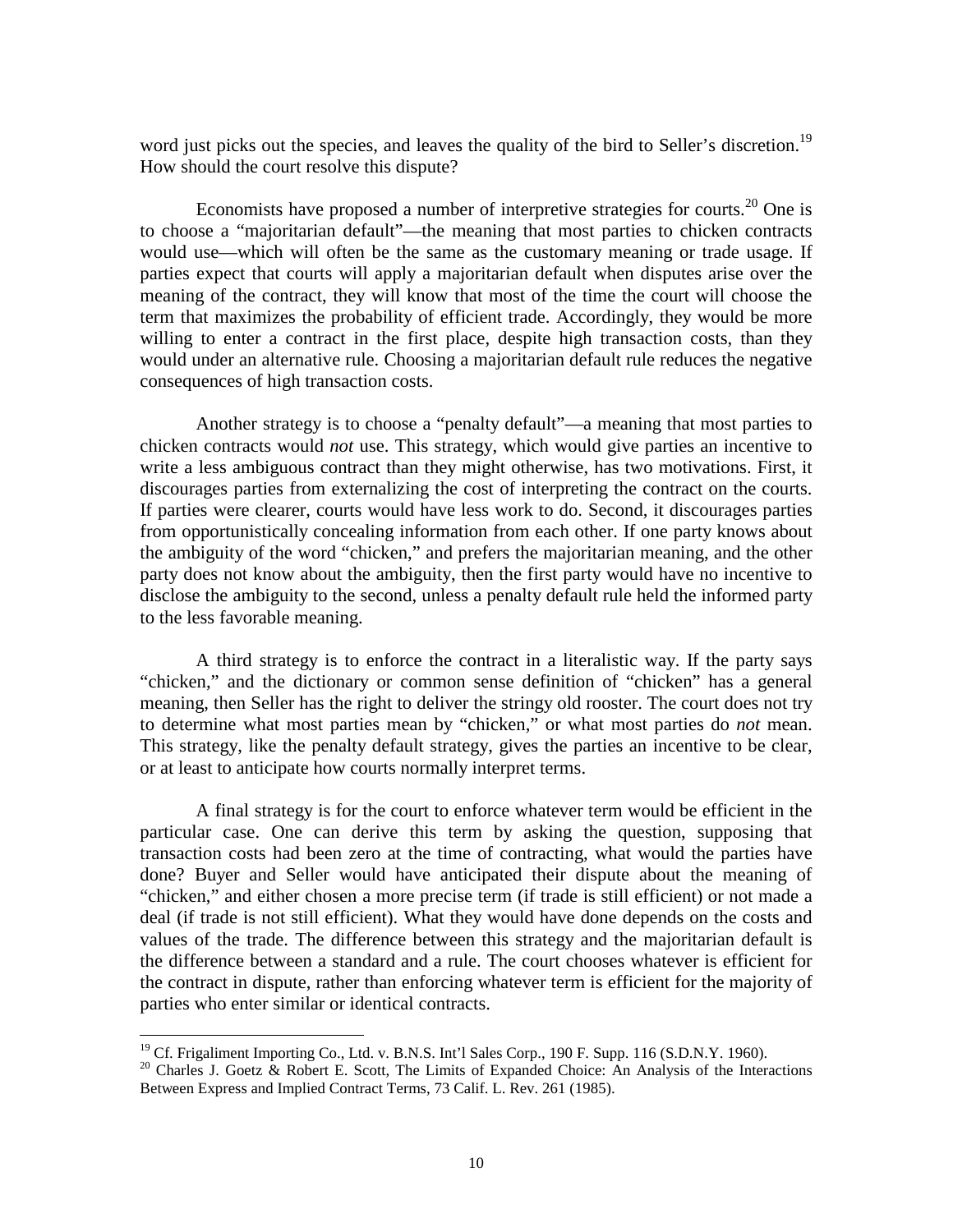We have already examined a model comparing the first and second strategy, namely, Ayres and Gertner's model of the Hadley rule.<sup>21</sup> The Hadley rule, in Ayres and Gertner's argument, plays the role of a penalty default, for they assume that a majority of buyers prefer unlimited liability, which would thus serve as a majoritarian default. Choosing between limited liability and unlimited liability when the contract does not specify one or the other, is like choosing between the ordinary meaning of chicken and a narrow meaning of chicken when the contract does not define the term. The choice between these two meanings depends on the same factors that determine the efficiency of the Hadley rule: the cost of bargaining around the default rule, the distribution of valuations in the population of buyers, the market power of the seller, the degree to which the seller's performance would improve with superior information, and other factors that are not likely within the grasp of a decisionmaker. Thus, the indeterminacy that afflicts the Hadley analysis undermines any effort to choose between a majoritarian and penalty default.

 For this reason, one might argue that courts should simply engage in literalistic enforcement. Indeed, Schwartz makes just such an argument, claiming that the responsibility for choosing default rules puts an unrealistically high informational burden on the courts.<sup>22</sup> But although it is true that literalism does put a lighter burden on courts, it does not follow that literalism is superior to the majoritarian (or penalty) approach. The choice between the two approaches is, as Schwartz acknowledges, an empirical question about which we have no evidence. He stresses the complexity of the choices that the majoritarian approach requires courts to make, but he discounts the benefits to parties, who save on transaction costs to the extent that courts succeed, and can design their contracts to minimize risk to the extent that courts fail. The most significant problem with Schwartz's analysis, however, is that it depends on a methodological trick, the assuming away of cognitive limitations. The majoritarian approach depends on the assumption that parties fail to anticipate the future; Schwartz simply assumes the opposite. If parties can perfectly plan for the future, and thus give courts perfect directions for enforcing contracts in case of dispute, it follows that courts should do nothing but obey these directions. But the "if" clause is surely false.

 This point can also be made of Schwartz's criticism of the view that courts should choose efficient terms ex post (strategy 4). Schwartz argues that if the information necessary to choose such terms ex post is verifiable, then parties will bargain to the efficient result, in which case judicial intervention is not necessary.<sup>23</sup> In our example, the parties will trade the chicken only if the buyer values it more than the seller does—so that if the buyer accepts the stewing chicken, the ex post interpretation of the contract is effectively that the general meaning of chicken holds. If the information is not verifiable,

 $21$  Ayres and Gertner, Filling Gaps, supra note  $\_\_$ .

<sup>&</sup>lt;sup>22</sup> Alan Schwartz, Incomplete Contracts, in 1 The New Palgrave Dictionary of Economics and the Law (Peter Newman ed. 1998).

 $^{23}$  Id.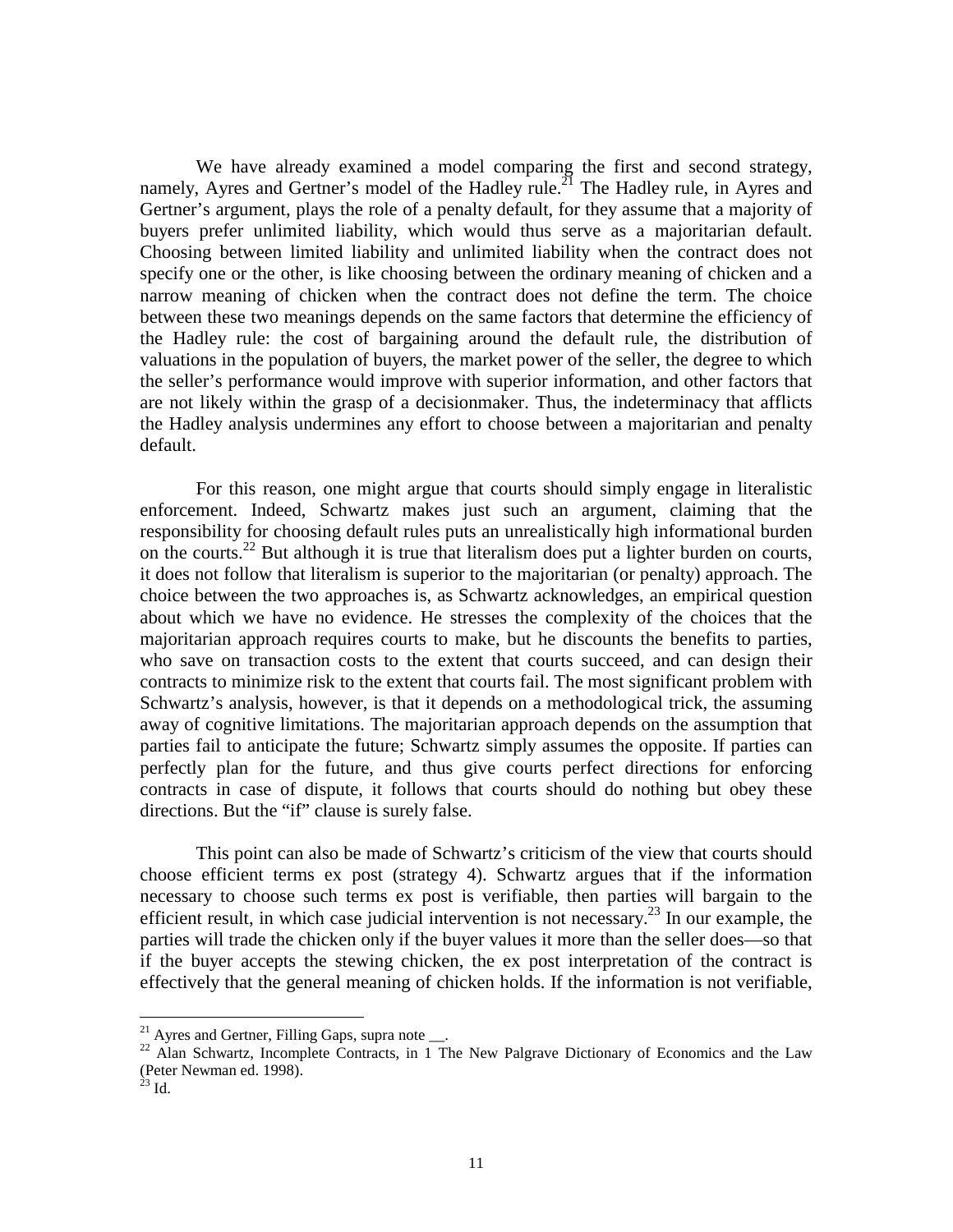and indeed not observable as well, they might bargain to an impasse, or to an inefficient term, in which case courts cannot help. However, if the parties are boundedly rational again, outside Schwartz's model—we do not know how they would bargain with each other, and therefore whether a court could improve on the outcome.

 Let me summarize. From a descriptive perspective, we can distinguish two bodies of work. The standard economic analysis of default rules is broadly consistent with judicial practices—courts employ a mix of majoritarian and penalty defaults—but it does no more than rationalize these practices, for there is no way to measure the variables that determine the relative efficiency of the rules. Schwartz's argument, which is simpler and truer to economic premises, fails to account for courts' refusal (for the most part) to rely on the literalistic approach. $^{24}$ 

From a normative perspective, Schwartz's argument that courts should engage in literalistic interpretation should appeal to those steeped in law and economics, but the appeal derives from the methodological decision to model bounded rationality by stipulating that all agents are perfectly rational and that courts have incomplete information about their behavior.<sup>25</sup> The normative conclusion that courts should defer to parties follows uninterestingly from the premise that parties have more information about their interests and activities.

#### *D. Unconscionability and Consumer Protection*

 The premises of economics push in the direction of freedom of contract, and this current can be resisted only with difficulty. If parties are rational, they will enter contracts only when it is in their self-interest, and they will agree only to terms that make them better off. Courts that refused to enforce these terms would make it more difficult for future parties to use contracts to enhance their joint well-being. Therefore, courts should enforce the terms of the contract.

 And yet courts do not always enforce the terms of contracts. They often refuse to enforce terms that seem harsh or oppressive or improper: strict liquidated damages provisions, expansive security arrangements, alienation of the equity of redemption, restrictive arbitration provisions, broad covenants not to compete, wagers, choice of forum clauses and disclaimers of warranties in fine print or confusing language, and even price terms that seem too high or too low. Some of these practices derive from statutes (for example, usury laws), others arose in the common law or equity. The catch-all term is unconscionability, but the relatively unusual application of this doctrine by courts only

<sup>&</sup>lt;sup>24</sup> See Alan Schwartz, Relational Contracts in the Courts: An Analysis of Incomplete Agreements and Judicial Strategies, 21 J. Legal Stud. 271 (1992), which tests a hypothesis that courts are passive or literalistic except when there are bargaining defects, and the incomplete contract is completed with an efficient and verifiable term. Assuming the empirical verification of this hypothesis is correct, it still shows that courts are interventionist, and indeed that is understanding of the various doctrines—excuse, good faith, and so forth—that Schwartz investigates.

 $25$  See Part II.B., below, for a similar argument.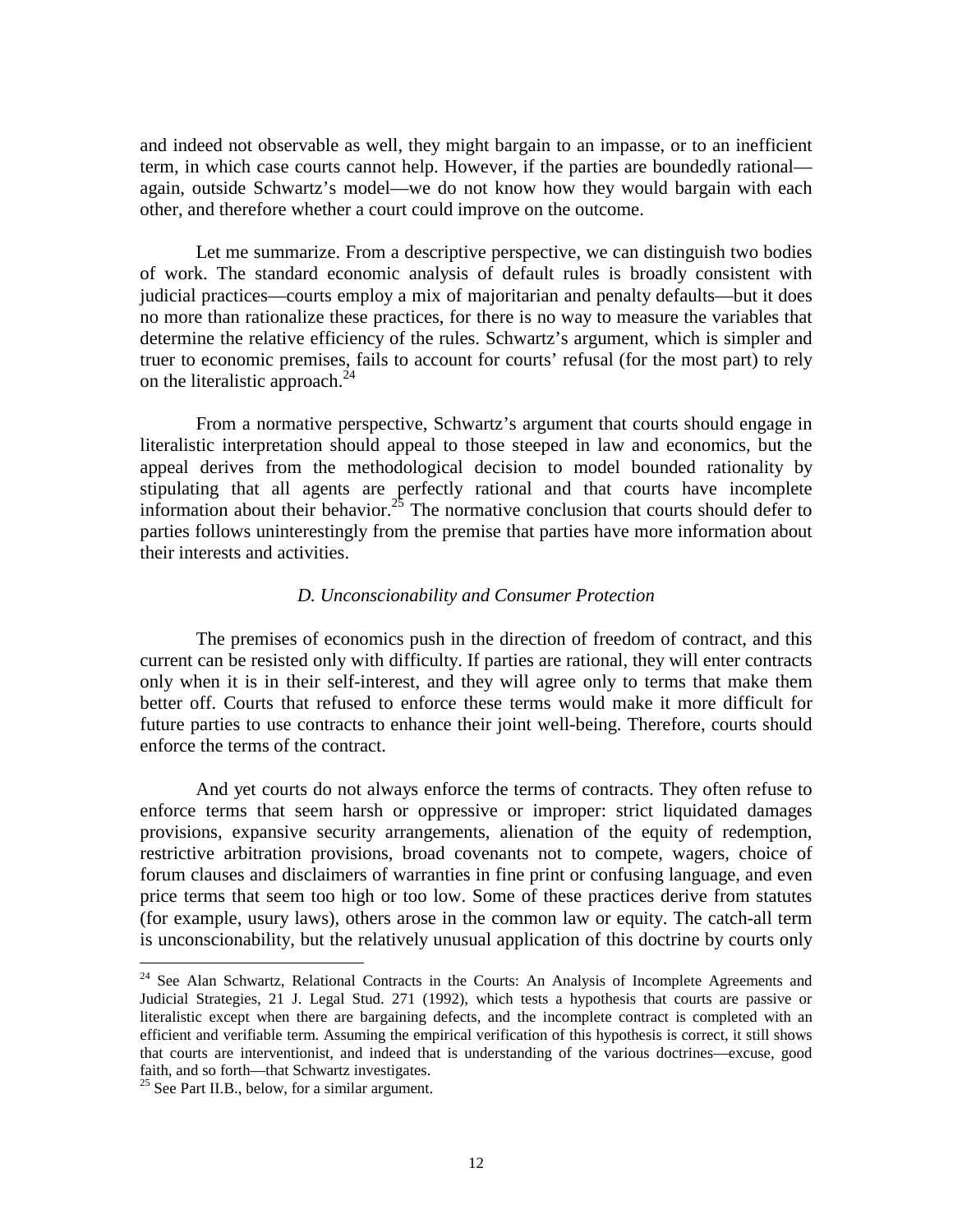deflects attention from the widespread judicial scrutiny of transactions involving consumers, much of it in the form of interpretive presumptions that can interfere as much with freedom of contract as prohibitions do.

 Economics has been better at deflating standard explanations for the unconscionability and related doctrines, than at explaining these doctrines. Let me say a few words about these standard explanations.

*Unequal bargaining power; monopoly power*. Courts sometimes say that a contract is unconscionable because of the unequal bargaining power of the seller and buyer. It is not always clear what courts mean when they use this term, but the closest economic concept is that of market or monopoly power. A seller has market power if it can increase the price of the good above its marginal cost by restricting supply. As is well-known, such behavior is inefficient in the Kaldor-Hicks sense, and forcing the seller to sell at marginal cost would in theory eliminate a deadweight cost.

 Nonetheless, economists typically argue that courts should not avoid contracts because of the unequal bargaining power of the parties. When contracts appear to have very high price terms, a court could only with great difficulty determine whether the high price is due to market power or fluctuations in the costs of inputs. A high interest rate, for example, could result from the creditor's judgment about the risk of default posed by a particular debtor, and generally courts should defer to such judgments in a competitive market. A determination that the creditor has market power requires an evaluation of the structure of the market, a notoriously difficult enterprise usually reserved for antitrust cases. A seller or creditor with temporary market power as a result of a patent, or some innovation that other market participants have not had a chance to imitate, should (arguably) be permitted to reap above-market returns, for that is how innovation is encouraged in a market economy.

 When contracts appear to have harsh non-price terms, there is another reason for thinking that these terms are unobjectionable. For even if the seller or creditor has market power, it has the right incentive to supply the terms that parties desire. For example, a debtor might be willing to consent to a harsh remedial term in return for a low interest rate.<sup>26</sup> And a supplier might be willing to give the buyer the power to terminate the contract with little notice, if that is the only way to get the buyer's business. The party with market power will supply terms if the parties want them and charge them a fee, but will not force terms on parties who do not want them, for the most efficient way to exploit market power is through the price term.<sup>27</sup> Although there are models in which a combination of market power and asymmetric information can result in inefficient terms, they justify nonenforcement only under complex and hard-to-identify conditions.<sup>28</sup>

<sup>&</sup>lt;sup>26</sup> Richard A. Epstein, Unconscionability: A Critical Reappraisal, 18 J.L. & Econ. 293 (1975)

<sup>&</sup>lt;sup>27</sup> Alan Schwartz, A Reexamination of Nonsubstantive Unconscionability, 63 Va. L. Rev. 1053 (1977).

<sup>&</sup>lt;sup>28</sup> Alan Schwartz & Louis L. Wilde, Intervening in Markets on the Basis of Imperfect Information: A Legal and Economic Analysis, 127 U. Pa. L. Rev. 630 (1979); Lewis A. Kornhauser, Unconscionability in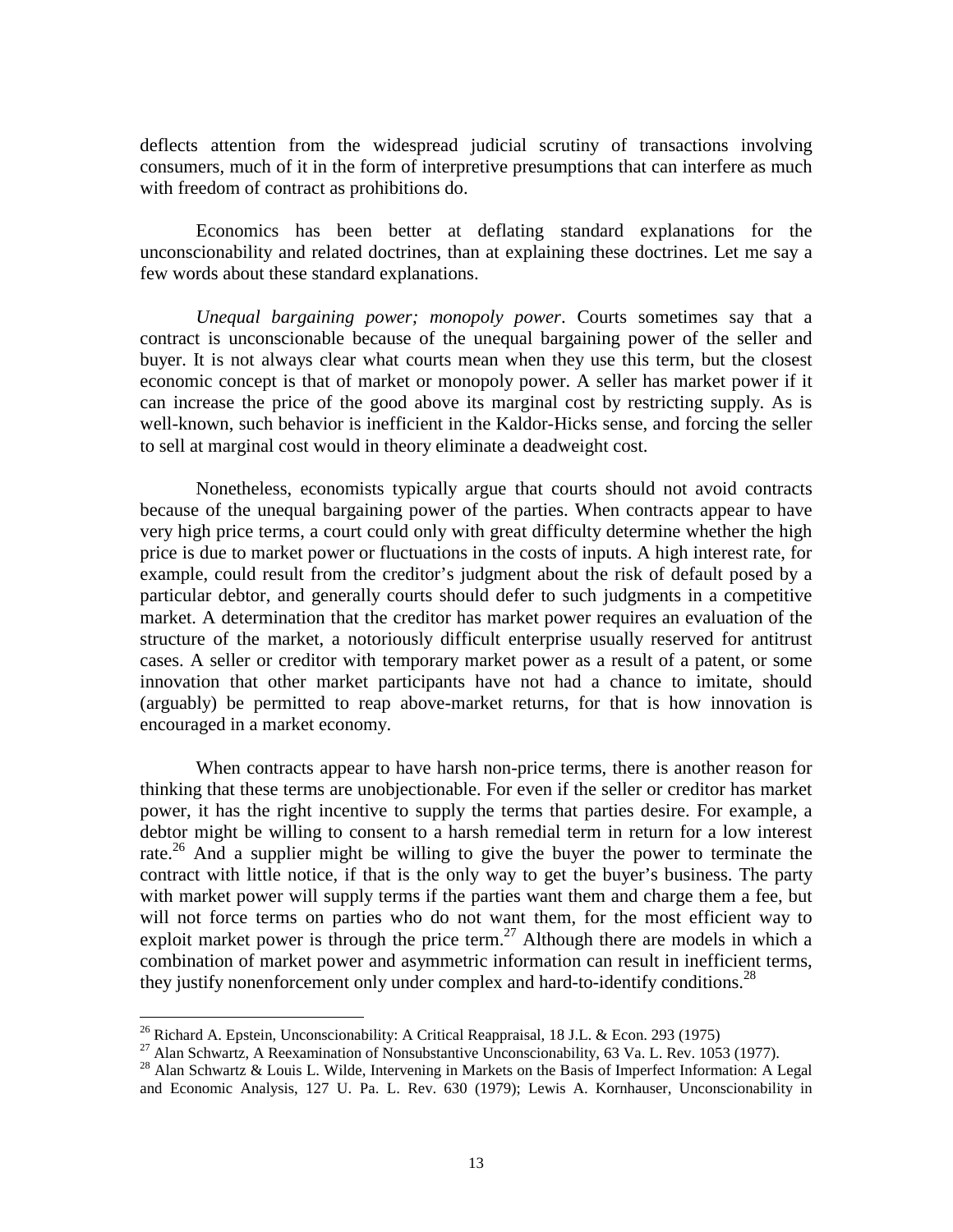These theories do not describe what courts do. Courts strike down contracts when the price and non-price terms seem harsh and the parties have unequal bargaining power. Although one might argue about whether courts do this consistently, and whether they might have something in mind different from the economic concept of bargaining power, the phenomenon is generally recognized, and indeed most economic work is cast as a normative critique of the judicial practice.

*Lack of information*. Courts sometimes say that a contract is unconscionable because one party—usually a consumer—lacks sophistication. Lack of sophistication is not the same thing as lack of information, but lack of information does seem to play a role in the cases. When terms are harsh and complex or hard to read, and consumers are unsophisticated, courts often express doubt that the consumers understood their obligations under the contract. This has led economists to investigate the role of information deficiencies in contract enforcement.

 The topic is too complex to discuss here in any detail, but let me make a few observations. Consumers who lack information have incentives to acquire information. Some consumers will acquire information more easily than others—these are the people who read Consumer's Reports, for example—but the other consumers can free ride on the efforts of the first group. If sellers cannot easily distinguish informed and uninformed consumers, they cannot exploit the latter by charging them a higher price. Thus, information deficiency alone does not justify judicial intervention; it must be sufficiently difficult for enough consumers to engage in comparison shopping.<sup>29</sup>

 In addition, sellers have incentives to provide information to otherwise uninformed consumers. If seller  $X$  has lower costs than seller  $Y$ , and thus can charge lower prices and obtain a profit, X will invest in advertising in order to attract consumers from Y. However, there are limits to the amount of information X will provide. If  $X$ 's cars are cheaper than Y's cars, X has the right incentives; but if X knows that cars are more dangerous than consumers believe, X has no incentive to provide *that* information.<sup>30</sup> Supplying such information is costly, both intrinsically and in the form of lost sales, and X does not internalize the benefits when it honestly warns of the dangers of automobile travel and consumers refrain from buying cars and avoid being injured.<sup>31</sup>

<u>.</u>

Standard Forms, 64 Cal. L. Rev. 1151 (1976); Richard Hynes & Eric A. Posner, The Law and Economics of Consumer Finance: A Survey, Amer. L. & Econ. Rev. (forthcoming 2002).

<sup>&</sup>lt;sup>29</sup> Schwartz and Wilde, supra note  $\_\_$ .

<sup>&</sup>lt;sup>30</sup> See Howard Beales, Richard Craswell, and Stephen C. Salop, The Efficient Regulation of Consumer Information, 24 J L & Econ 491 (1981)

 $31$  X's incentives are suboptimal even if cars are safer rather than dangerous, because X would not internalize gains to Y that would result if X revealed this information to consumers. Monopolists might gain more from information disclosure than competitors, but there are further complications. See Beales et al., supra note.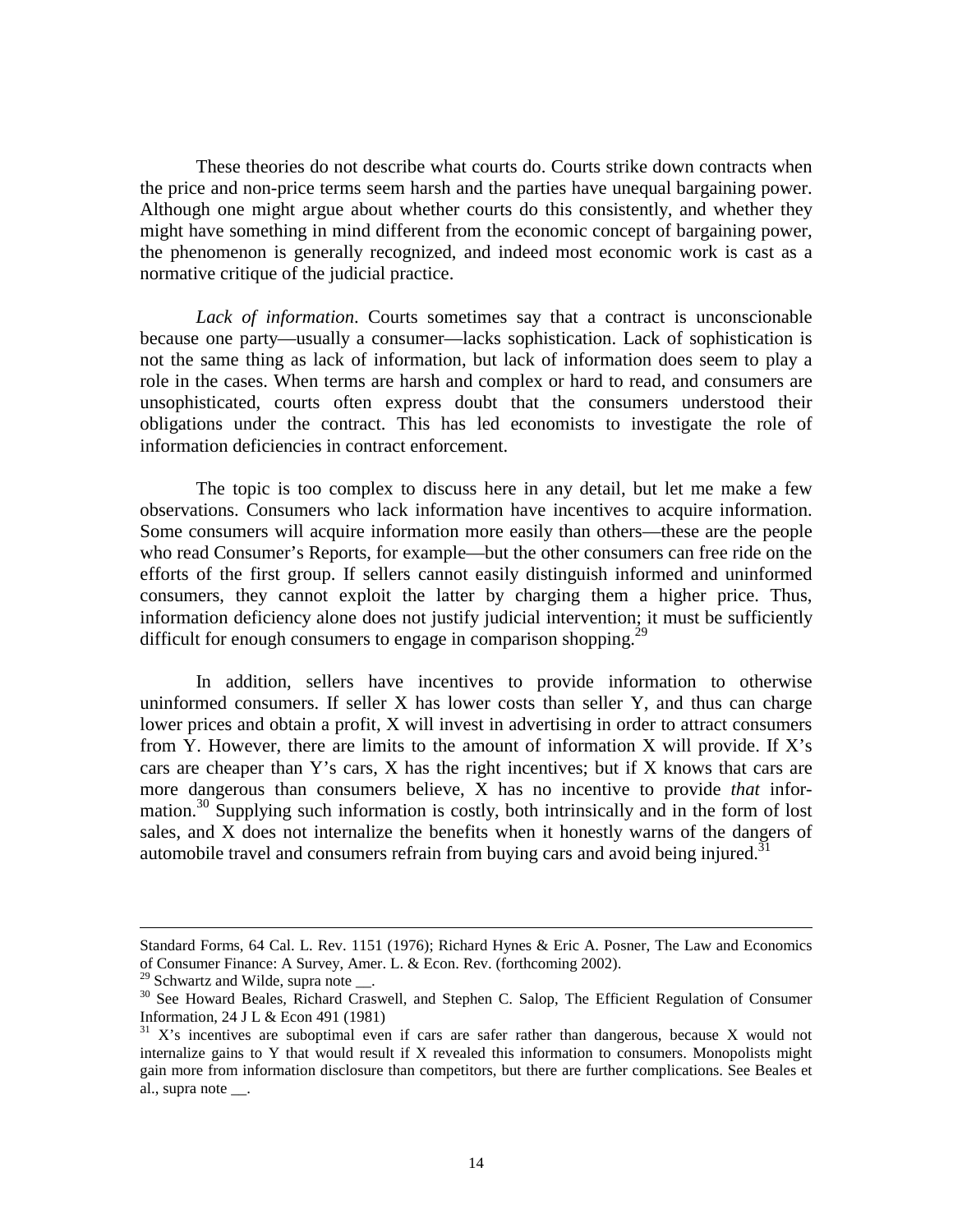One might conclude that courts can improve contractual outcomes as the amount of information that parties have declines, or, more generally, by penalizing parties who engage in force and fraud.<sup>32</sup> But it does not follow that the model "predicts" the existing unconscionability doctrine. Indeed, the unconscionability doctrine, as noted above, does not focus on the lack of information of the consumer. That is just one of many factors. In addition, courts do not appear to take account of market structure when deciding whether to apply the unconscionability doctrine, in contradiction to the theory.

 The more general point is that if courts strike down contracts where the consumer is uninformed, and the cost of informing consumers to the satisfaction of courts is high enough, sellers will withdraw the product form the market, in which case some buyers will be benefited and others harmed. Buyers might also take insufficient steps to inform themselves.33 To know whether the unconscionability doctrine benefited or harmed consumers in the aggregate, one would need to have a great deal of data about how markets works, what consumers know, how complex products are, and so forth.

 In sum, a simple model of the consumer goods market implies that courts should not use the unconscionability doctrine to strike down contracts. More complex models that take account of asymmetric information and bargaining power imply that such contracts should be struck down only in particular circumstances, when courts have information about variables that are intrinsically difficult to measure. These models do not justify striking down contracts with harsh terms when there is no evidence of fraud or serious information asymmetry. Yet courts do just that; they scrutinize consumer transactions more vigorously than other kinds of transactions, and they strike down contracts that are unobjectionable from an economic perspective.

#### *E. Mistake*

 Courts avoid contracts that are the result of mistakes in some circumstances. If the parties committed a mutual mistake as to a basic assumption of the contract, or if one party committed a mistake that the other party could have detected, the adversely affected party will sometimes have the right to avoid the contract.

 Parties could, in theory, design contracts that released one or both parties who made a mistake. Consider a contract between Buyer and Seller for the sale of a cow.<sup>34</sup> Buyer and Seller might believe that the cow is barren when in fact she is fertile, in which case Seller will want to avoid the contract. Or Buyer and Seller might believe that the cow is healthy when in fact she is ill, in which case Buyer will want to avoid the contract. In either event, the parties can design the contract accordingly. The parties could enter a contract giving the Seller the right to withdraw from the contract if the cow proves to be

1

 $32$  See Richard Craswell, Property Rules and Liability Rules in Unconscionability and Related Doctrines, 60 U. Chi. L. Rev. 1 (1993).

 $33$  The analysis is similar to the mistake analysis, discussed below, in Part  $\ldots$ 

<sup>34</sup> Sherwood v. Walker, 66 Mich. 568, 33 N.W. 919 (1887).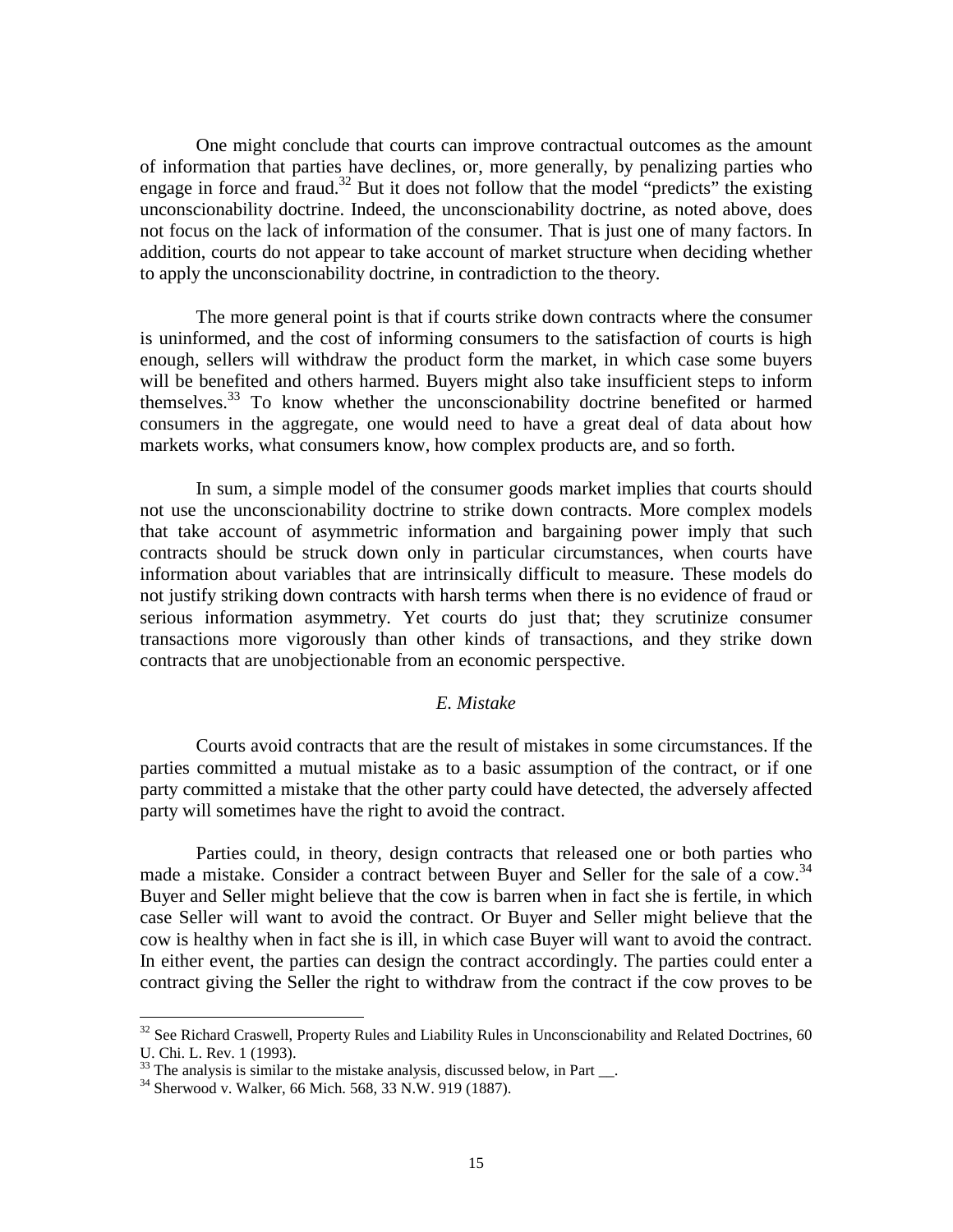fertile—or indeed, make performance contingent on subsequent confirmation that the cow is barren. And in the second case Seller could give Buyer a warranty against illness or not, depending on how they want to allocate the risk. The general point is that if parties are rational, they know that they can make mistakes, and they will design the contract in a way that assigns this risk in the appropriate way.

 One might respond that because the parties are, by hypothesis, mistaken, it does not occur to them to build these contingencies into the contract. This is usually what is meant when courts say that the mistake was about a basic assumption of the contract. But rational parties always know that something could happen that makes performance more or less costly to Seller, and more or less valuable to Buyer. It could be that the cow has a hidden characteristic, good or bad; it could be that market conditions will change, so that a cow gains or loses value relative to other goods. From an economic perspective, there is nothing special about the cow being fertile or ill, nothing that distinguishes this contingency from a change in the price caused by a shift in market conditions. Parties can design contracts that take account of all these contingencies.

 If this argument is correct, there is no reason for courts to release parties when one or both of them make mistakes. It would be like releasing an insurance company from a fire insurance contract on the ground that the insurance company mistakenly believed that a fire would not occur. Indeed, from an economic perspective, parties cannot make mistakes: they have probability distributions that reflect information they have about the world. They know that they do not possess the absolute truth and would not believe otherwise.<sup>35</sup>

 In order to explain the mistake doctrines, then, we need to make additional assumptions. One possible assumption, which by now should be familiar, is that "transaction costs" prevent parties from designing optimal contracts.36 This is the implicit route taken by Rasmusen and Ayres in an article on the mistake doctrines.<sup>37</sup> Before we turn to this article, we should observe that using this assumption to explain the mistake doctrine is not satisfactory on theoretical grounds. For the assumption makes the analysis of the mistake doctrine the same as the analysis of any problem of contractual interpretation, where, as law and economics assumes, transactions costs prevent parties from including a term that governs the contingency—the storm that destroys the crops, the war that closes the canal—that caused the dispute. If one thinks, for example, that courts should use a majoritarian default in order to determine whether a carrier should be excused from shipping the goods when the canal is closed, then one should use a majoritarian default to determine whether the seller should be excused from delivering

<sup>&</sup>lt;sup>35</sup> Cf. Eric Rasmusen & Ian Ayres, Mutual and Unilateral Mistake in Contract Law, 22 J. Legal Stud. 309, 315 & n.13 (1993).

<sup>&</sup>lt;sup>36</sup> The assumption does not resolve the tension between rationality premises and the ordinary understanding of mistake. Indeed, it makes mistake cases analytically identical to ordinary cases of interpretation, where the contract does not explicitly govern a contingency, and the court must decide whether to enforce the contract in a literal manner or in the manner it thinks most parties, or these parties, would have wanted.

 $37$  Rasmusen & Ayres, supra note \_\_\_.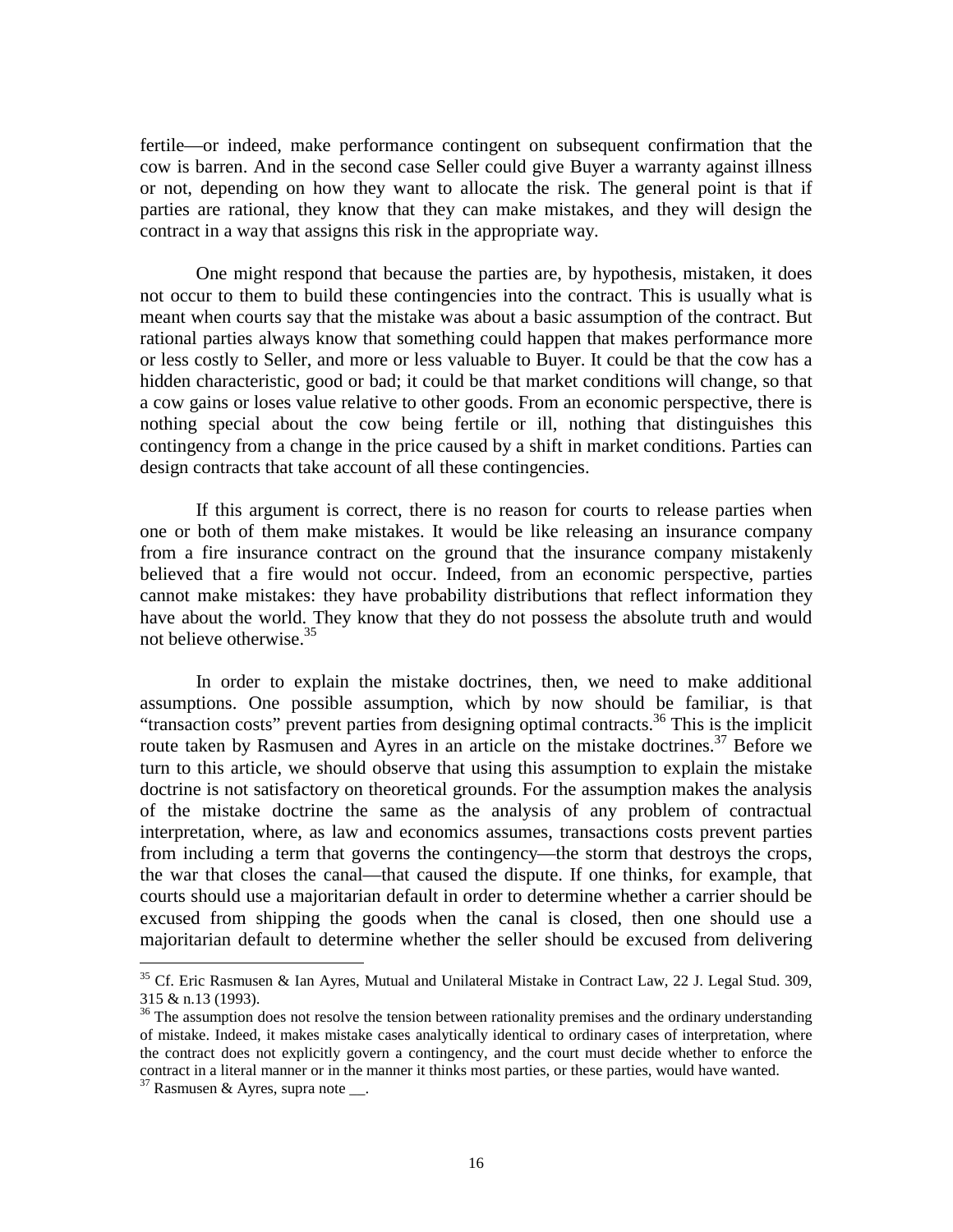the cow when the cow is fertile. But the mistake doctrines do not duplicate the interpretive doctrines.

To evaluate them, Rasmusen and Ayres assume that parties can set a price but that they cannot make performance contingent on the occurrence of the desired states of the world (either directly or through the use of an optimal incomplete contract). Seller expects an average cost to perform, c, and Buyer expects an average valuation, v, such that  $v > c$ , on average, but in some states of the world  $v < c$ , and trade should not occur. Ayres and Rasmusen investigate the question whether the mistake doctrine should release the parties from the contract (presumably, at the request of Buyer if the price is higher than his realized valuation, or Seller if the price is lower than her realized cost).

 Their analysis is complex, so let me summarize their conclusions about mutual mistake. One possible advantage of the mutual mistake doctrine is that it enables the parties to avoid a second transaction in order to reverse the initial contract when it turns out that  $v < c$ . The problem with the doctrine, however, is that it also enables either party to avoid the contract when (despite the mistake)  $v > c$ : Buyer will avoid the contract when the price  $p > v$ , and Seller will avoid the contract when  $p < c$ . Performance can be efficient even when both parties are mistaken, but the mistake doctrine allows the parties to avoid the contract anyway.<sup>38</sup>

 Another possible advantage of the mutual mistake doctrine is that it gives an informed party the incentive to reveal the information to the uninformed party. In fact, the opposite is true. The mutual mistake doctrine gives the informed party no incentive to provide information to the uninformed party; if one party has information, then the mutual mistake doctrine cannot be invoked whether or not the other party has information. By contrast, the unilateral mistake rule gives the informed party the incentive to provide information to the other party, so that the other party cannot obtain rescission of a contract that turns out to be advantageous to the first.<sup>39</sup>

 A final possible advantage of the mutual mistake doctrine is that it gives parties proper incentives to gather information prior to entering contracts. Again, however, the opposite is true. Suppose that parties can at some cost acquire information about the value of the good. If the acquisition of information does not increase the value of the good, then the mutual mistake doctrine is dominated either by a no excuse rule or unilateral mistake. When the cost of acquiring information is high enough, enforcement is optimal, for then parties will not bother to pay for the information and have no ability to rescind (which is assumed to be costly). When the cost of information is lower, the problem with the mutual mistake doctrine is that it encourages each party to acquire information—in order to prevent the other party from invoking mutual mistake—even though the additional information does not increase the value of the good. On the other hand, if the acquisition of information *does* increase the value of the good, then the no

 $\overline{a}$  $38$  Id.

 $39$  Id.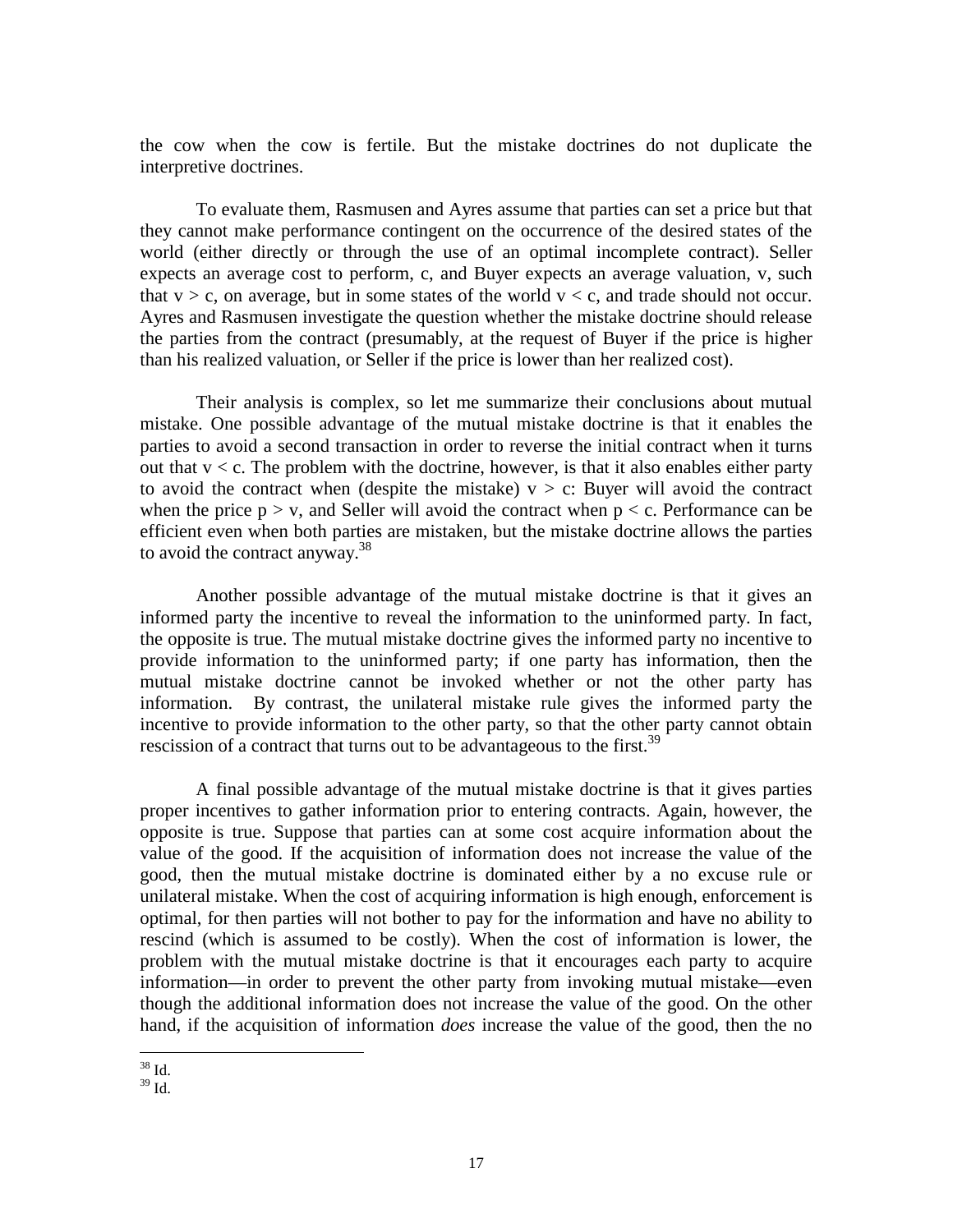excuse rule can become superior again, for it—unlike unilateral mistake, and more than mutual mistake—gives parties an incentive to acquire information.<sup>40</sup>

 Let me conclude by stressing the peculiarity of Ayres and Rasmusen's analysis: they treat mistakes—where people overlook contingencies and fail to provide for them in their contracts—as though they were intended outcomes of bargains in which parties rationally declined to incur the transaction costs of negotiating about contingencies that they *do* foresee. On this view, mistakes are just "gaps" in contracts that courts should fill, just as they do when the interpret ambiguous words like "chicken." But courts treat mistakes and ambiguities differently—releasing parties from the contract in the first case and not in the second. The law makes a distinction that cannot be handled by economic analysis.

#### *F. Impossibility*

 Courts sometimes release promisors from performance when performance is "impossible" or "impracticable." Posner and Rosenfield argue that these doctrines efficiently shift risk from the promisor when the promisor is more risk averse than the promisee.41 Suppose a seller cannot insure itself against a strike by its workforce, but that the buyer can easily arrange for deliveries from alternative sellers if supply from the first is cut off. If the seller subsequently cannot make deliveries because of a strike, a court might excuse the seller from its contractual obligations on the grounds of impossibility, with the real reason being that buyer could have insured against this contingency more easily than the seller could.

 Subsequent work casts doubt on this argument. First, Posner and Rosenfield's argument neglects the other incentives of the parties. If seller pays no damages or a limited amount like restitution, it has no incentive to perform when it is efficient to do so. The argument assumes that the court can determine whether the cost of performance exceeds its value to the buyer, but in other contexts—the justification of expectation damages, for example—it is assumed that the court cannot make this determination.<sup>42</sup>

 Second, and more important, the impossibility and impracticability doctrines do not spread risk in the efficient way. To see why, imagine a risk averse seller and a risk neutral buyer. The optimal resolution of a dispute will place all the risk on Buyer; in effect, the court writes an insurance policy of which Seller is the beneficiary. Such an insurance policy would give Seller the same payoff in both states of the world—the breach state and the performance state. The impossibility and impracticability doctrines, however, do no such thing. They, at best, give Seller a zero payoff in the breach state

 $^{40}$  Id.

<sup>&</sup>lt;sup>41</sup>Richard A. Posner & Andrew M. Rosenfield, Impossibility and Related Doctrines in Contract Law: An Economic Analysis, 6 J. Legal Stud. 88 (1977).

<sup>&</sup>lt;sup>42</sup> Michelle J. White, Contract Breach and Contract Discharge Due to Impossibility: A Unified Theory, 17 J. Leg. Stud. 353 (1988).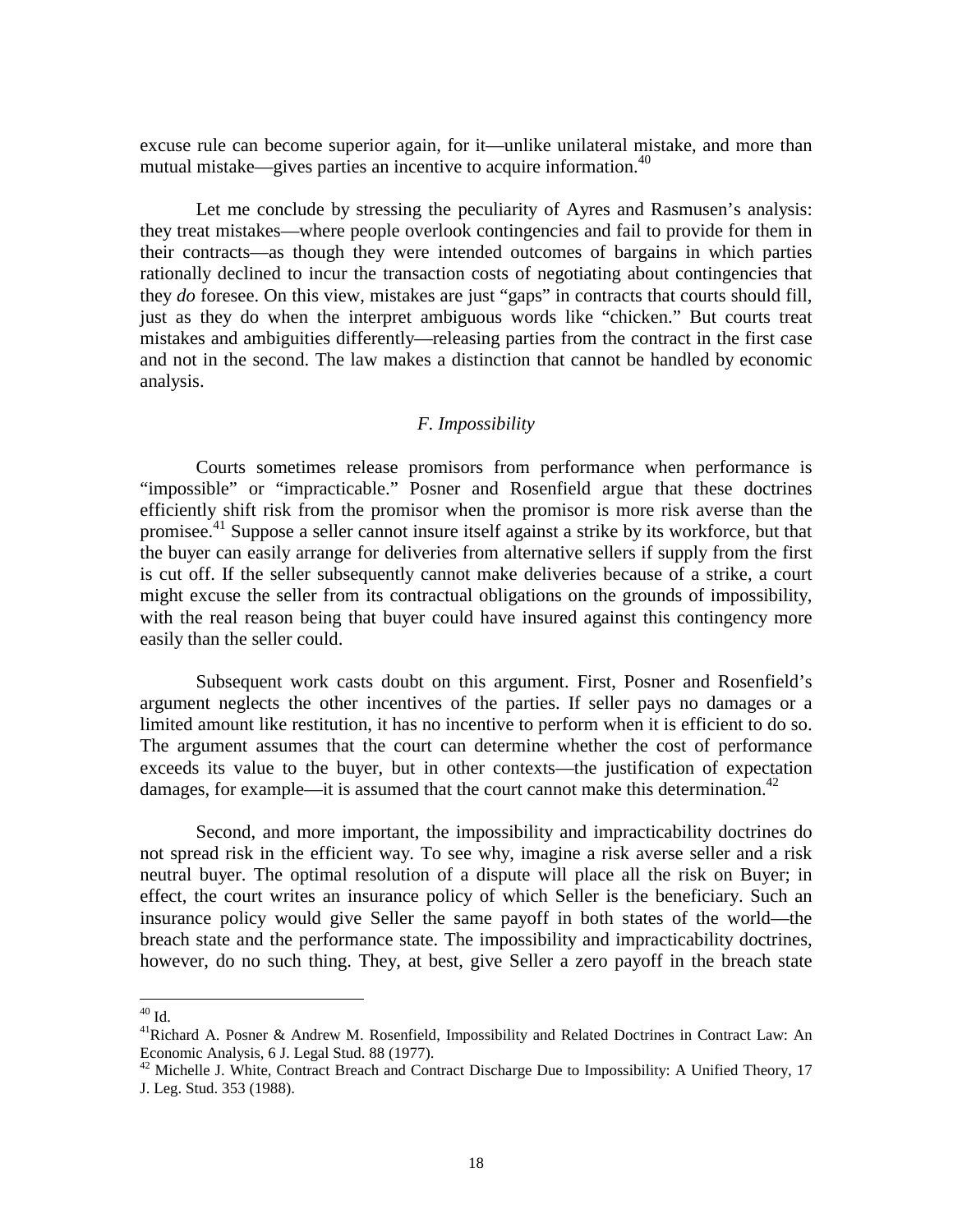(and less if Seller has incurred some costs or must make restitution), instead of giving Seller some amount between zero and its profits. Indeed, the risk sharing argument implies that in some cases Seller should pay negative damages, something which is of course never observed.<sup>43</sup>

 The excuse doctrines are hard to understand from the economic perspective. Sophisticated parties know that contingencies might occur that will make performance impossible or extremely costly. If they want to share the risk of these contingencies, they can write excuses into the contract. We observe this behavior not just in the use of force majeure clauses; excuses are frequently built into the central terms of the contract. Insurance contracts contain exclusions; ordinary sales contracts shift risk by tying the price to market indices. The widespread use of such devices casts doubt on the conjecture that transaction costs prevent the parties from writing contracts that allocate risks optimally.<sup>44</sup>

 Indeed, the surface plausibility of transaction cost arguments derives from a mistake about how parties can design their contracts. Authors say that transaction costs prevent parties from adding terms to govern remote contingencies like the closure of a canal or a strike, but the relevant contingency is not a particular event but simply whether  $v > c$ . Parties obviously foresee that values and costs will change: Seller knows that its costs might rise though it does not know precisely what might cause its costs to rise; Buyer knows that its valuation might fall though it does not know precisely what might cause it to fall. But the parties can design their contract to exploit these valuation and cost distributions, as we will see below, and then it is not necessary for the contract to refer to the precise event that produces the valuation and cost outcome. For example, the contract can transfer risk from Seller to Buyer by giving Seller the option to pay a certain level of damages, high or low depending on how risk averse it is, rather than perform. A court could not improve on this contract by releasing Seller from performance.

#### *G. Consideration and Promissory Estoppel*

 Economics assumes that people exchange promises when both benefit from the exchange, but it does not follow that the law should enforce all promises. Courts make errors, and legal sanctions are sometimes clumsier than nonlegal sanctions; as a result, people who make and receive promises often do not expect—and would not want—

 $43$  See White, supra note  $\overline{\phantom{a}}$ ; Alan O. Sykes, The Doctrine of Commercial Impracticability in a Second-Best World, 19 J. Leg. Stud. 43 (1990). See also A. Mitchell Polinsky, Risk Sharing Through Breach of Contract Remedies, 12 J. Leg. Stud. 427 (1983); Victor P. Goldberg, Impossibility and Related Excuses, 144 J. Institutional & Theoretical Econ. 100 (1988); Christopher J. Bruce, An Economic Analysis of the Impossibility Doctrine, 11 J. Legal Stud. 311 (1982); George G. Triantis, Contractual Allocations of Unknown Risks: A Critique of the Doctrine of Commercial Impracticability, 42 U. Toronto L.J. 450  $(1992)$ .

 $4<sup>4</sup>$  A possible test is whether the impossibility doctrine is less likely to be invoked by courts in cases involving form contracts, where transaction costs are spread over many transactions and are therefore less likely to prevent parties from allocating risks in the contract.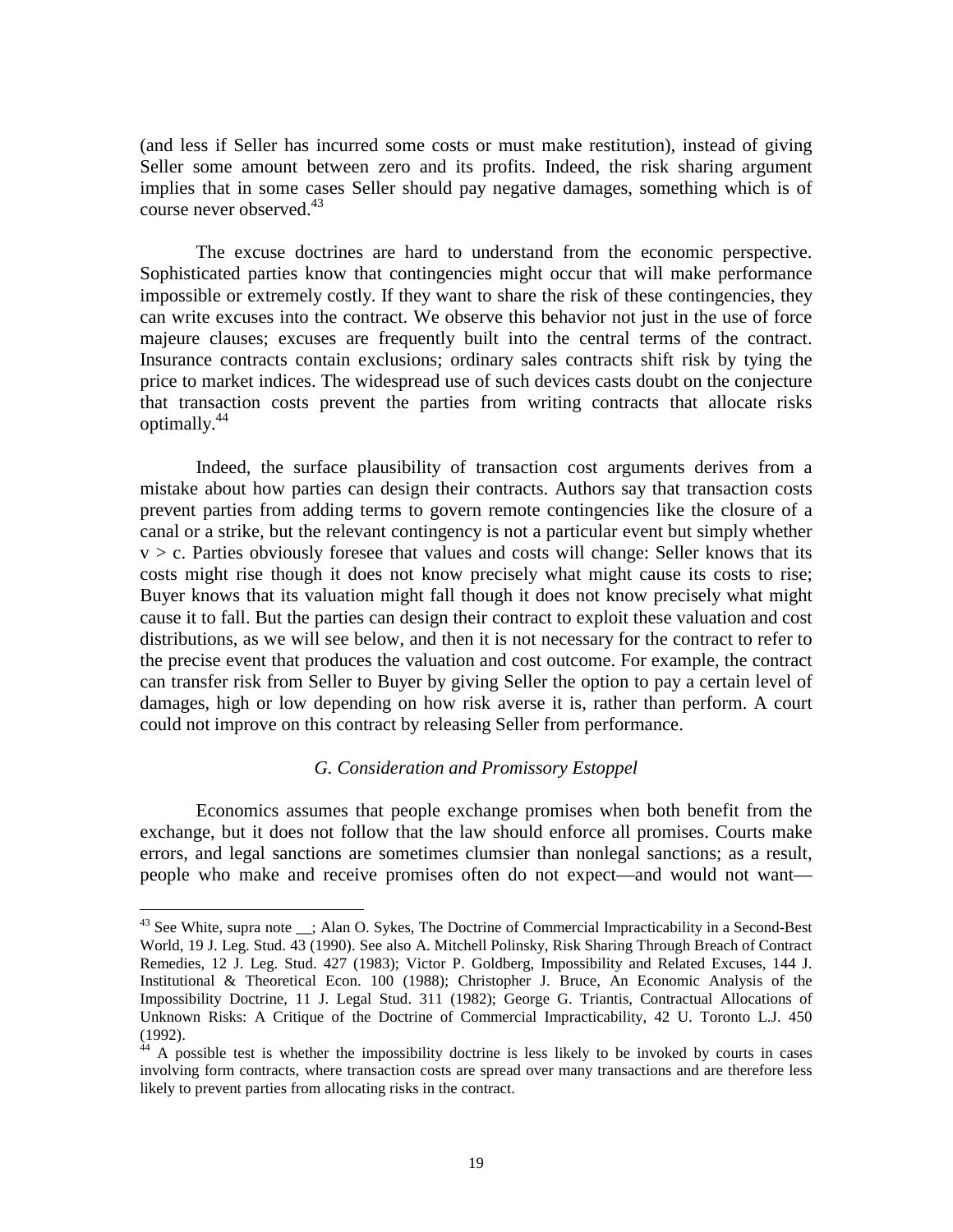courts to provide legal remedies if the promisor breaks the promise. But when the promisor wants the promise to be legally enforceable, and the promisee expects the promise to be legally enforceable, courts should enforce promises.<sup>45</sup>

 Economics, then, implies that courts should enforce promises when parties want their promises to be enforceable, and not otherwise. Consistent with this view, courts both routinely enforce promises and respect terms of agreements that disclaim legal enforceability.<sup>46</sup>

 But these simple ideas do not explain the main doctrines that draw a line between the legally enforceable promise and the unenforceable promise, namely, the consideration and promissory estoppel doctrines.

 The consideration doctrine holds that a court cannot enforce a promise if it was not exchanged for "consideration," a legal benefit to the promisor or detriment to the promisee. In essence, the doctrine knocks out of court promises that are not part of a quid pro quo. Such promises include option contracts, promises to give a gift, and open-ended agreements that bind one party but not the other.

 Yet these promises are unobjectionable from an economic perspective. An option contract—for example, a promise to keep open an offer to sell something while the offeree investigates its value—might be the only way to attract the interest of a prospective purchaser. A promise to give a gift enables the promisee to rely in anticipation of receiving the benefit and enables the promisor to defer performance until the funds or goods are acquired. Open-ended contracts—where, for example, one side commits itself to purchase goods produced by the other side—are often efficient methods for shifting risk, with the legally unconstrained party bound by reputational concerns and nonlegal sanctions.

 The courts, possibly because they recognize the force of these arguments, have whittled down the consideration doctrine. Its main function is now to bar gift-giving, which thus continues to pose a challenge to economics, for the reasons just discussed.<sup>47</sup> The consideration doctrine also serves, under the Restatement, as a formality: options are unenforceable unless the parties "recite" consideration.<sup>48</sup> But there is no reason to require parties to recite a consideration as opposed to reciting that they want their option to be enforceable. The same can be said for Holmes' argument that the consideration doctrine was always just a formality, so gift promises would be enforced if the promisee gave

<sup>&</sup>lt;sup>45</sup> Putting aside standard market failures. One might stipulate a de minimis requirement: courts should not enforce promises when the cost to the legal system exceeds the gains to the parties. Charging the litigants a fee would be a better response.

 $^{46}$  See, e.g., Empro Mfg. Co. v. Ball-Co Mfg., Inc., 870 F.2d 423 (7th Cir. 1989).

<sup>&</sup>lt;sup>47</sup> The exception for charitable gifts only complicates the puzzle. If promises to give gifts are socially desirable, then the exception makes sense but the general unenforceability of gift promises does not; if promises to give gifts are not socially desirable, then the exception does not make sense.

<sup>&</sup>lt;sup>48</sup> Restatement (Second) of Contracts s. 87.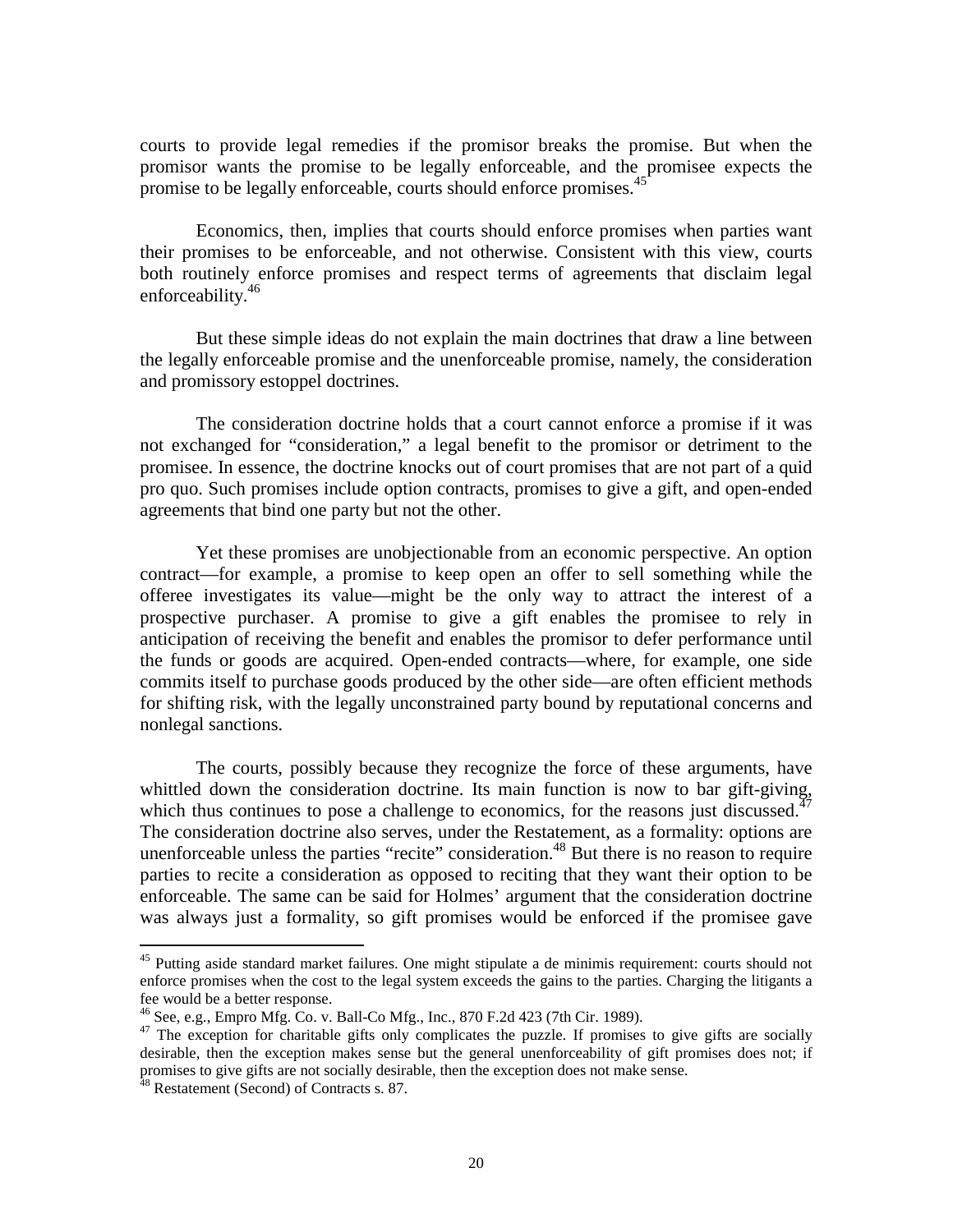nominal consideration to the promisor.<sup>49</sup> Efforts to rationalize this practice as a way for ensuring that courts can distinguish enforceable and unenforceable promises fail because they do not explain the "form" of the formality.

 The doctrine of promissory estoppel might seem consistent with economics because it does not forbid courts to enforce value-enhancing gratuitous promises. The doctrine does place a limit on the enforcement of promises, however, and that limit is the requirement of promisee reliance. This limit is not consistent with economics. If a person wants to make a gratuitous promise, it must be because he wants to make the promisee better off. The promisor can make the promisee better off regardless of whether the promisee relies on the promise; therefore, economic analysis suggests that enforceability of a promise should not depend on whether the promisee relied, or relied reasonably.<sup>50</sup>

 Promissory estoppel can also be understood as a device for relaxing the consideration doctrine's prohibition on liability for precontractual reliance. Parties often spend some time negotiating the terms of a contract before entering it; frequently, one or both parties will make investments during this period in anticipation of the eventual success of the negotiations. An example is the relationship between a franchisor and a potential franchisee, which can extend for months or years before the granting of the franchise.<sup>51</sup> During this time, the franchisor might require the potential franchisee to acquire experience as an employee in another franchise business, or undergo training. To induce the potential franchisee to make these investments of time and effort, the franchisor might make vague or contingent promises that the franchise will be awarded. Even when these promises are not definite enough to form contractual commitments, promisees who are not awarded the contract can sometimes obtain damages for their reliance costs, on the basis of promissory estoppel.

 Several scholars have considered the possibility that promissory estoppel is efficient because it protects the promisee's investment. This view is at first sight attractive because the promisor's behavior—when not justified by the discovery that the promisee is unfit—seems opportunistic. The promisor can, in theory, hold up the promisee after the promisee has invested, and demand from the promisee additional fees or obligations that extract all the surplus generated from the promisee's investment.<sup>52</sup>

 But if courts could reliably verify the promisee's behavior—and thus distinguish, for example, the promisee who proves merely to be unfit and the promisee who is the victim of hold up—then the parties could enter a contract at the beginning of their relationship, one which specified what the promisee must invest, and how the promisee

<sup>&</sup>lt;sup>49</sup> Oliver Wendell Holmes, The Common Law 86 (Mark Dewolfe Howe ed., 1963); see also Lon L. Fuller, Consideration and Form, 41 Colum. L. Rev. 799 (1941).

<sup>50</sup> See, e.g., Steven Shavell, An Economic Analysis of Altruism and Deferred Gifts, 20 J. Legal Stud. 401 (1991).

 $^{51}$  E.g., Hoffman v. Red Owl Stores, Inc., 133 N.W.2d 267 (Wis. 1965).

<sup>&</sup>lt;sup>52</sup> Craswell, Offer, 48 Stan. L. Rev. 481 (1996); Avery Katz, When Should an Offer Stick? The Economics of Promissory Estoppel in Preliminary Negotiations, 105 Yale L.J. 1249 (1996).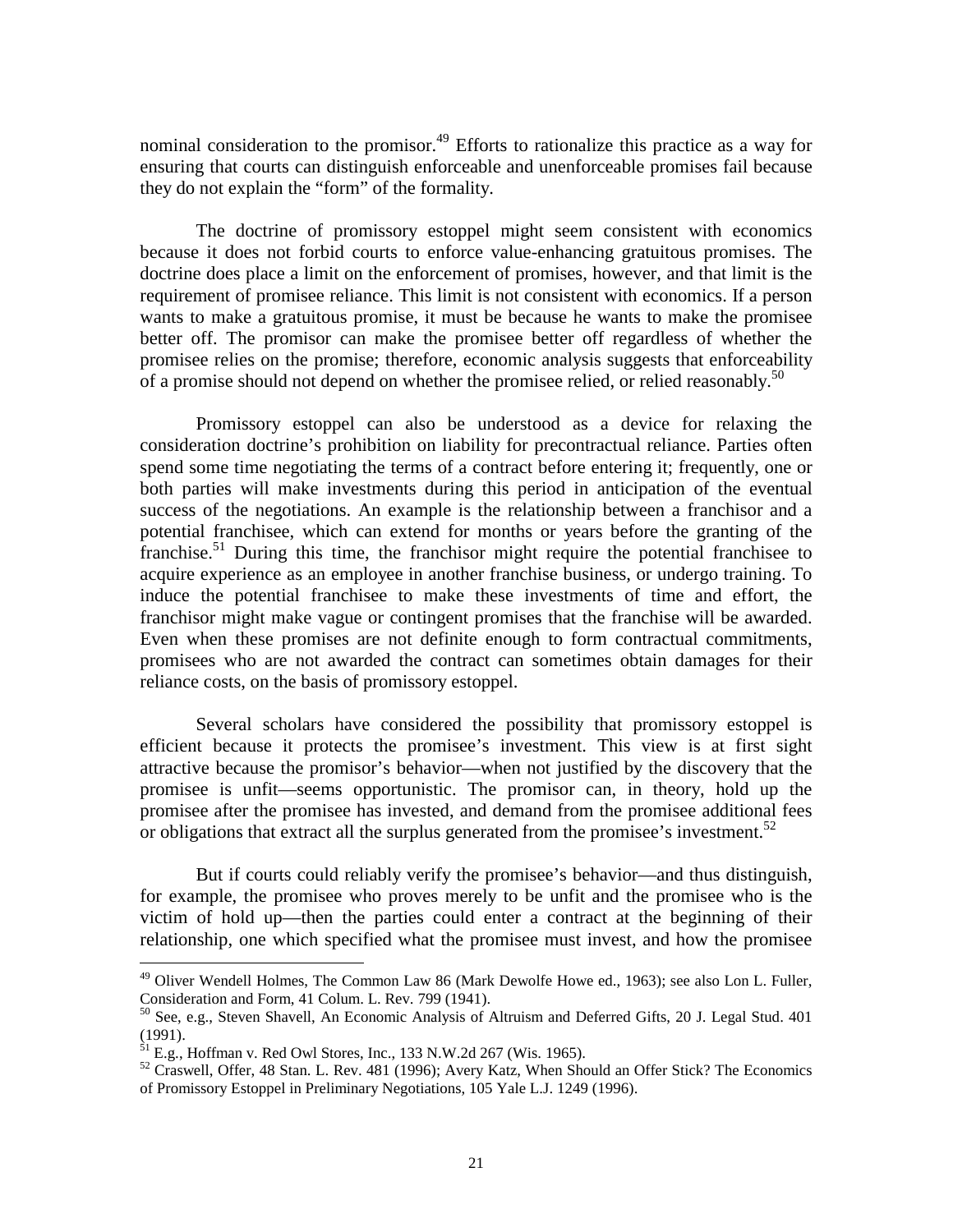will be evaluated. Parties do not enter such contracts, presumably because they do not believe that courts can make these distinctions.<sup>53</sup>

In addition, an efficient promissory estoppel doctrine would not require courts to compensate all of the promisee's reliance. If it did so, promisees would overinvest in reliance. Courts would need to determine how much reliance is efficient in each case, and then award damages only equal to efficient reliance, undercompensating parties that rely too much. The proper award would depend on such factors as the cost and return on investment, the probability that the preliminary relationship would yield a working franchise,<sup>54</sup> and the parties' incentives to reveal information to each other.<sup>55</sup>

 Craswell studied a group of cases in which estoppel or promissory estoppel arguments were advanced by offerees in order to prevent an offeror from withdrawing an offer, and found that courts were more likely take the offeree's side when reliance on the offer is efficient.<sup>56</sup> But he disclaims any intention to show that the case outcomes are themselves efficient, for just the reasons given above: "there are several factors other than the efficiency of [the offeree's] reliance that can affect the desirability of a commitment."<sup>57</sup> The methodological difficulty of showing that contract doctrine is efficient dissuades Craswell from making the attempt.

#### *H. Summary: Descriptive Versus Normative Failure*

 The charge of descriptive failure will not surprise scholars familiar with the literature on economic analysis of contract law. The inefficiency of contract law is a theme of Shavell, Goetz and Scott, and Schwartz on expectation damages, Epstein and Kornhauser on the unconscionability doctrine, Ayres and Rasmusen on the mistake doctrine, Sykes and White on the impossibility doctrine, Craswell on promissory estoppel, and many others.<sup>58</sup> None of the authors goes so far as to claim that all of contract law is inefficient. Each examines only a small slice of contract law, and normal methodological practice cautions against making exaggerated claims. But for the outsider who looks at the steady accumulation of failures over thirty years, the conclusion is inescapable.

 $53$  In response to the growth of precontractual liability, franchisors now require franchisees to sign waivers.

<sup>&</sup>lt;sup>54</sup> See Richard Craswell, Offer, Acceptance, and Efficient Reliance, 48 Stan. L. Rev. 481 (1996); Avery Katz, The Strategic Structure of Offer and Acceptance: Game Theory and the Law of Contract Formation, 89 Mich. L. Rev. 215 (1990); Lucian Bebchuk & Omri Ben-Shahar, Pre-Contractual Liability, J Legal Stud. (forthcoming 2002). See also Jason Scott Johnston, Communication and Courtship: Cheap Talk Economics and the Law of Contract Formation, 85 Va. L. Rev. 385 (1999).

<sup>55</sup> Avery Katz, Contractual Formation, in 1 The New Palgrave Dictionary of Economics and the Law (Peter Newman ed. 1988).

<sup>56</sup> Craswell, Offer, supra note \_\_, at 531-36.

<sup>57</sup> Id., at 507.

<sup>&</sup>lt;sup>58</sup> Katz, Strategic Structure, supra note .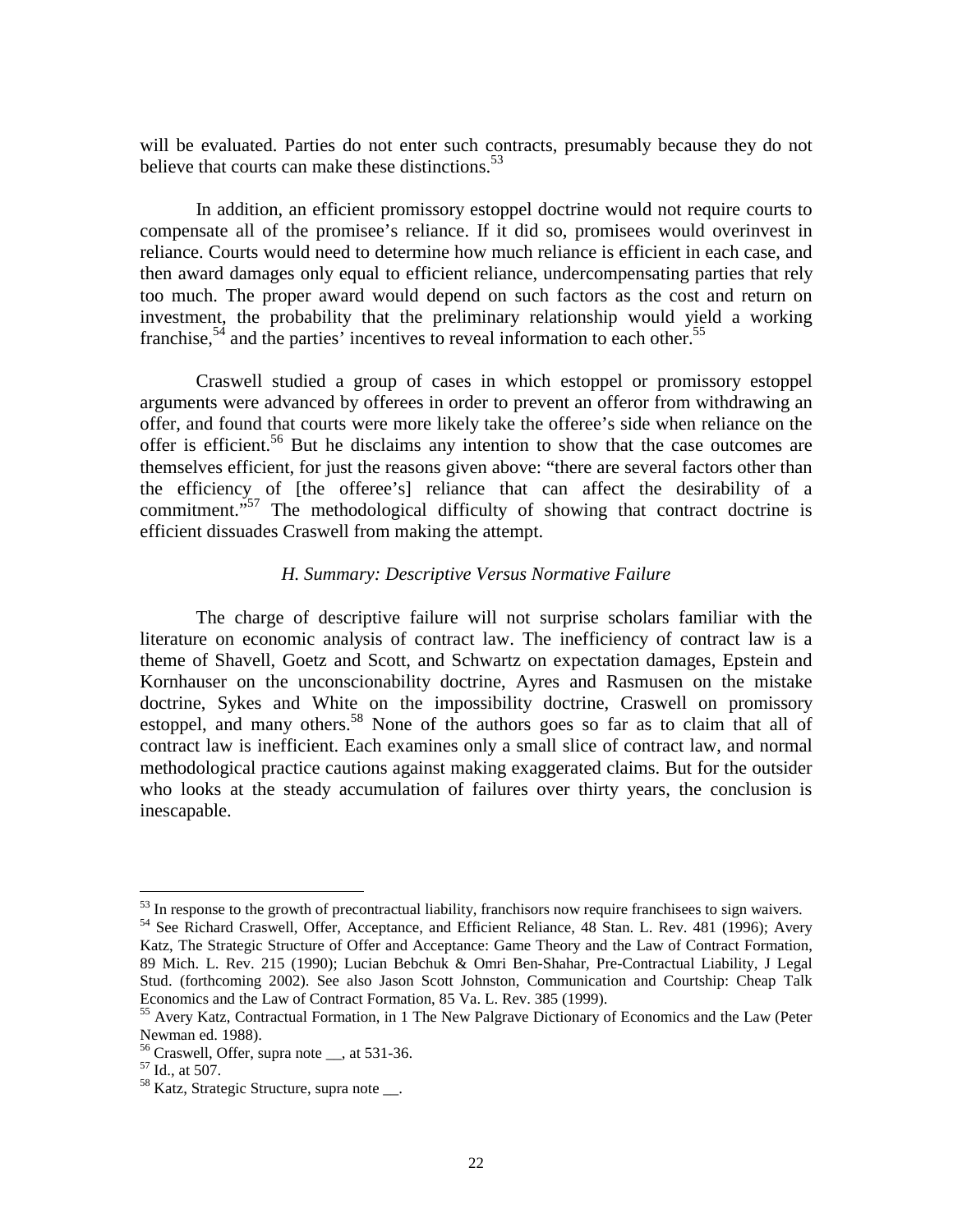The descriptive failure of the models takes two forms. Simple models, which examine only one or two margins of contractual behavior, fail to predict contract law as it exists. The other models are more complex because they examine a greater variety of behavior, or because they rely on more complicated ideas, such as information asymmetry. These models sometimes fail because they make predictions that are inconsistent with contract law. But more often they fail because they are indeterminate. The models incorporate variables that cannot be measured, and to which one cannot with any confidence attach general ranges or distributions.

 In addition, the descriptive approach has not been fruitful in the way that it is in other areas of economics. In these other areas, the thing to be explained is always partly hidden. It makes sense to develop a hypothesis about the world, because in the process of testing it one learns new things about the world, resulting in a productive dialectic between theory and data. By contrast, the thing to be explained by the economic analysis of contract law—contract doctrine—is fully known, or thought to be fully known. And although at one time some scholars thought that case outcomes might diverge from contract doctrine, with the case outcomes reflecting efficiency—in which case, generating and testing hypotheses would make sense—today this view has few adherents.<sup>59</sup> Judges have no reason to describe doctrine in a way that misrepresents the case outcomes.

 Rather than arguing that their models explain contract doctrine, most authors argue that their models can be used to criticize contract doctrine. Indeed, for many if not most authors the descriptive failure of economics is obvious. But the normative weaknesses of their models follow as a matter of course. Simple models do not justify legal reform because these models exclude relevant variables. Complex models do not justify legal reform because the optimal rule depends on empirical conditions that cannot be discovered.

 One might respond that even if economic models cannot generate a determinate optimal contract law, they helpfully identify the costs and benefits of different legal rules. Before the economic analysis of expectation damages and specific performance, a court trying to decide whether to push the doctrine in one direction or the other had little to go on. The economic analysis identified factors that judges should take account, factors that include the cost of renegotiation and the advantages of permitting breach. Even if economic analysis cannot determine the magnitude of these factors, and the extent to which they offset or interact with each other, the judge who knows about them is more likely to make a wise decision than a judge who does not.

 This defense has an air of plausibility but also distressingly open-ended and unambitious implications. The last decade has witnessed a piling on of relevant factors, but no increasing clarity about the function of contract law, and a wise judge might, in

<sup>59</sup> But there has been a recent effort: see Fred S. McChesney, Tortious Interference with Contract Versus "Efficient" Breach: Theory and Empirical Evidence, 28 J. Legal Stud. 131 (1999).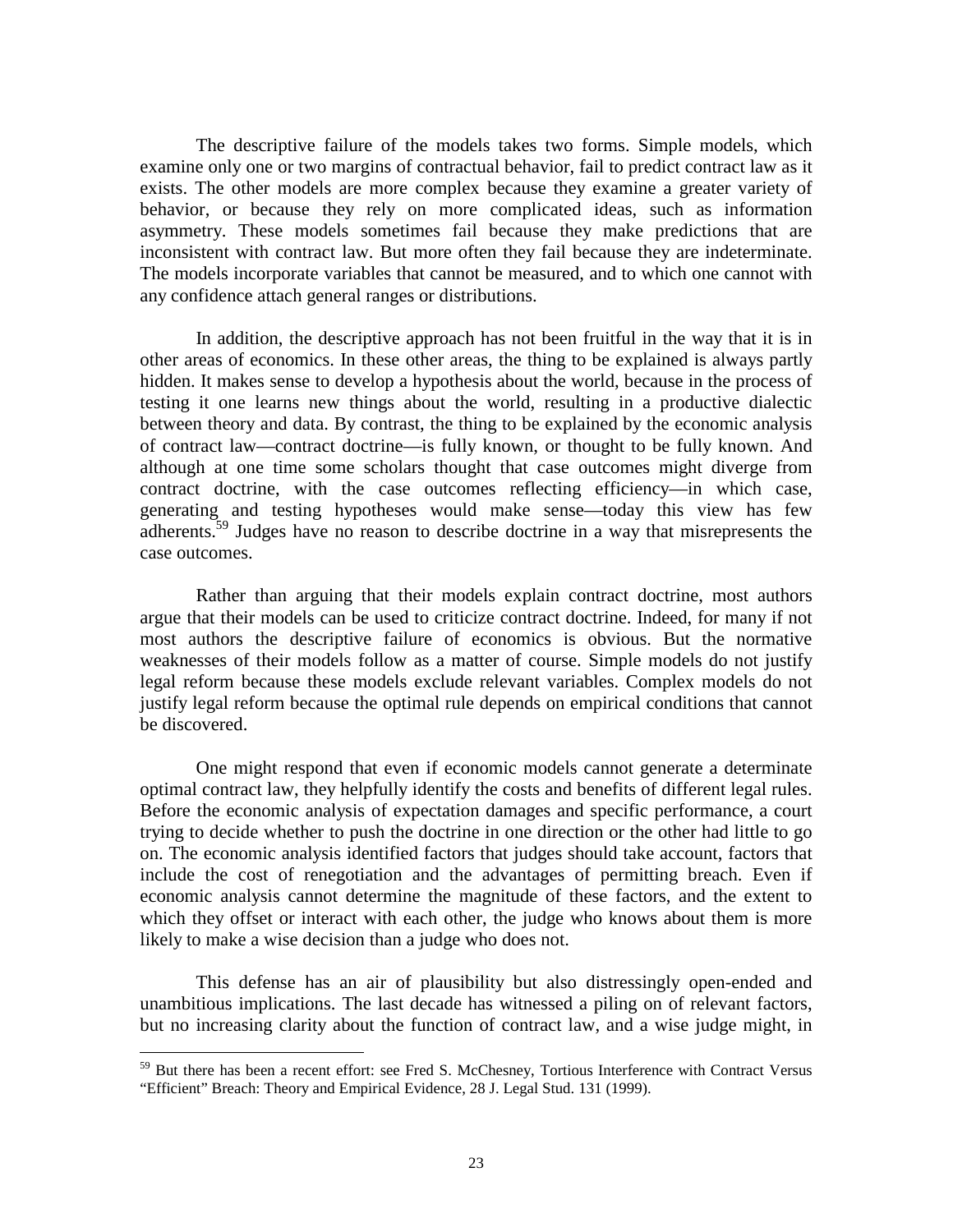order to avoid paralysis, simply ignore them. But the scholarship itself is mute about its own weaknesses. Part III will provide some methodological reasons for pessimism. Before we get there, however, we can gain additional insight by examining the literature on incomplete contracts.

#### II. THE THEORY OF INCOMPLETE CONTRACTS

 The literature on incomplete contracts diverges from the law and economics literature, though they overlap in many ways. The theory of incomplete contracts was motivated primarily by descriptive curiosity about the nature of private contracting, not about contract law. As a result, contract law is usually treated in an exceptionally simple manner, as a system that specifically enforces contractual terms when the underlying behavior can be verified by courts.<sup>60</sup> This assumption enables scholars to focus on the parties' choice of contractual form. By contrast, law and economics generally assumes that parties choose simple contracts—fixed price contracts, usually—and focuses on the effect of different legal rules on contractual behavior.

 The incomplete contracts literature poses the following question to law and economics: why would rational parties choose fixed price contracts when more sophisticated contracts would enable parties to achieve better results? And if parties did choose more sophisticated contracts, why would courts need to do anything other than enforce these contracts? If they don't, most of contract doctrine, and most of the law and economics literature, would be irrelevant.

 Our brief discussion of the theory of incomplete contracts serves two purposes. First, it allows us to examine whether the descriptive failure of law and economics is the result of economic methodology in general, or of the law and economics approach in particular. Second, it sheds light on the methodological difficulties hidden in the concept of transaction cost.

#### *A. Premises and Basic Results*

 The incomplete contracts literature focuses on two of the kinds of incentives we have been discussing: the incentive to invest (or "rely") and the incentive to perform or breach. An efficient or "first best" contract does two things: it ensure that (say) Seller performs when her cost is less than Buyer's valuation, and not otherwise ("efficient trade"); and it ensures that Buyer invests the right amount ("efficient investment").

 As we have seen, there is often a tension between efficient trade and efficient investment. A simple way of ensuring efficient trade requires Seller to pay Buyer's valuation if she does not perform. For example, a contract could provide that Seller is

 $^{60}$  E.g., Oliver Hart & John Moore, Incomplete Contracts and Renegotiation, 56 Econometrica 755 (1988), which is generally considered the seminal article, though the literature has roots in Williamson's work. See Oliver E. Williamson, Markets and Hierarchies (1975).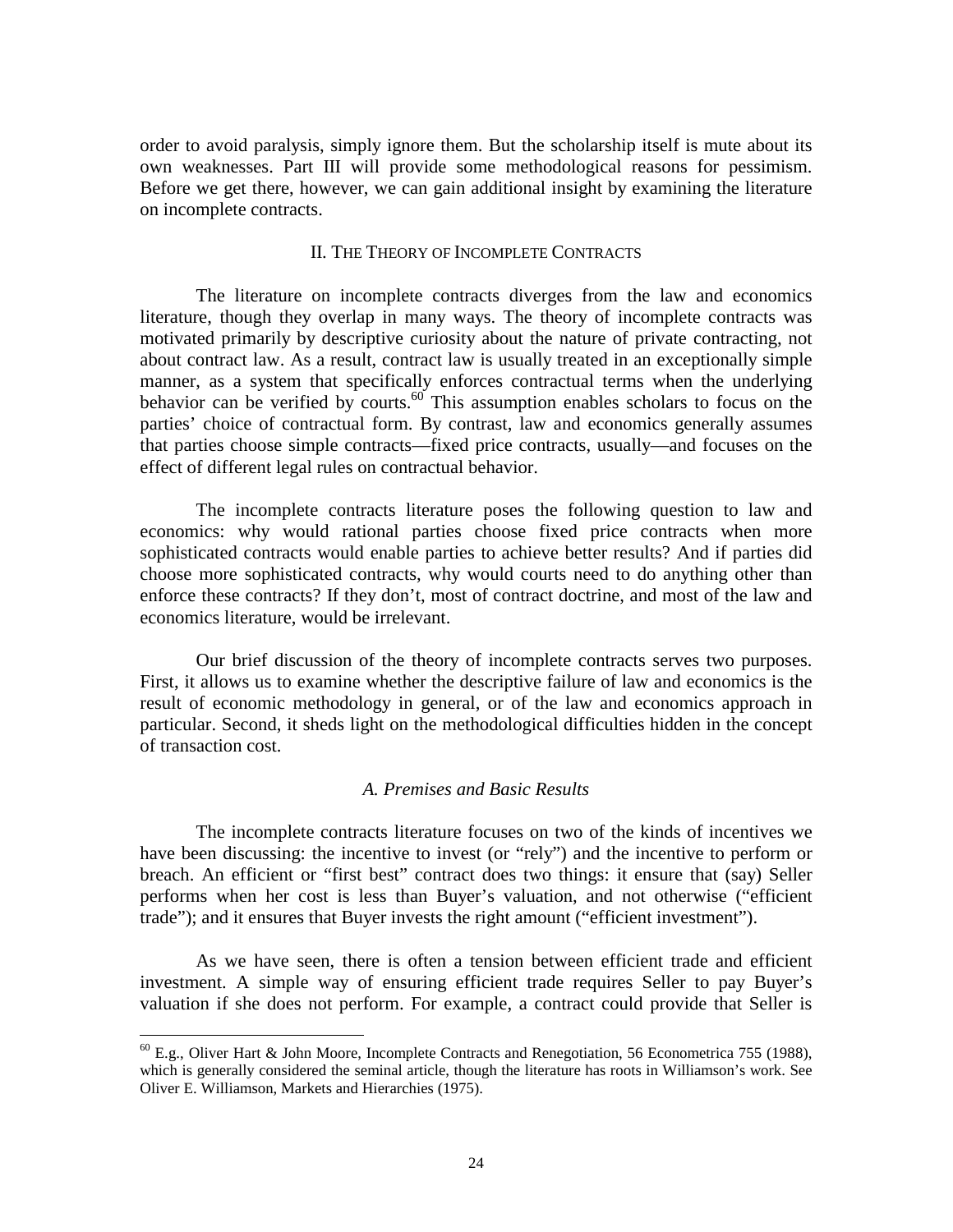paid in advance, and if Seller fails to perform, she must pay Buyer's valuation as "liquidated damages."<sup>61</sup> If she performs, she incurs her cost; if she does not perform, she must pay Buyer's valuation. Thus, she performs if and only if her cost is less than Buyer's valuation—the condition for efficient trade. However, Buyer will expect to receive his valuation whether performance occurs (in which case he gets the good) or not (in which case he gets liquidated damages equal to his valuation). Expecting to receive his valuation in both states of the world, Buyer will overinvest. $62$ 

 All of this should be familiar from our discussion of the law and economics of remedies. The difference between the two literatures is in the next step. In law and economics, scholars generally conclude that expectation damages provides inefficient reliance incentives; that a more efficient damages rule would limit recovery to a hypothetical amount that would compensate only efficient investment, though such a rule would impose grave information burdens on courts.<sup>63</sup>

 By contrast, the authors in the incomplete contracts literature point out that if Seller and Buyer are rational, they will want to prevent Buyer's overinvestment—with the parties sharing the surplus that comes from eliminating this cost. They can do so through correct contractual design—assuming courts will specifically enforce it.<sup>64</sup>

 Rather than providing for Seller to be paid in advance, the contract could give Buyer the right to set the price at the time of performance.<sup>65</sup> Seller would have the right to reject the transaction (and receive liquidated damages, assumed for the sake of the example to be 0) or to accept the transaction and accept the price announced by Buyer, in which case Buyer must accept delivery at that price.

 This contract would achieve first best efficiency. To see why, suppose first that v > c. Buyer will set the price equal to (or slightly higher than) Seller's cost, which, remember, Buyer observes. If Buyer set the price lower than Seller's cost, Seller would refuse to trade, and Buyer would gain nothing. But Buyer has no reason to set the price higher than Seller's cost, which would only reduce his own return. Thus, Buyer sets the price equal to c. But if  $v < c$ , Buyer will set the price at some low level in order to prevent Seller from demanding trade, for Buyer does not want to receive less than he pays. Seller will thus trade if and only if  $v > c$ , so the conditions for efficient trade are met.

 When Buyer makes his investment, he knows that he will receive the goods only if  $v > c$ , and not otherwise. Thus, Buyer makes his investment with an eye to obtaining a return only in the performance state of the world. Indeed, Buyer will obtain the full

<sup>&</sup>lt;sup>61</sup> Usually a liquidated damages term is a fixed amount; by contrast, in this example it is set equal to Buyer's realized valuation.

 $62$  See supra note  $\_\_$ .

 $63$  E.g., Cooter, Unity, supra note  $\_\_$ .

<sup>&</sup>lt;sup>64</sup> It is the manifest unrealism of this assumption that probably explains why law and economics scholars did not investigate this possibility.

 $65$  The sort of analysis that follows originated with Hart & Moore, Incomplete, supra note  $\_\_$ .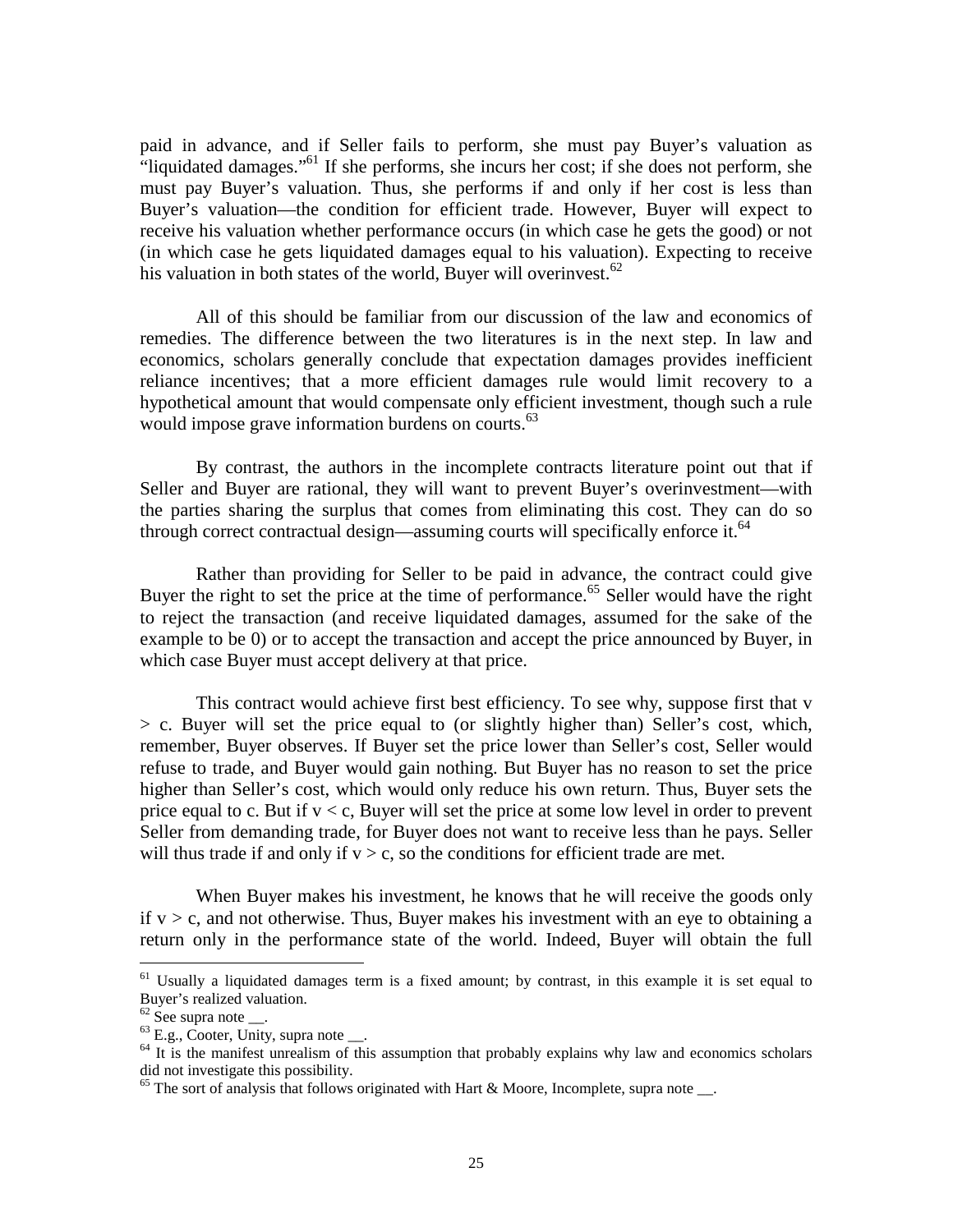residual of the investment because he will set price equal to c. Thus, Buyer has the incentive to engage in efficient investment.

 The contract's trick, in this case, is to give the party with the investment decision the residual from trade. As a result, the party has the correct incentives both to trade and to invest. The other party—Seller—must of course be compensated for her expected costs, and an ex ante transfer from Buyer to Seller, a kind of prepayment, accomplishes this task.

 This is only the first step in a literature that has become very lengthy and complicated. Authors have discussed such problems as two-sided investment, where Buyer can increase his valuation and Seller can reduce her cost;  $66$  cooperative investment, where Buyer can reduce Seller's cost and Seller can increase Buyer's valuation; $67$  capital constraints; third party effects; $^{68}$  and so forth.

 The most interesting thing about these models is that they predict that contracts will contain descriptions not of "physical" contingencies but of the bargaining procedures that parties must follow at the time of performance. Lawyers think of contracts either providing absolute obligations (Seller must deliver widgets by December 1) or conditional obligations, with the conditions referring to events that occur in the world such as a strike or price change (Seller must deliver widgets if Buyer's requirements are not met, or unless Seller experiences labor difficulties). In models of incomplete contracts, the bargaining procedures specified in the predicted contracts are designed to force parties to divulge, and act efficiently on the basis of, their realized valuations— Seller's cost, Buyer's value—and so references to events in the world are unnecessary. If Seller suffers a strike, for example, and her costs rise above Buyer's valuation, Seller will exercise an option to pay money rather than produce and deliver the goods. The contract does not need to refer explicitly to Seller's obligations in case of a strike. Because the parties can foresee that their valuations might change, and can design bargaining procedures that elicit efficient behavior (or behavior no more inefficient than would occur under a simpler fixed price contract), they do not have to write down countless contingencies in their contract. For this reason, the guiding premise of law and economics—that transaction costs render contracts incomplete and justify court provision of default rules—seems dubious.<sup>69</sup>

<sup>66</sup> Benjamin E. Hermalin & Michael L. Katz, Judicial Modification of Contracts Between Sophisticated Parties: A More Complete View of Incomplete Contracts and Their Breach, 9 J.L. Econ. & Org. 230 (1993); Philippe Aghion, Mathias Dewatripont & Patrick Rey, Renegotiation Design with Unverifiable Information, 62 Econometrica 257 (1994); Tai-Yeong Chung, Incomplete Contracts, Specific Investments and Risk Sharing, 58 Rev. Econ. Stud. 1031 (1991). For a survey, see Klaus M. Schmidt, Contract Renegotiation and Option Contracts, in 1 The New Palgrave Dictionary of Economics and the Law (Peter Newman ed. 1998).

<sup>&</sup>lt;sup>67</sup> Yeon-Koo Che & Donald B. Hausch, Cooperative Investments and the Value of Contracting, 89 Am. Econ. Rev. 125 (1999).

<sup>68</sup> See Part III.B., infra.

 $69$  See Schwartz, Incomplete Contracts, supra note  $\_\_$ .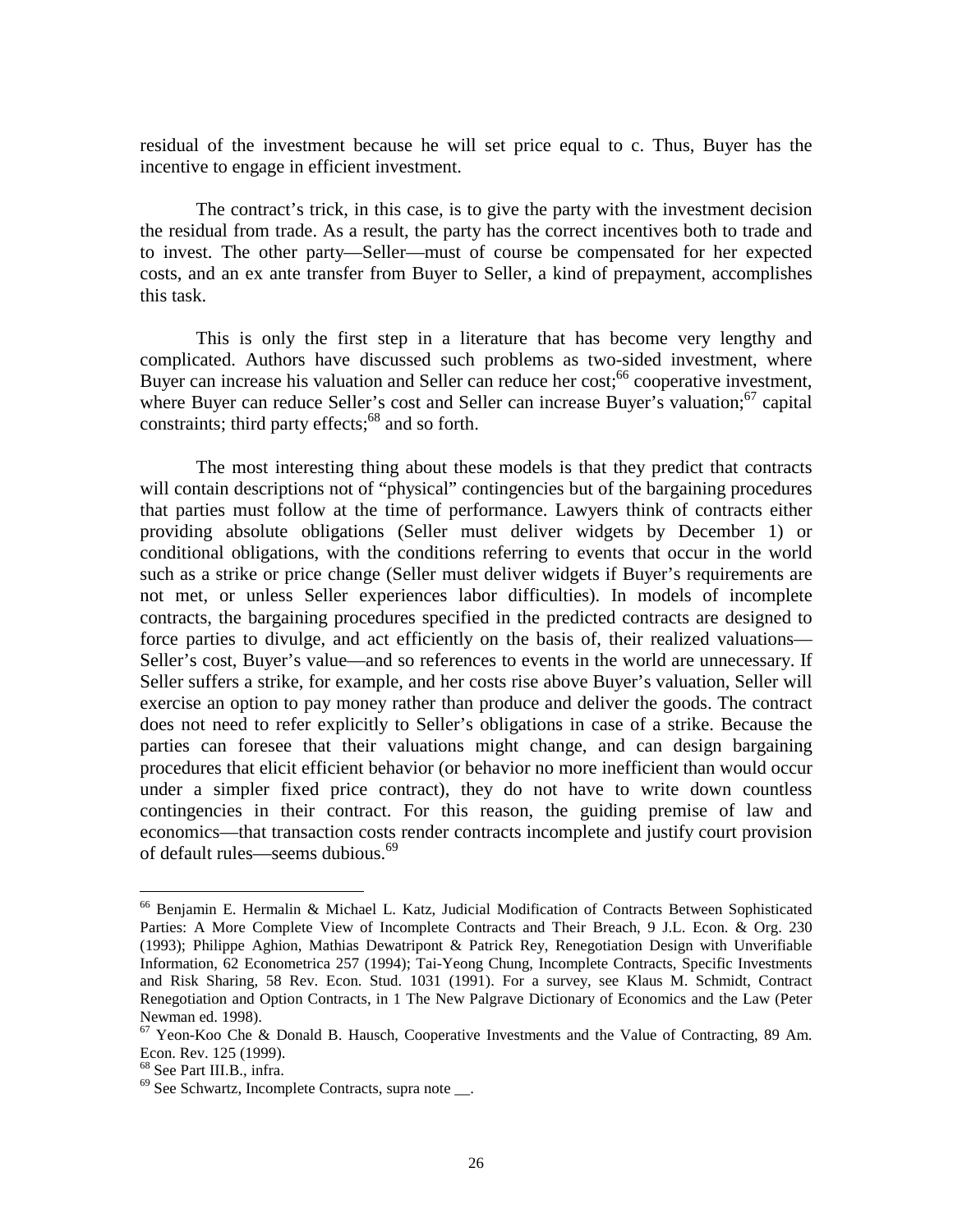And yet the incomplete contracts literature does not provide a promising alternative. The contracts that the models predict do not exist in the real world: instead, we see simple fixed price contracts or contracts that are conditional on a relatively small number of real world contingencies.<sup>70</sup> Intuitively, the problem with the predicted contracts is that they are too complex for parties to design.<sup>71</sup> To write such contracts, parties would need to imagine their bargaining position if a breach should occur, and then work their way via backward induction to the optimal terms of the contract. People are not very good at backward induction; yet the rationality assumptions of economics hold that they can do it perfectly. This problem has led to some discussion among economists about whether a theory of contracts can avoid relying on a model of bounded rationality,<sup>72</sup> an issue to which I will return in Part IV.

#### *B. Freedom of Contract and Asymmetric Information: The Penalty Doctrine*

 The incomplete contracts literature was motivated by the desire to explain contracting, not contract law; it is a branch of industrial organization, not law and economics. But authors writing in this tradition have tried to explain some contract doctrines, and their efforts are worth examining for the light they shed on the law and economics literature.

 Hermalin and Katz show that as long as parties are symmetrically informed, courts cannot increase welfare by modifying, or refusing to enforce, contractual terms.<sup>73</sup> The logic should be familiar by now, and is indeed identical to longstanding defenses of freedom of contract. Parties have more information than courts about their preferences, and even if courts can obtain superior information ex post, at the time of performance or dispute, the parties will anticipate this behavior and design their contracts accordingly. Parties might, for example, leave the price term blank, to be filled in by the court ex post. But parties would not want a court to change the price term, or any other contractual term, based on its own judgment about what is ex post efficient.

 If Hermalin and Katz are correct, then much of the common law of contract cannot be explained. Contract law does authorize courts to interfere with contract terms; the penalty doctrine is just one of many examples, as we saw above, and indeed Hermalin and Katz criticize the penalty doctrine for the usual reasons.

 Hermalin and Katz's argument is based on the assumption that the parties are symmetrically informed when they enter the contract. This assumption is not always true, and they acknowledge that if the parties are asymmetrically informed, judicial restrictions

1

<sup>&</sup>lt;sup>70</sup> Oliver Hart & John Moore, Foundations of Incomplete Contracts, 66 Rev. Econ. Stud. 115, (1999).

<sup>&</sup>lt;sup>71</sup> See Karen Eggleston, Eric A. Posner, and Richard Zeckhauser, The Design and Interpretation of Contracts: Why Complexity Matters, 95 Nw. U.L. Rev. 91 (2000).

 $72$  Id.

 $^{73}$  Hermalin & Katz, supra note \_\_.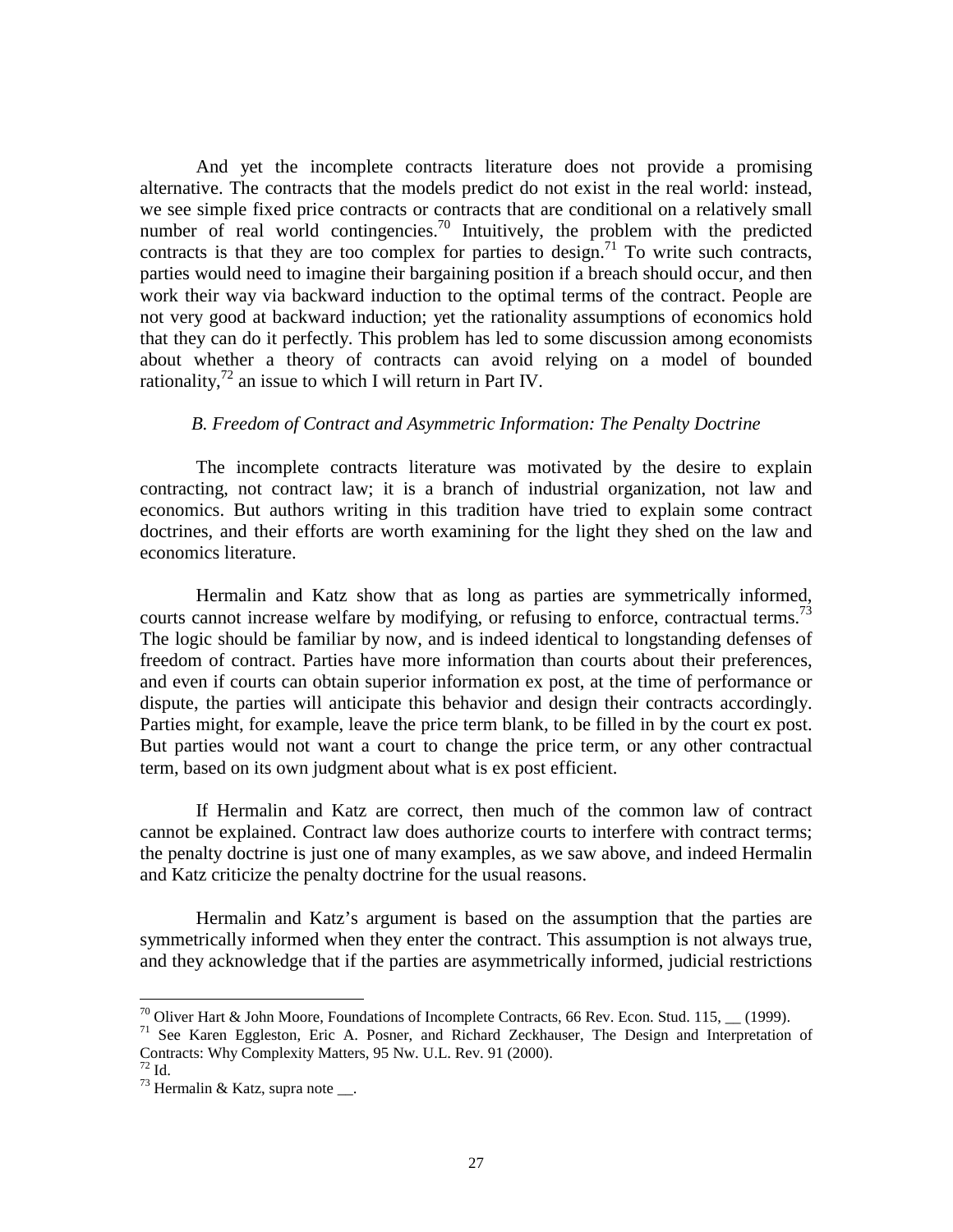on contracts could increase welfare. Indeed, Hermalin made just such an argument with another coauthor three years earlier. In the later article, however, Hermalin backs away from the asymmetry information argument.

 In the earlier article, Aghion and Hermalin show that when the parties are asymmetrically informed, "legal restrictions on private contracts can enhance efficiency," as their title puts it.<sup>74</sup> The argument is best made by example. Imagine that a contractor has private information about the likelihood that it will perform a project on time. There are two types of contractor: the "good" type is more likely to perform on time than the "bad" type is. Buyers prefer to deal with good types than bad types, and so good types want to distinguish themselves from bad types. They do so by offering to pay an extremely high late fee or penalty if the performance is late. The bad type might mimic this signal, or not, but in either event the equilibrium—in which one or both types agree to the penalty—can be inferior to an equilibrium in which courts refuse to enforce penalties so that neither party can credibly agree to them.<sup>75</sup>

 If we take this argument seriously, we should not apply it only to remedial terms. The same logic applies to the price term or indeed any other term of a contract. The contracts that emerge as a result of asymmetric information are simply inefficient contracts—it's not that one term is inefficient, and the rest of the contract is efficient once that inefficient term is severed—and courts should refuse to enforce them even when the penalty clause is not activated by a breach.

 To see why, imagine an employer who prefers educated applicants not because it cares about their education but because it believes that people who graduate from college work harder than those who do not. The employer offers two employment packages—a low salary for those without diplomas, and a high salary for those with diplomas. Because a potential job applicant's decision to obtain an education has an external effect—it increase or reduces the employer's information about the quality of other potential applicants—the resulting equilibrium could involve inefficient signaling. Courts or legislatures might for that reason want to prohibit the employer's discriminatory behavior.<sup>76</sup> The Aghion and Hermalin argument implies that courts should scrutinize all contractual terms for inefficiency, and not just liquidated damages terms.

 Aghion and Hermalin, then, cannot distinguish the common law's treatment of remedial terms and non-remedial terms such as price terms. As a descriptive theory, it is a failure. As a normative theory, it is also not successful, as it assumes that courts have sufficient information to distinguish signaling equilibria where judicial intervention will

1

 $74$  Philippe Aghion & Benjamin Hermalin, Legal Restrictions on Private Contracts Can Enhance Efficiency, 6 J.L. Econ. & Org. 381 (1990).

<sup>&</sup>lt;sup>75</sup> The conclusion depends on the parameters of the model. Under some parameters, the separation of the types is superior to pooling; under other parameters, the opposite is the case. Aghion and Hermalin's point is that an inefficient equilibrium without judicial interference is possible, not certain.

<sup>&</sup>lt;sup>76</sup> The diploma example is taken from A. Michael Spence, Market Signaling (1974).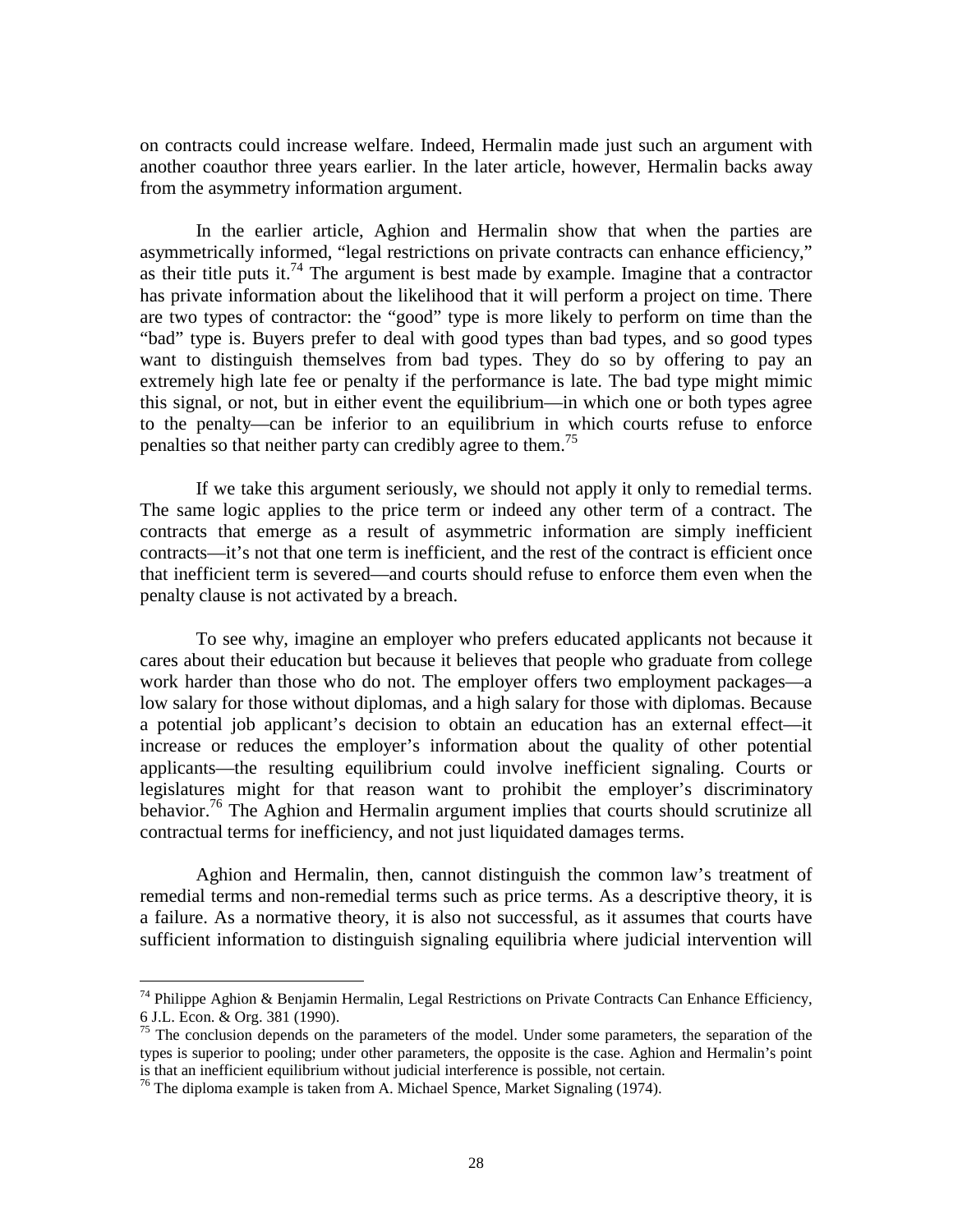increase welfare, and other equilibria where it will not. It is for this reason that Hermalin and Katz back away from the conclusions of Aghion and Hermalin. The former article, as I noted, expresses skepticism about the ability of courts to improve on parties' contracts even when asymmetric information is present. This is another descriptive failure, of course, because they therefore cannot explain judicial restrictions on remedial terms.

#### *C. Freedom of Contract and Externalities: The Penalty Doctrine Again*

 Another approach to the penalty doctrine emphasizes externalities rather than information asymmetries. When two parties design a contract, they will choose terms that are optimal for themselves; they will not take account of the interests of third parties who might be affected by the contract. But there are such third parties. Consider a contract in which Seller must pay Buyer liquidated damages if Seller breaches. If liquidated damages are set very high, they might interfere with the effort of a third party ("TP") to purchase the good from Seller, even though TP might value the good more than Buyer does.

 To understand why, imagine that different potential TP's have different valuations. Among those who value the good more than Buyer does, some value it slightly more and some value it considerably more. When Seller and Buyer agree to relatively high liquidated damages, this prevents the low-value TP's from buying the goods (Seller won't sell to them because she has to pay high liquidated damages if she does) but it also enables Seller to extract a very high price from the high-value TP's, who must pay an amount at least as high as the already high liquidated damages. Under plausible conditions, Buyer and Seller jointly gain more by extracting the surplus from the high-value TP's than they lose because they fail to sell to the low-value TP's. But this is inefficient, and the law should deter such behavior by refusing to enforce high liquidated damages provisions. $^{77}$ 

 This inefficiency disappears if renegotiation is possible: ex post, the three parties will renegotiate so that TP will end up with the good, and efficient trade is achieved. But then the inefficiency pops up in the parties' investment incentives. The parties will choose inefficiently high liquidated damages to improve Seller's bargaining position visà-vis TP. Seller will use this bargaining power to extract some of the surplus generated by TP's high valuation. But this means that Seller and Buyer jointly enjoy a return on, say, an investment in Buyer's valuation even in the state of the world in which TP, not Buyer, acquires the good. So Buyer will overinvest.<sup>78</sup>

 Do these arguments show that the penalty doctrine is efficient? They do show that, under certain parameters, specific performance of a contract can produce negative externalities. But the arguments do not travel the distance from this modest observation,

<sup>&</sup>lt;sup>77</sup> Aghion & Bolton, supra note  $\Box$ ; Tai-Yeong Chung, On the Social Optimality of Liquidated Damage Clauses: An Economic Analysis, 8 J.L. Econ. & Org. 280 (1992).

<sup>&</sup>lt;sup>78</sup> Kathryn Spier & Michael Whinston, On the Efficiency of Privately Stipulated Damages for Breach of Contract: Entry Barriers, Reliance, and Renegotiation, 26 RAND J. Econ. 180 (1995).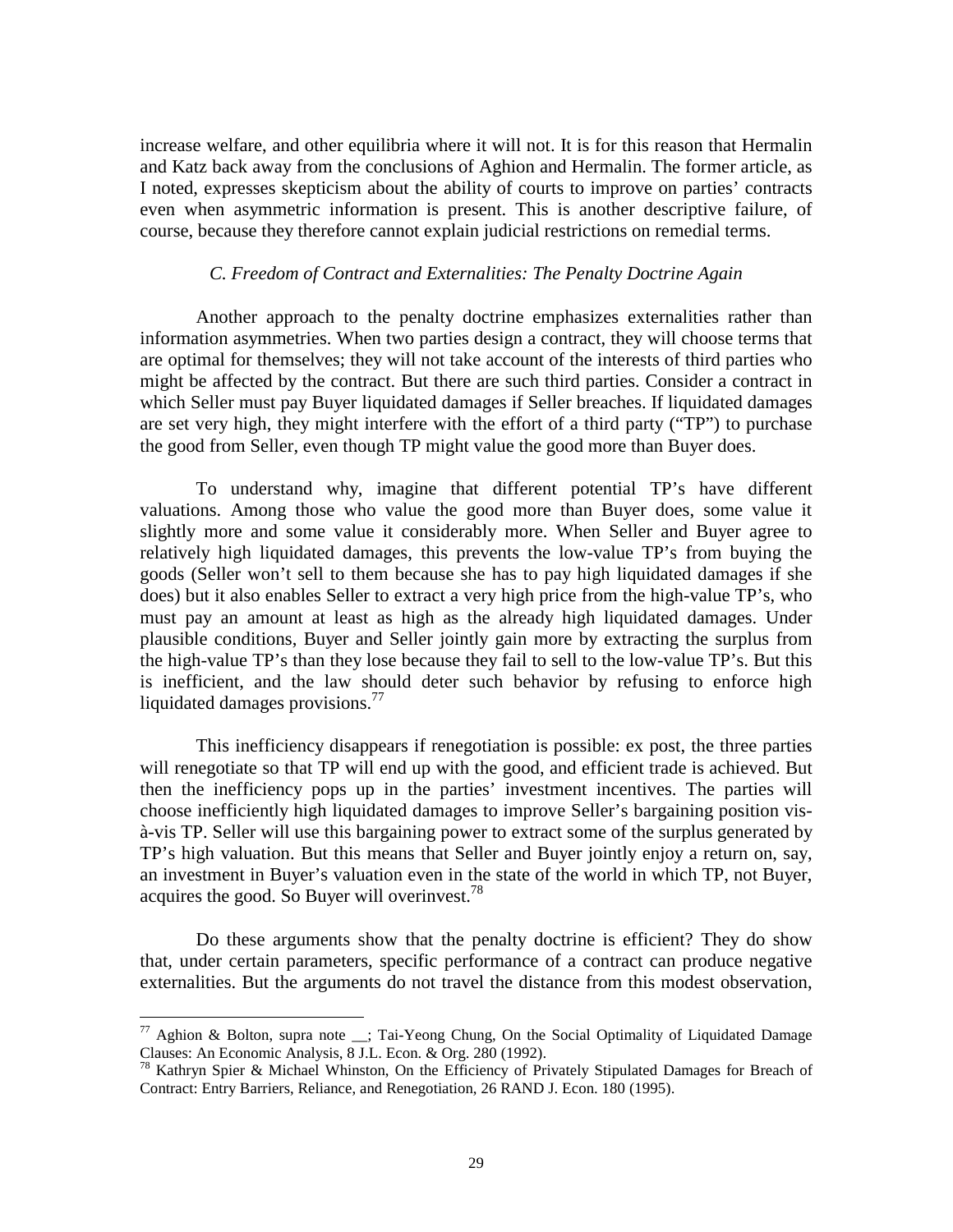to the conclusion that the penalty doctrine is justified. Indeed, the fit is poor. A court's decision to strike down a penalty clause does not turn on any of the variables identified in the literature: the cost of renegotiation, the distribution of valuations among potential TP's, the incentives to overinvest, and so forth. Further, the penalty doctrine effectively substitutes expectation damages for the invalid liquidated damages provision, but the literature we have been discussing does not establish that expectation damages are optimal.<sup>79</sup> Finally, parties can harm  $TP$ 's in the way we have examined even without using liquidated damages, simply by overinvesting, which raises the expectation damages that the breacher would have to pay. $80$  If courts care about efficiency and can detect this kind of strategic behavior, they should limit expectation damages. If they care about efficiency and cannot detect this kind of strategic behavior, they should not subject liquidated damages clauses to special scrutiny.

#### *D. Summary*

 Our diversion through the literature on incomplete contracts has taken us through formidable terrain. This literature is flourishing, and I do not consider myself knowledgeable enough to criticize it. Instead, I want to make a few points about its relevance for understanding contract law.

 First, so far the literature has failed to come up with successful predictions of the content of contracts, and also for legal doctrines such as the penalty doctrine. For this reason, one should feel little confidence that it can be used to rescue the law and economics of contracts.

 Second, if the literature has any normative implications, they are that courts should always specifically enforce all terms of every contract unless negative externalities are present. Yet the normative argument is not interesting; it follows trivially from nineteenth century defenses of freedom of contract, which hold that courts should defer to contracts because the parties know more about their interests than courts do. We have also seen highly stylized arguments that information asymmetries might justify judicial intervention, but these arguments depend on implausible assumptions about how much information is available to judges.

 Third, the problems with the literature suggest methodological complications for the theory of contract law. The literature takes more seriously than law and economics the premise that parties are rational, and permits them to design complicated contracts. But it turns out that these complicated contracts bear no resemblance to the contracts designed by real parties. A more rigorous law and economics approach is likely to find itself in the same dead end. But the current, less rigorous law and economics approach, which assumes without explanation that parties can design only simple contracts, is

 $79$  Chung, Social Optimality, supra note  $\_\_$ .

<sup>80</sup> Tai-Yeong Chung, Commitment Through Specific Investment in Contractual Relationships, 31 Canadian J. Econ. 1057 (1998).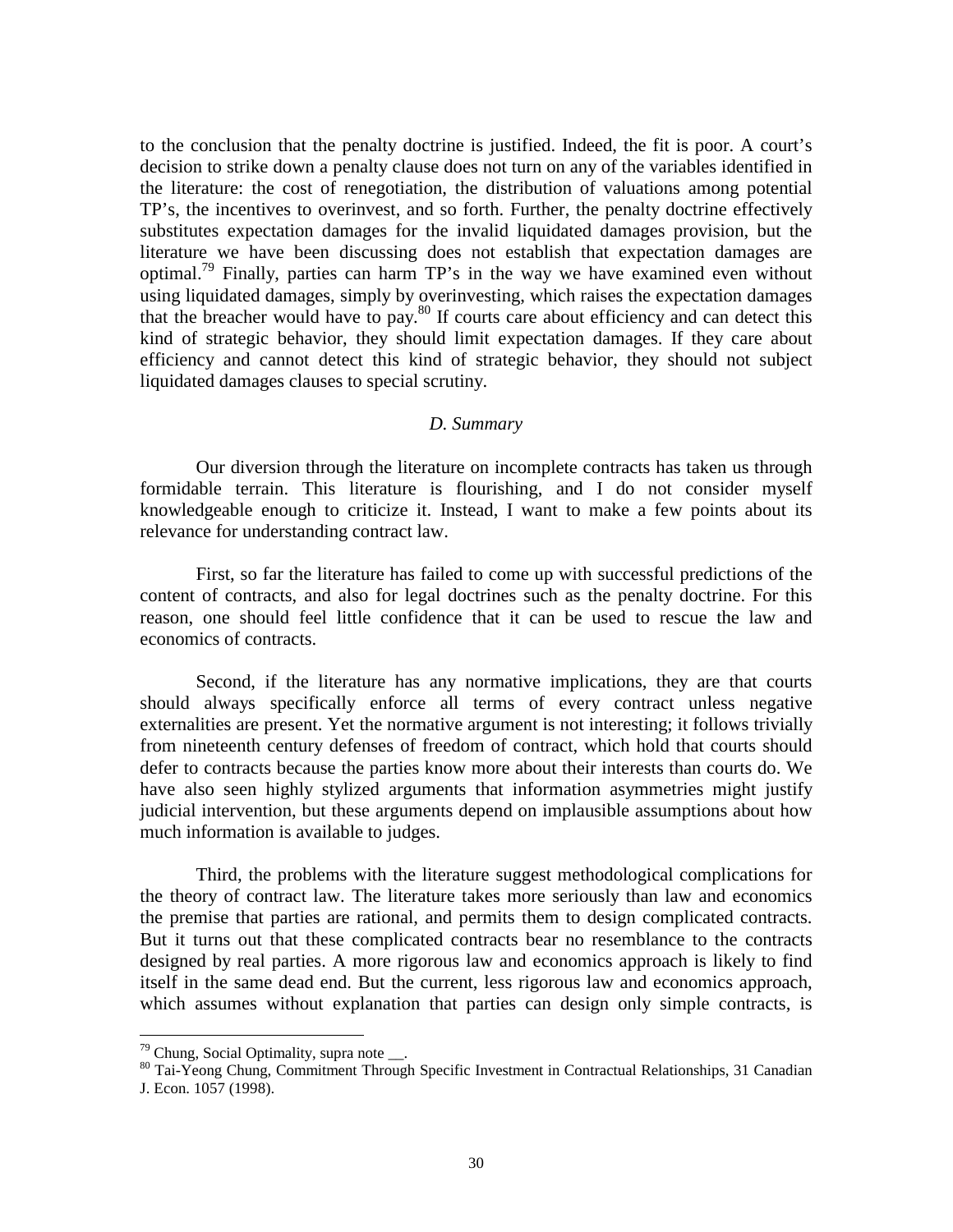revealed to have less solid moorings in economic theory. The problem comes down to the meaning of transaction costs, the topic of the next section.

#### III. WHY ECONOMICS FAILS TO EXPLAIN CONTRACT LAW

#### *A. The Problem of Methodological Indeterminacy*

 Richard Craswell has taken philosophical approaches to contract law to task for failing to provide fine grained explanations of contract doctrine.<sup>81</sup> He points out that philosophical theories, at best, explain why promises should be enforced—typically, by restating the moral intuition that promises should be kept, and then assigning the government a role in encouraging people to keep them—but never explain the details of doctrine. A theory that people should keep their promises does not tell us whether expectation damages, reliance damages, specific performance, or some other remedy is the appropriate response when a contract is broken. Indeed, when philosophers turn to these matters, they usually engage in implicit economic analysis or make assertions about the role of custom or other factors that are unrelated to their theories. $82$ 

 Craswell's critique is methodological, not substantive. He argues that even if the philosophical theories capture some aspect of the truth about why contracts are enforced, they have no determinate implications for the phenomena that their authors purport to study—the doctrines, or the vast majority of the doctrines, of contract law. Although Craswell does not assert that economic analysis avoids this methodological problem, many readers will understand him to be implicitly making this claim. One cannot avoid being impressed by the contrast between the large and ingenious economic body of work on default rules, and the small and vapid body of work produced by philosophers.

 But accepting Craswell's critique of philosophical theories of contract law, we must ask whether economics really enjoys any advantages.

 By now the answer should be familiar. Economists have proposed some models of contract behavior that make determinate but wrong predictions about the law. These models avoid Craswell's charge of indeterminacy but they are still wrong. Determinate but wrong predictions enjoy a little more intellectual respectability than indeterminate predictions, but they get us no closer to an understanding of contract law.

 Economists have proposed other models of contract behavior that make predictions that are, for all intents and purposes, indeterminate. These models enjoy some intellectual advantages over the philosophical theories, for they would enable us to make complex and interesting predictions about contract law if we had sufficient information

1

<sup>&</sup>lt;sup>81</sup> Richard Craswell, Contract Law, Default Rules, and the Philosophy of Promising, 88 Mich. L. Rev. 489 (1989).

 $82$  See Charles Fried, Contract as Promise (1984); Randy E. Barnett, A Consent Theory of Contract, 86 Colum. L. Rev. 269 (1986).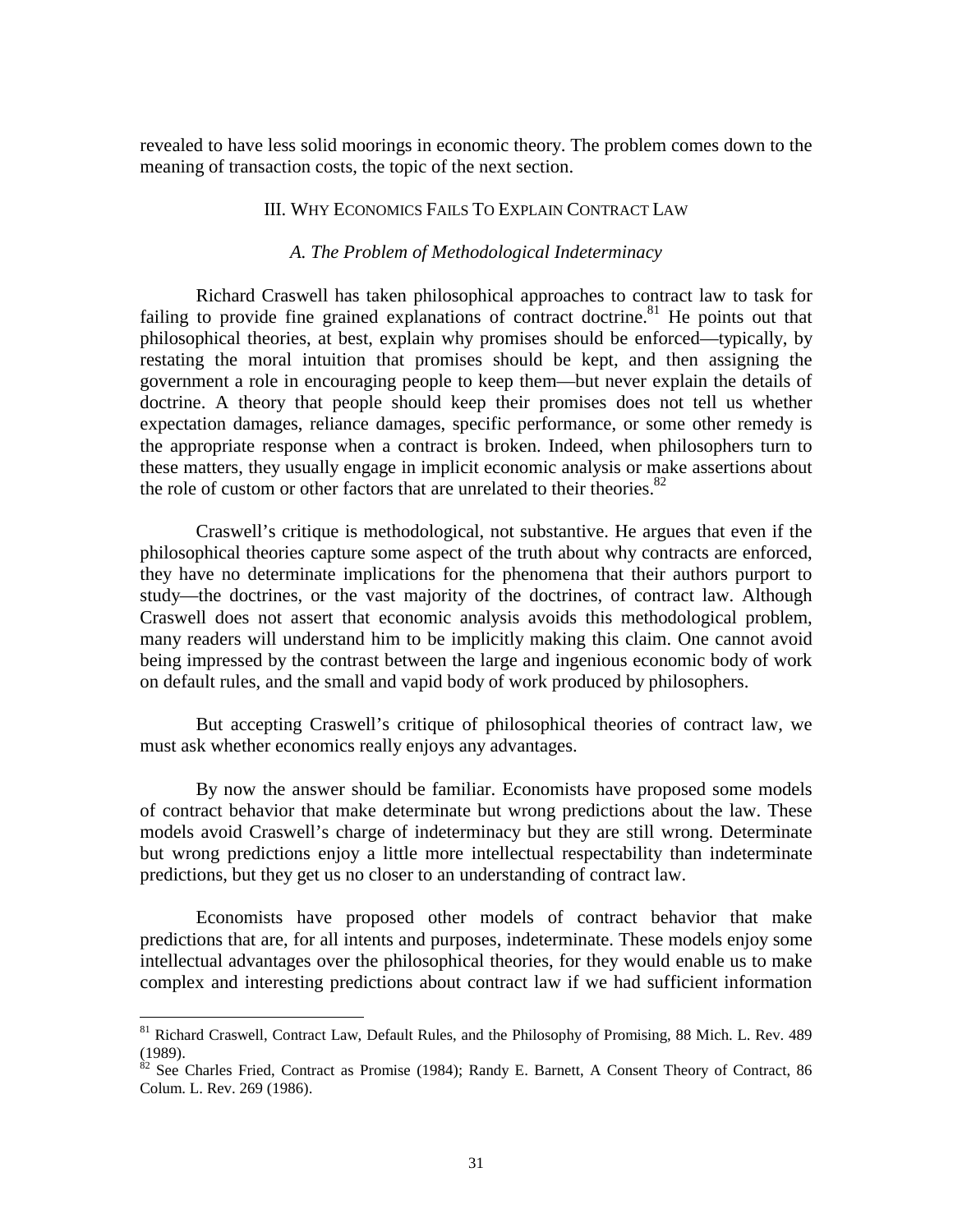about empirical conditions. But because we do not have such information, and it is—in my view, though others might disagree—unlikely that we ever would, the complex economic theories in the end get us no closer to an understanding of contract law than the philosophical theories do.

#### *B. The Problem of Bounded Rationality*

The economic scholarship on contract law purports to assume that individuals are rational in the sense of neoclassical economics. Their preferences obey certain consistency requirements, and their cognitive capacity is indefinite. But on inspection, the truth turns out to be more complex.

If individuals were rational, with no cognitive limits, and if transaction costs were zero, the role of contract law would be simple and uninteresting. Parties would foresee every possible future state of the world, and—the story goes—their contract would describe each party's obligation in each of these possible future states. For example, a contract for the sale of widgets would describe Seller's obligation if the cost of widgets increase or declines, and indeed could make Seller's obligation turn on whether Seller invested in the right way, and so forth. Courts would specifically enforce the terms of the contract. In general conditions efficiency would be obtained.

Economic analysis of contract law assumes that contracts cannot be designed to describe every future state of the world. The usual statement is that transaction costs prevent the parties from achieving such a detailed and complex contract. Some authors seem to mean the cost of negotiating and writing a contract; other authors seem to refer to cognitive limits of the parties, which includes the inability to foresee future events and maybe something more. In any event, one needs some such assumption to get the economic analysis of contract law off the ground; if the parties entered complete contracts, the law would not need to supply default terms such as expectation damages. Instead, the parties would choose expectation damages whenever they anticipated the need, namely, when they want to give the promisor the option to perform or pay a sum of money to the promisee.

Let us examine the two main ways that authors use the idea of transaction cost. The first approach assumes that parties are rational but that entering a contract involves some special cost. Some authors assume that this cost refers to time spent negotiating, or the time and materials needed to draft a document.<sup>83</sup> Others assume that the cost results from problems of asymmetric information, and in particular the inability of a court to verify a subset of the contract-related actions in which the parties engage.<sup>84</sup> Neither of these versions, however, predict observed contracts, which lack the ex post bargaining mechanisms to which rational parties would agree.

 $83$  E.g., Ayres & Gertner, Filling Gaps, supra note  $\_\_$ .

 $^{84}$  Like investment levels. See Hart & Moore, Incomplete Contracts, supra note.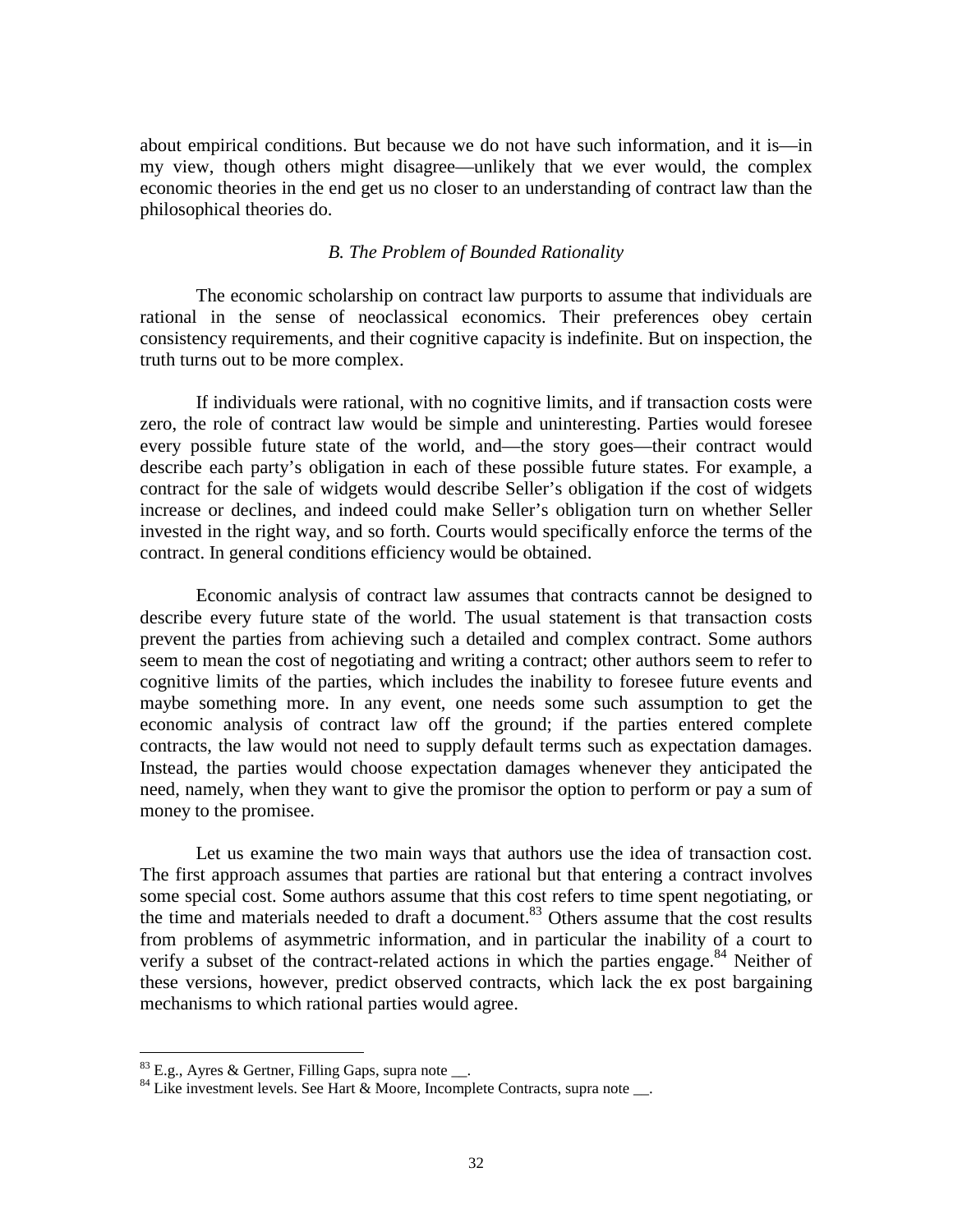This problem is less clear in the law and economics literature than in the incomplete contracts literature, but that is only because the law and economics models constrain the types of contracts that parties may enter. The models generally permit parties to choose prices and quantities in fixed price contracts, and not to choose contracts that stipulate ex post bargaining procedures, though these are likely to be superior. One defense of the methodological approach of law and economics is that the latter contracts are too complex to be useful, so it is a justified simplification to assume that only fixed price contracts are available to parties. The problem with this defense, however, is that it surreptitiously relies on bounded rationality.

 This brings us to the second approach to the idea of transaction cost, which is in fact to treat it as a metaphor for bounded rationality.<sup>85</sup> Although law and economics scholars rarely put their argument in this way, the assumption is reflected, as just noted, in the modeling device of permitting parties to choose only fixed price contracts. To understand the problem with this strategy, consider the common claim that default rules should be designed to give a party an incentive to reveal information about its cost or valuation. If "transaction costs," meaning bounded rationality, prevent the parties from choosing a sophisticated contract in light of future events, then they should also prevent parties from anticipating the effect of legal rules (which would be applied only in the remote future) on the simple contract that they design. Instead, the model simultaneously assumes that individuals can foresee remote events and make complex calculations (otherwise they would not be motivated by the default rule to release information) and cannot engage in a perfect cognitive response (otherwise the cost of entering the bargain would be zero). The assumptions are jointly implausible.

It is hard to avoid the conclusion that bounded rationality accounts for the failure of the incomplete contracts models to predict the content of contracts. But once we relax the assumption of perfect rationality, the claims of the law and economics models become harder to credit.

#### *C. A Way Out?*

 One way out of this impasse involves greater consideration about what parties can realistically be expected to foresee. Contrast the efficient breach theory and the Hadley theory. If Seller experiences higher than expected costs, and would like to avoid the deal, she would probably consult a lawyer. The lawyer would tell her that if she breaches the contract, she will probably pay expectation damages. Comparing the cost of performance and expectation damages, Seller will decide whether to perform or not. This decision seems well within the cognitive abilities of an ordinary Seller.

 By contrast, the Hadley theory applies to a decisionmaking process that occurs well before performance. At the time of contracting, Buyer (for example) must anticipate that Seller might breach rather than perform; that Seller must pay damages if she

 $85$  As suggested by Williamson, supra note  $\ldots$  and others.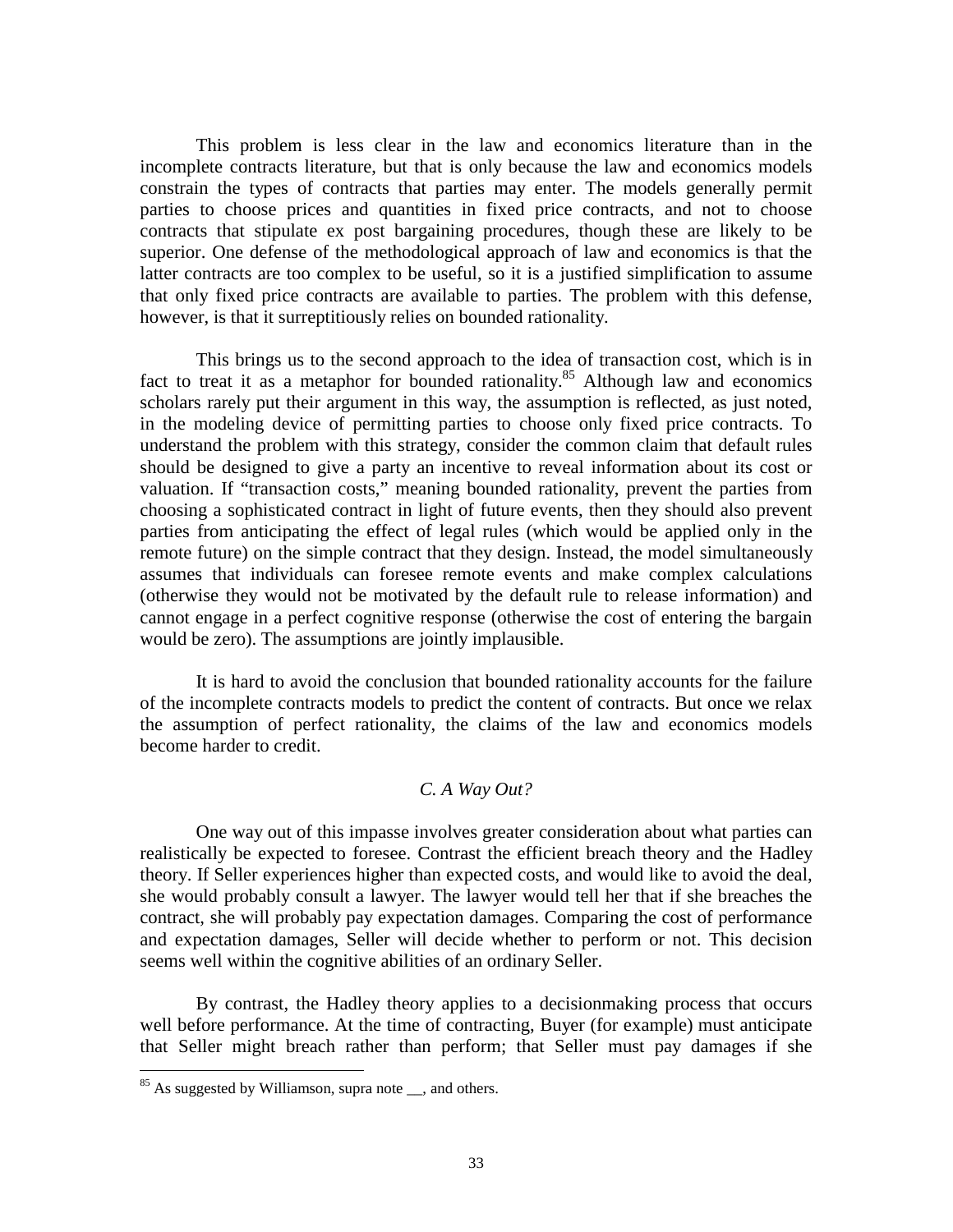breaches; that these damages depend on the valuations of other buyers as well as Buyer's revelation of his private valuations; that Seller will (or maybe won't) anticipate these damages when deciding how much care to use when performing; that Seller will (or maybe won't) use Buyer's information to price discriminate; and so on. This chain of reasoning seems likely to exceed the cognitive capacities of an ordinary Buyer.

One way out of the impasse, then, requires incorporation of cognitive limitations into a theory of the relationship between contract law and contract-related behavior, so that one can distinguish incentives that are likely to influence behavior, and those that are too remote to influence behavior. Unfortunately existing models of bounded rationality have little value for understanding contract law. I will discuss why in Part <sub>\_\_\_</sub>.

#### IV. THE INFLUENCE OF ECONOMICS ON SCHOLARSHIP AND LAW

#### *A. The Influence of Economics on Contracts Scholarship*

 Defenders of economic analysis of contract law point to the significant influence of economics on contracts scholarship, and indeed this influence can be documented in many ways. Economic analysis played a role in almost no contracts scholarship prior to 1970; economic analysis played a dominant role in about half of the contracts scholarship published in the major law reviews in the 1990s. It has influenced some of the analysis in the major treatises. It shows up in the major case books. Economic articles on contracts are frequently cited in non-economic articles. And contracts scholars at the top law schools are frequently identified with the law and economics approach.

 But this rosy picture does not tell the whole story, which is one of initial success and subsequent decline. The most influential economic articles, with one exception, were published in the 1970s and early 1980s. The exception—Ayres and Gertner's 1989 article on default rules—is usually cited for the useful distinction between majoritarian and penalty defaults and not for the economic analysis of this distinction. Otherwise, economics articles published in the last 15 years are cited no more frequently than noneconomics articles are.<sup>86</sup>

 Case books and treatises show the influence of economics, but it is the influence of pre-1980 economics. Most case books and treatises mention the idea of efficient breach, but not the equally important idea of efficient reliance. $87$  Case books generally

<sup>&</sup>lt;sup>86</sup> Based on a survey of all the contracts articles published in a few of the leading law reviews (California, Chicago, Columbia, Harvard, Michigan Northwestern, NYU, Virginia, Texas, Yale), and excluding faculty edited journals such as the Journal of Legal Studies. The statistics are:

Economics Articles: 66 with 2431 journal cites; average: 36.83.

Non-Economics Articles: 54 with 2247 cites; average: 41.61.

Fancier tests that control for time and other factors yield no statistical difference.

 $87$  A Westlaw search of Farnsworth's treatise yields the following results: efficien! = 32 results; economic!  $= 113$  results; transaction! cost!=5 results; Coase  $= 2$  results. The "economic" search caught many concepts unrelated to economic analysis such as economic waste.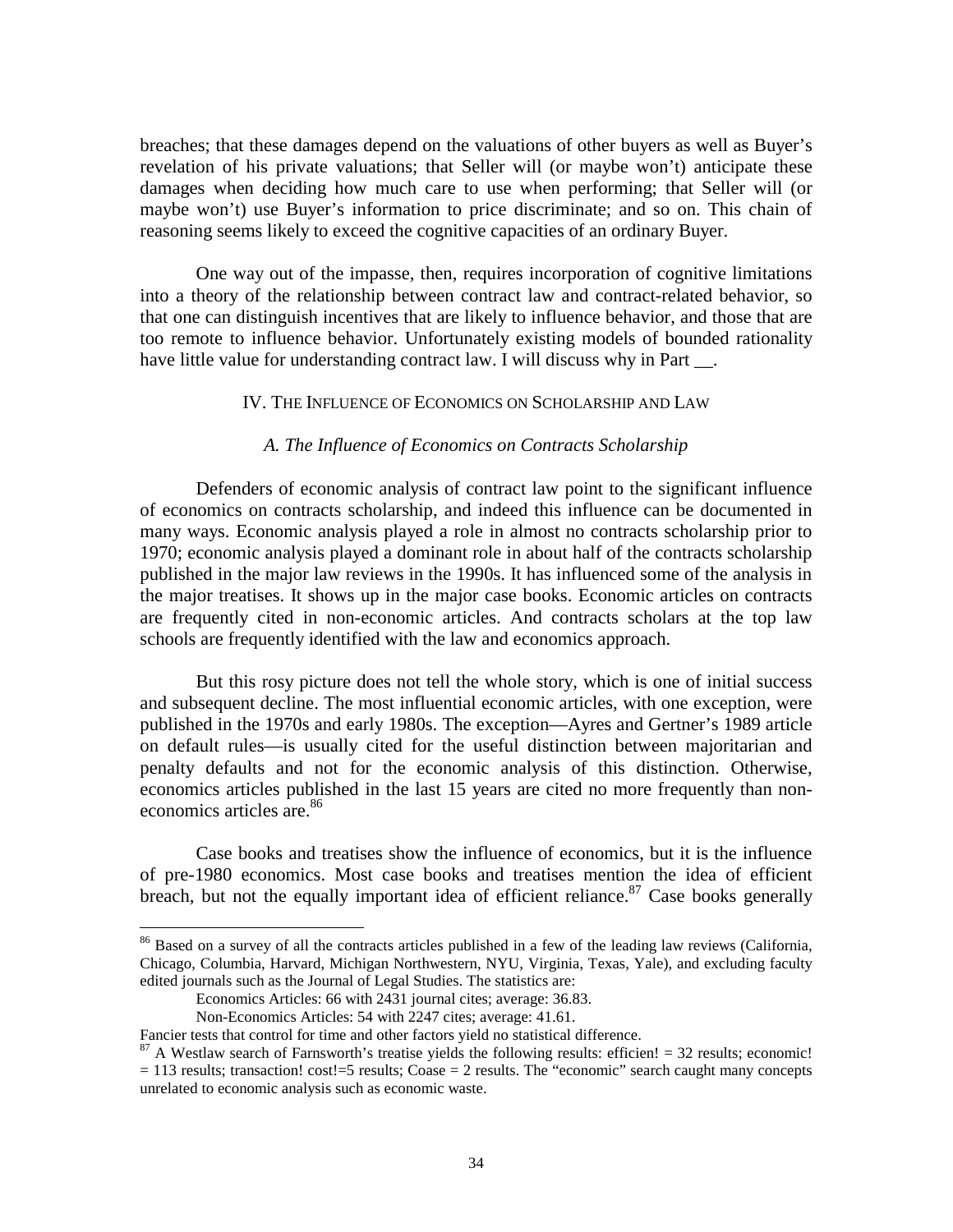treat the economic approach as an exotic "perspective," as an object of wonderment to be marveled at, and not as the underlying logic of contract law. To be sure, most case book authors are non-economists, but what is important is that these authors have apparently concluded that greater economic content would not expand the market share of their case books.<sup>88</sup> Case books on administrative law, antitrust law, and even employment law provide a contrast.

#### *B. The Influence of Economics on Contract Doctrine*

 The influence of economic analysis on contract law is harder to discern. Let us start with the common law. Judicial opinions occasionally cite economic articles, and occasionally use economic concepts such as transaction costs and risk aversion. But it is very hard to find cases where the judges self-consciously rely on an economic argument in order to justify a result. One such case is the Van Wagner case,<sup>89</sup> which relies heavily on Anthony Kronman's (doubtful) analysis of specific performance.<sup>90</sup> Many opinions cite Posner and Rosenfield's article on the impossibility doctrine, but almost always for the proposition that contracts shift risk, an idea that predates economic analysis by many decades. The notes to the Restatement (Second) of Contracts contain only a handful of references to economic ideas.<sup>91</sup>

 To examine the influence of economic analysis on contract doctrine more systematically, I read all the state and federal court opinions that cite an economics article that appeared in a major law review or faculty edited journal after 1980. Only 23 such opinions were issued; of these only four of them discussed rather than cited the article; and none of these opinions could properly be said to be influenced by the article. This hardly shows much recent influence.<sup>92</sup> Compared to what?, one might ask. It might be true that, say, critical legal studies has had no influence on contract doctrine; but the influence of economics is no greater by any measure of statistical significance.<sup>93</sup>

 Economic analysis has also had no influence, as far as I can tell, on statutory and regulatory law. Statutes and regulations in the 1970s incorporated common law developments that economic analysis critiqued, and although the consumer protection

<sup>&</sup>lt;sup>88</sup> The Goetz and Scott casebook is the exception; compare the contracts casebooks by Dawson, Speidel, Kronman, Eisenberg, and Barnett.

<sup>89</sup> Van Wagner Advertising Corp. v. S & M Enters., 492 N.E.2d 756, 760 (N.Y. 1986).

<sup>&</sup>lt;sup>90</sup> Kronman, Specific Performance, supra note \_\_.

<sup>&</sup>lt;sup>91</sup> Restatement (Second) of Contracts, Notes. Searches on Westlaw yielded the following results: efficien!=8 results; economic!=38 results; transaction! cost!=1; Coase=0 results. Few of the "economic!" results were in fact related to economic analysis (as opposed to "economic waste," etc.).

<sup>&</sup>lt;sup>92</sup> However, Richard Posner's Economic Analysis of Law, supra note  $\Box$ , has been cited in 116 cases in the LEXIS contracts database. A sample suggests a mix of meaningful analysis and meaningless citation. Cooter and Ulen's textbook was cited only once.

<sup>&</sup>lt;sup>93</sup> It might be the case that Judges Easterbrook and Posner have influenced contract doctrine, and I have not tried to measure their influence by looking at whether other judges accept their views about contract law.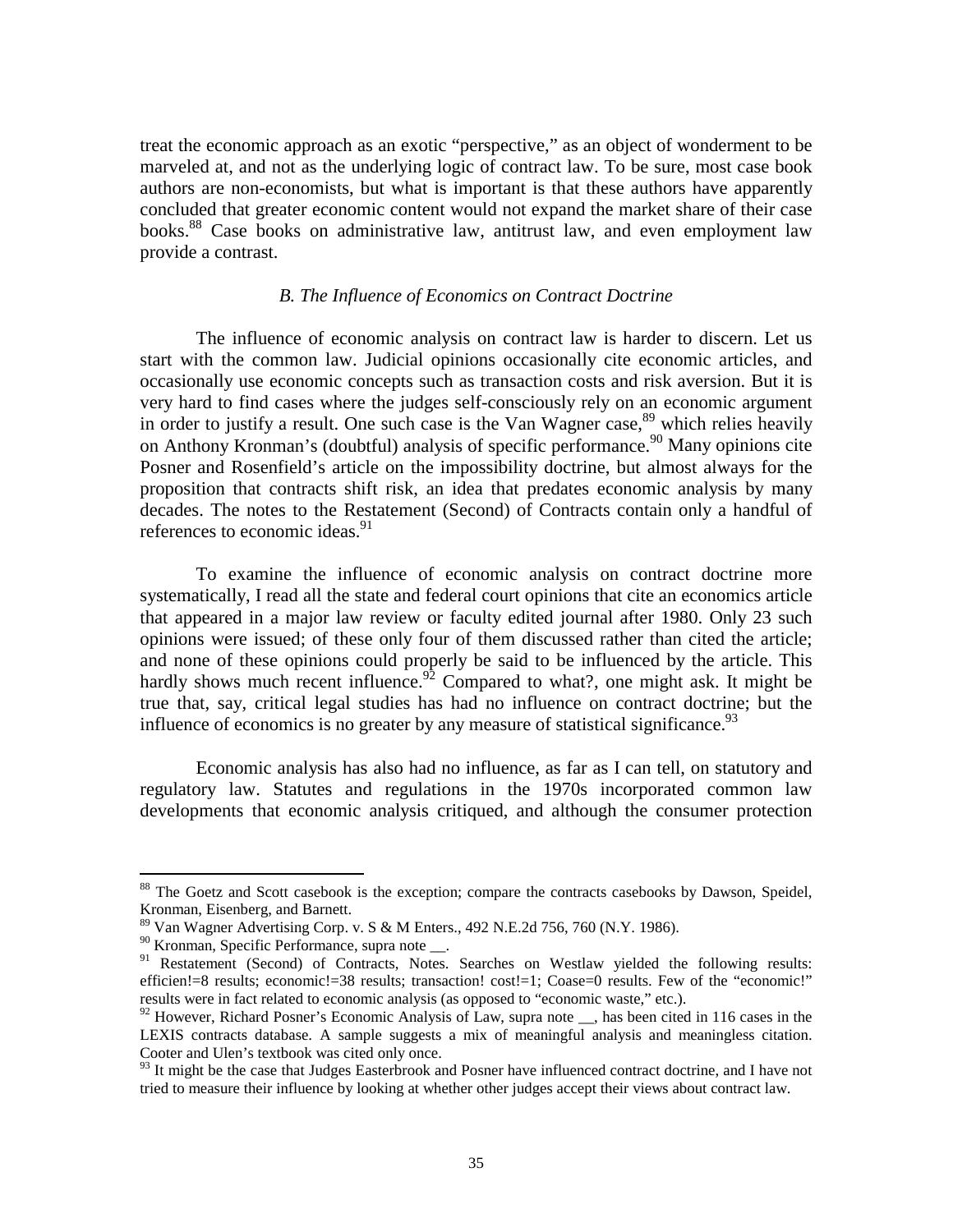movement crested in the 1970s, economics did not spur deregulation of the consumer product market as it did for so many other markets such as trucking and air travel.

#### V. THE FUTURE

If economic analysis has failed contract law, can some other methodology succeed? A brief survey of the other contenders provides little reason for hope.

#### *A. Philosophy*

Legal scholars have for a long time sought a philosophical explanation for contract law. Fuller and Perdue argued that contract law is based on corrective justice.  $94$ Fried argued that contract law is based on the morality of promising.<sup>95</sup> These theories remain the most influential despite their inadequacies.

Let us first consider each theory from a descriptive perspective. Fried argues that contracts should be enforced because individuals have a moral obligation to keep their promises. Fried's theory has the virtue of simplicity but cannot explain the many ways that contract law refuses to enforce promises. Unreciprocated offers, promises that lack consideration, promises that violate the Statute of Frauds, promises that lack specific terms—all of these promises are, in ordinary cases, not enforced. And contract law imposes liability even on parties who do not make promises, including people whose careless use of words leads others to believe that they are making a promise, and people who operate within trades where certain signals are interpreted as promises even when not meant as promises. Finally, as Craswell has pointed out, Fried cannot explain the default terms the law uses to fill out promises that otherwise are ill defined.<sup>96</sup>

Fuller and Perdue argue that contracts should be enforced in order to prevent one party, the promisor, from benefiting at the expense of the other party. Corrective justice demands that the breaching promisor make the promisee whole. The reliance measure is ideal for this purpose but because reliance costs are hard to measure and the expectation measure approximates the reliance measure in competitive markets, the expectation measure is the appropriate rule. But as Craswell shows, Fuller and Perdue's theory cannot explain why the appropriate baseline for exercising corrective justice is the promisee's position prior to the making of the promise, as opposed to after the making of the promise. $\frac{97}{7}$  Others—notably Grant Gilmore and Patrick Atiyah—tried to generalize the Fuller/Perdue analysis and claimed that contract is being absorbed into tort.<sup>98</sup> But these efforts have gone nowhere.

 $94$  Lon L. Fuller & William R. Perdue, Jr., The Reliance Interest in Contract Damages, 46 Yale L.J. 52 (1936).

 $95$  Fried, supra note  $\_\_$ .

<sup>&</sup>lt;sup>96</sup> Richard Craswell, Contract Law, Default Rules, and the Philosophy of Promising, 88 Mich. L. Rev. 489 (1989).

 $97$  Id.

<sup>&</sup>lt;sup>98</sup> Grant Gilmore, The Death of Contract (1974); Patrick Atiyah, Essays on Contract (1990).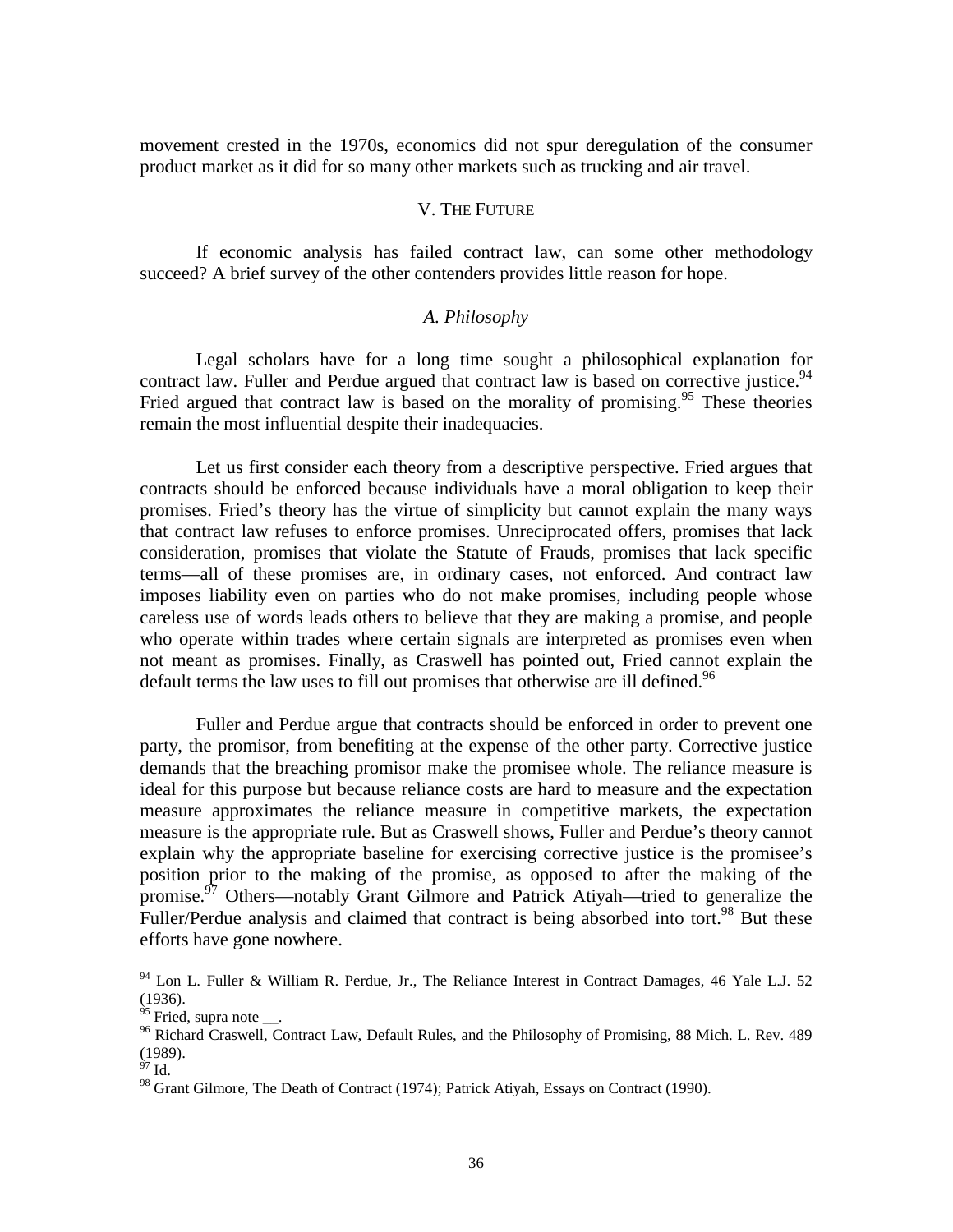The theories fare no better when conceived as normative arguments for the reform of contract law. As Craswell shows, they are indeterminate over nearly all aspects of contract doctrine.<sup>99</sup> Fried's theory justifies the enforcement of promises, but sheds no light on which of many remedies—expectation damages, reliance damages, specific performance, even nominal damages—is the right one. Fuller and Perdue's theory, as just mentioned, cannot solve the baseline problem.

None of this is to say that philosophy has nothing to offer contract law. Philosophical reasoning, if not necessarily the reasoning of philosophers, has a significant accomplishment: the critique of the "will theory" of contract. The will theory, which derives contract doctrine from the premise that a contract is the coming together of two wills, is not just a once popular legal theory; it is also an intuitive, common sense approach to understanding contract law, instinctively adopted by generation after generation of first year law students, and a happy target for philosophical criticism. The celebrated critique of the will theory of the duress doctrine—namely, contracts entered under duress and contracts entered "voluntarily" involve the same kind of coercion—is powerful and important, and this critique owes something to philosophical reasoning. But one must also understand that this critique is much older than those who are credited with it: not just Dawson and Hale and Holmes; it can be found in Hume and probably earlier.<sup>100</sup> Basic philosophical ideas about the nature of the will, of agreement, of contract, go back for centuries and have changed little. Philosophical contribution to modern contract law and theory is minimal.<sup>101</sup>

#### *B. Psychology*

Several scholars have recently argued that cognitive psychology holds promise for explaining the law, including contract law. This view has superficial attractiveness. If, as I have argued, economic models of the law are undermined by their rationality assumptions, then psychologically accurate models of human cognition might fill in the gaps left by the economic explanation.<sup>102</sup> Unfortunately, this optimism is misplaced.

Let us focus on the example of the penalty doctrine, because it is the topic of a recent debate about the value of using cognitive psychology to understand the law. We have already seen that economics fails to explain the penalty doctrine; can cognitive psychology?

<u>.</u>

 $99$  Craswell, Default Rules, supra note  $\_\_$ .

<sup>&</sup>lt;sup>101</sup>The recent contributions of philosophers to the debate have been singularly unilluminating. Scanlon proposes an interesting theory of the morality of promise keeping, but concludes that courts should enforce this theory as long as error and decision costs are not too high. See Thomas M. Scanlon, Promises and Contracts, in Philosophy and Contract Law (Peter Benson ed. 2000). See also Joseph Raz, The Morality of Freedom (1986).

<sup>&</sup>lt;sup>102</sup> See, e.g., Russell B. Korobkin & Thomas S. Ulen, Law and Behavioral Science: Removing the Rationality Assumption from Law and Economics, 88 Cal. L. Rev. 1051 (2000).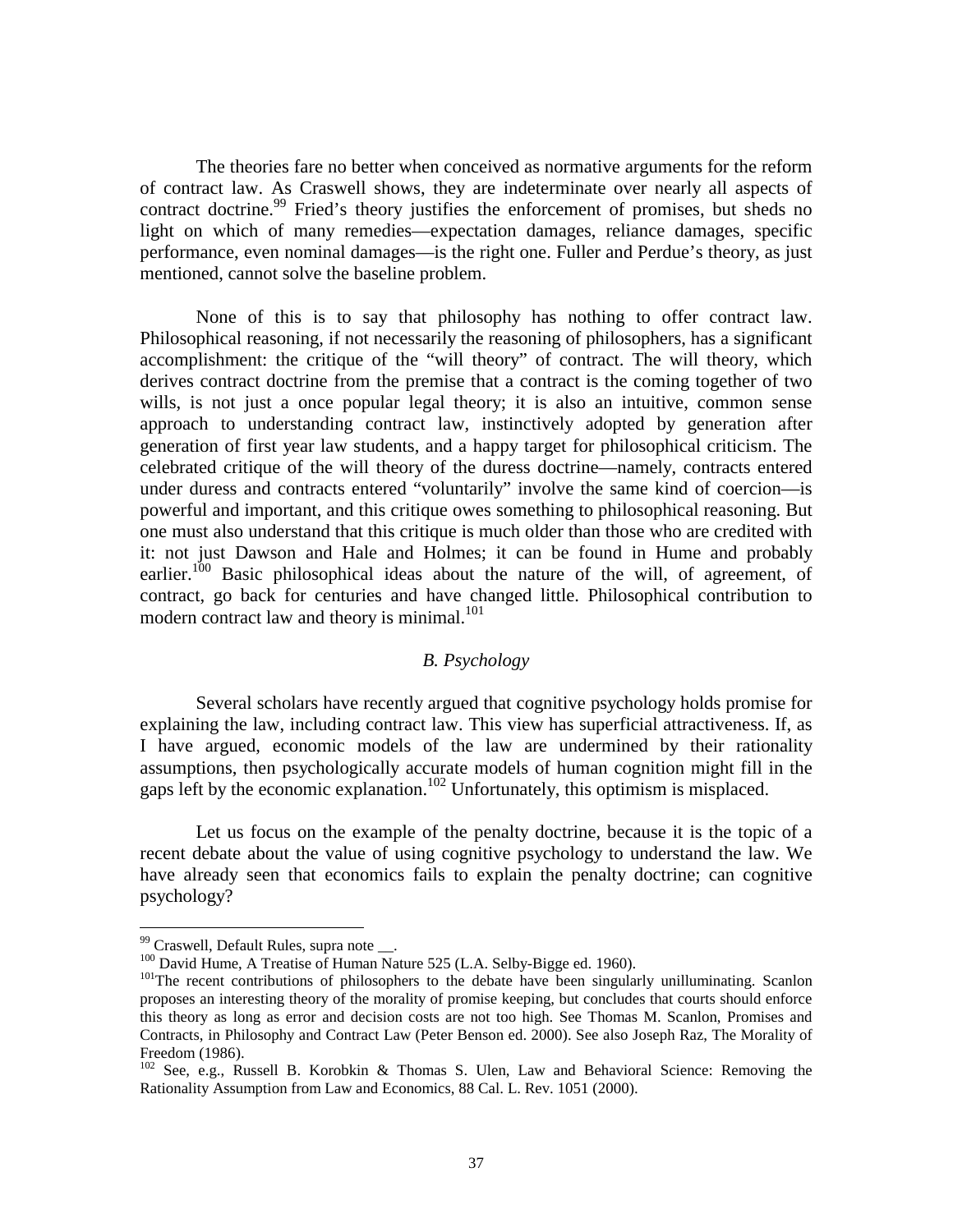The question is why courts give less deference to liquidated damages clauses than they do to other provisions of a contract, including provisions such as choice of forum clauses, which will become relevant only if a dispute arises. In response to Robert Hillman's skepticism about whether cognitive psychology can explain this practice,<sup>103</sup> Jeffrey Rachlinski argues that (1) biases that cause overoptimism justify scrutiny of liquidated damages provisions; (2) the status quo bias (contrary to Hillman's claim) does not justify deference because the increased effort to bargain around the damages rule does not necessarily eliminate the effects of overoptimism; (3) and although aversion to ambiguity justifies deference to liquidated damages, courts actually use this insight under the penalty doctrine by giving more deference to liquidated damages clauses when damages are hard to calculate (and thus ambiguous).<sup>104</sup>

Even accepting these arguments, which will strike many as ad hoc, Rachlinski cannot explain why the biases justify judicial scrutiny of liquidated damages terms but not other terms. Breach is not the only low-probability event that occurs within contractual relations; a contract might make any number of obligations conditional on events that occur with a low probability. Think of bond covenants that give creditors the right to accelerate repayment when the debtor's asset-debt ratio falls below a threshold; employment compensation packages that provide payoffs only when market conditions are favorable; and sales contracts that allocate the risk of the destruction of the goods during delivery. If parties overlook low-probability events, then any of these provisions could be defective, but because they are not liquidated damages provisions, courts do not subject them to scrutiny. Indeed, Rachlinski concedes the explanatory failure of cognitive psychology when he says that the field "might cause scholars to question much of contract law's foundations."<sup>105</sup> Rachlinski slips from a descriptive claim to a normative claim in face of the poor fit of cognitive psychology and the penalty doctrine.

#### *C. History*

Historical explanations of contract law once held promise, but early enthusiasm has given way to skepticism. Consider the attempt to link trends in contract law doctrine to the rise of the welfare state.<sup>106</sup> Scholars claimed that the increasing informality of contract law over the last century, and especially the rise of promissory estoppel, showed courts moving away from laissez faire and toward statism and the enforcement of community standards. The convenient link to other trends in political economy, and specifically the rise of the welfare state, obscured the poor fit between the theory and

1

<sup>&</sup>lt;sup>103</sup> Robert A. Hillman, The Limits of Behavioral Decision Theory in Legal Analysis: The Case of Liquidated Damages, 85 Cornell L. Rev. 717 (2000).

<sup>&</sup>lt;sup>104</sup> Jeffrey J. Rachlinski, The "New" Law and Psychology: A Reply to Critics, Skeptics, and Cautious Supporters, 85 Cornell L. Rev. 739, 762 (2000).<br><sup>105</sup> Id., at 763.

<sup>&</sup>lt;sup>106</sup> Gilmore, supra note : Patrick Atiyah, The Rise and Fall of Freedom of Contract (1986).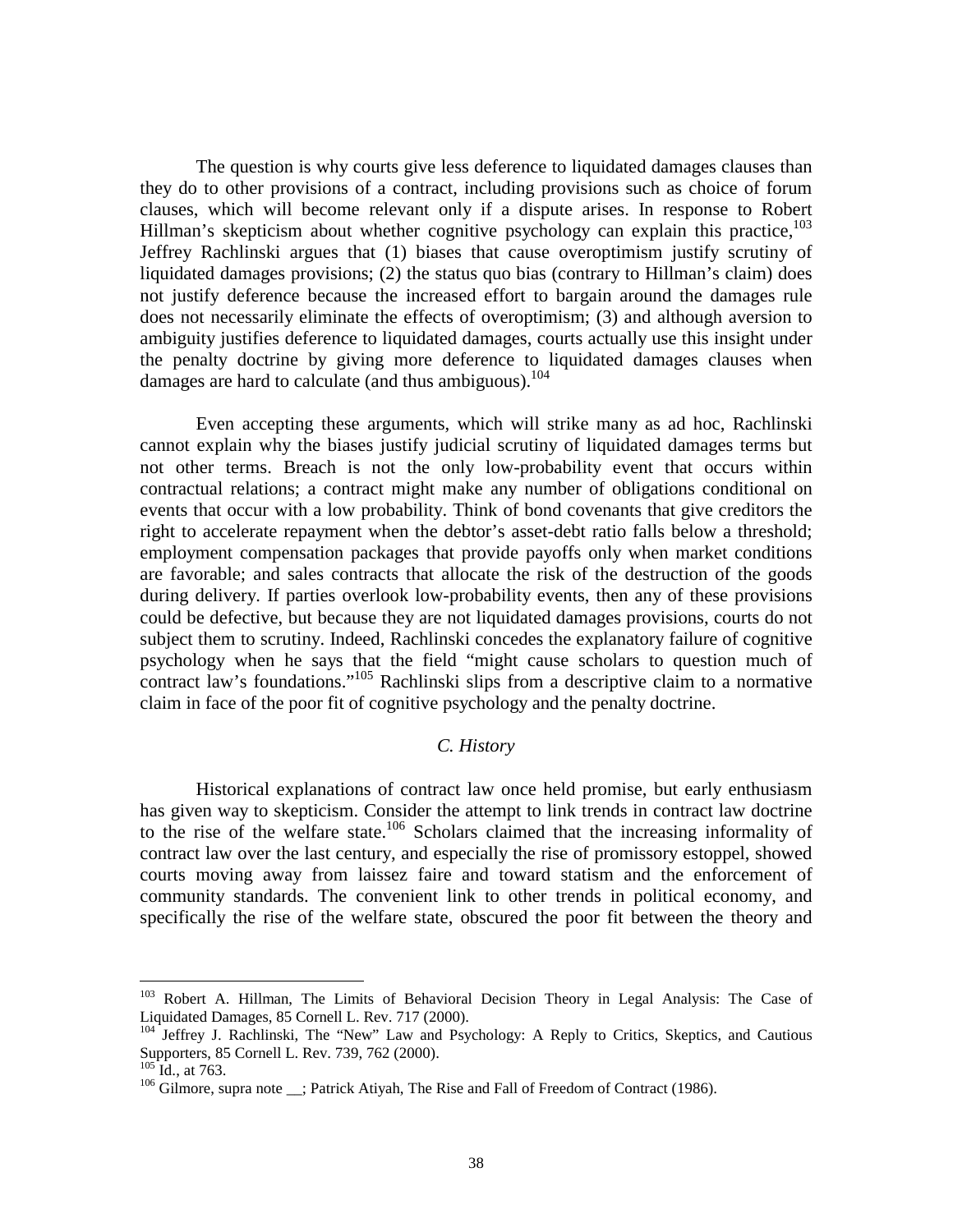doctrinal trends.<sup>107</sup> The rise of promissory estoppel, for example, could be interpreted as reflecting judicial impatience with a formality—the consideration doctrine—that interfered with, rather than promoted, private contracting.<sup>108</sup> Contract doctrine can coexist with many different political systems; and broad trends, such as the decline of formalism, do not necessarily reflect changes in politics or morality.

Similar criticisms apply to Simpson's argument that the shift from judicial accommodation to hostility toward penalties—which occurred in the eighteenth century—was due to "social evolution" away from tolerance for the private use of terror, to the monopoly of force held by the state.<sup>109</sup> Simpson argues that once courts deprived private parties of the right to use force, the courts vindicated their longstanding commitment to the compensation principle by banning penalties.

The argument raises more questions than it answers. Both before and after the "social evolution," parties depended on courts to enforce their contracts. Before, a party could not collect a penal bond without first obtaining a judgment from a court; the other party had a number of legal defenses: not only full performance of the underlying promise, but such conventional defenses as duress and impossibility. The doctrinal change did not reflect a shift away from tolerance for private use of terror; it reflected a shift in the degree of deference given to remedial terms in contracts. Simpson's argument boils down to the assertion that judges stopped deferring to remedial terms because they wanted to control remedies, but he does not explain why they would want to treat contractually stipulated remedies differently from other terms in the contract.

Even if we accepted the "social evolution" argument—the shift from private to public remedies—we need to understand why judges would think that the "compensation principle" should control remedies and thus exclude penalties.<sup>110</sup> Simpson observes that judges had a longstanding belief that the law should provide compensation (not overcompensation) for injuries; but he also notes that they had held this view for centuries, so that the shift in the eighteenth century is unexplained. That is why he adverts to the shift from private to public use of force. But Simpson also observes that judges believed that "the real function of contractual institutions is to make sure, so far as possible, that agreements are performed."<sup>111</sup> He observes that the two principles compensation and respect for agreement—are in conflict, but does not explain why the first prevailed over the second.

<sup>&</sup>lt;sup>107</sup> See Richard A. Epstein, Contracts Small and Contracts Large: Contract Law through the Lens of Laissez-Faire, in The Fall and Rise of Freedom of Contract 25 (F.H. Buckley ed. 1999). .

<sup>&</sup>lt;sup>108</sup> Eric A. Posner, The Decline of Formality in Contract Law, in The Fall and Rise of Freedom of Contract 61 (F. H. Buckley ed. 1999).<br><sup>109</sup> A.W.B. Simpson, A History of the Common Law of Contract 124 (1975).

 $110$  Recall also the ambiguity of the notion of "compensation," which presupposed a baseline. See supra note \_\_. But we will assume that whatever compensation means, a penalty requires something beyond compensation.

 $^{111}$  Id., at 123.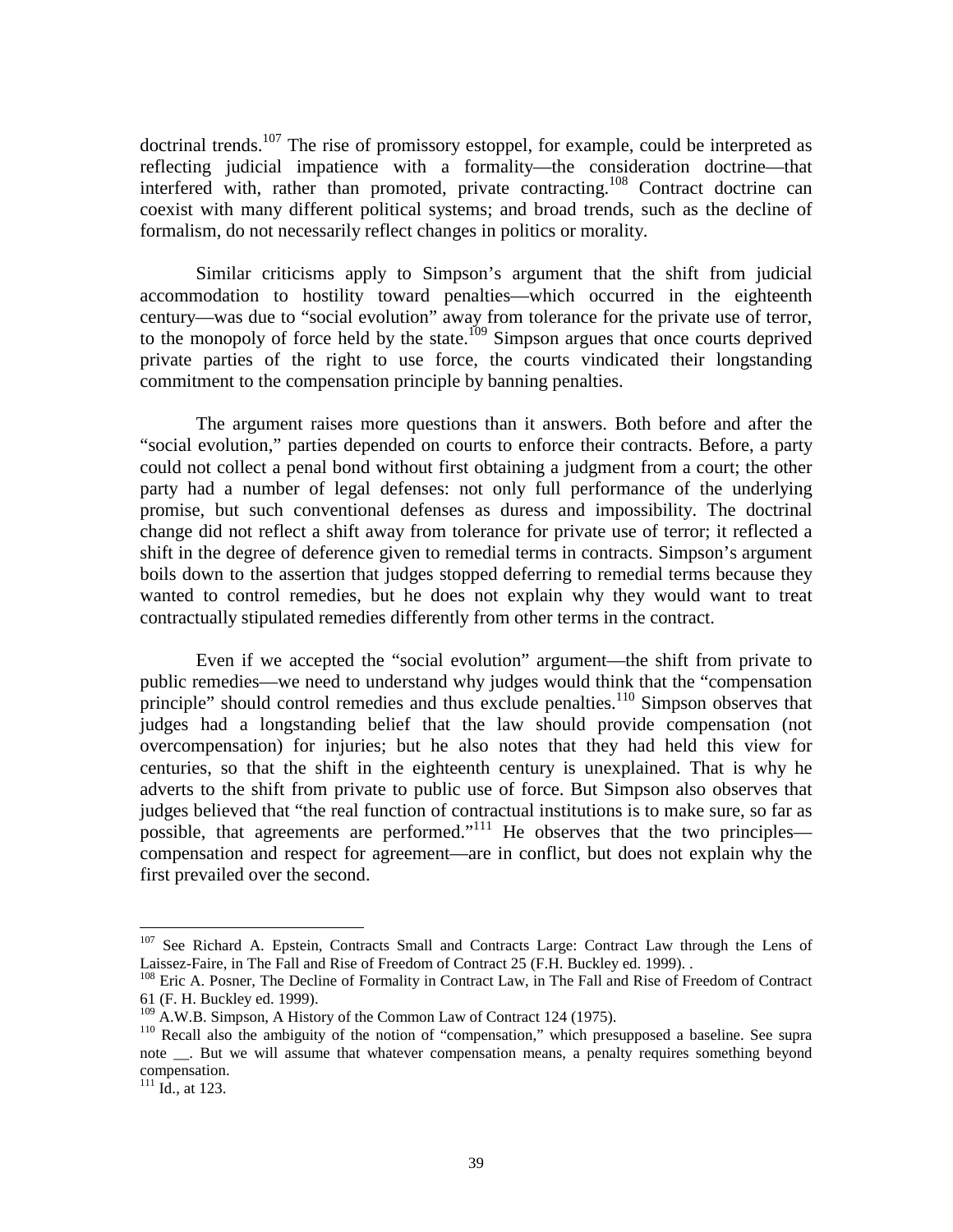Simpson's argument shares the flaws of the less careful historical scholarship described above—the use of macro trends to explain micro phenomena that are consistent with other trends, the casual appeal to such long term trends to explain a change that occurred at a particular time, and the arbitrary resolution of tensions between different principles or ideas in favor of one rather than the other. Historical scholarship is often illuminating, and any good theory of contract law would need to account for aspects of its historical evolution, but historical explanations have not so far resolved basic puzzles about modern contract doctrine.

#### *D. Advances in Economics and Game Theory*

I argued in Section III. C. that the failures of the economic analysis of contract law derive, in part, from the bounded rationality of individuals who enter contracts. If people were rational in the economic sense, then their contracts could be predicted, albeit within limits, given further doubt about the empirical content of the parameters of the models. And if people's behavior could be predicted in this way, then firm recommendations about contract doctrine could be made. But because the models press rationality to its outer limits, the world falls short of the predictions, and so the natural consequence is to model people's cognitive processes.

The economic literature on bounded rationality is complex and large, and I cannot do justice to it. None of the models of bounded rationality that have been proposed has achieved canonical status, and thus it is difficult to discuss in general what bounded rationality means for contract law. Indeed, economists and game theorists agree that they are a long way from establishing a new paradigm of individual choice.<sup>112</sup> An example will illustrate the problems, and, I think, justify pessimism about the ability of future models of bounded rationality to shed light on contract doctrine.<sup>113</sup>

In the beauty contest game, the experimenter asks each member of a group to write down a number between 0 and 100 that is 2/3 of the average number (between 0 and 100) that everyone else writes down. The person who writes the correct answer wins a prize; if there is a tie, the prize is divided among the people with the right answer.

Game theory—that is, game theory that assumes "unbounded" rationality predicts that everyone will write down 0 and share the prize. The intuitive explanation for this prediction follows. Imagine that you are one of the people asked to write down the number. You might start by imagining that everyone else will pick a number at random. If so, you would expect a uniform distribution from 0 to 100, with a mean of 50. Thus, you would pick 2/3 of the mean, which is about 34. But then it might occur to you that everyone will have reasoned in the same way that you have. Thus, everyone else will have written down 34. But if everyone else has written down 34, then you can win only

 $112$  E.g., David M. Kreps, Bounded Rationality, in 1 The New Palgrave Dictionary of Economics and the Law 168 (Peter Newman ed. 1998).

<sup>&</sup>lt;sup>113</sup> For other efforts, see id.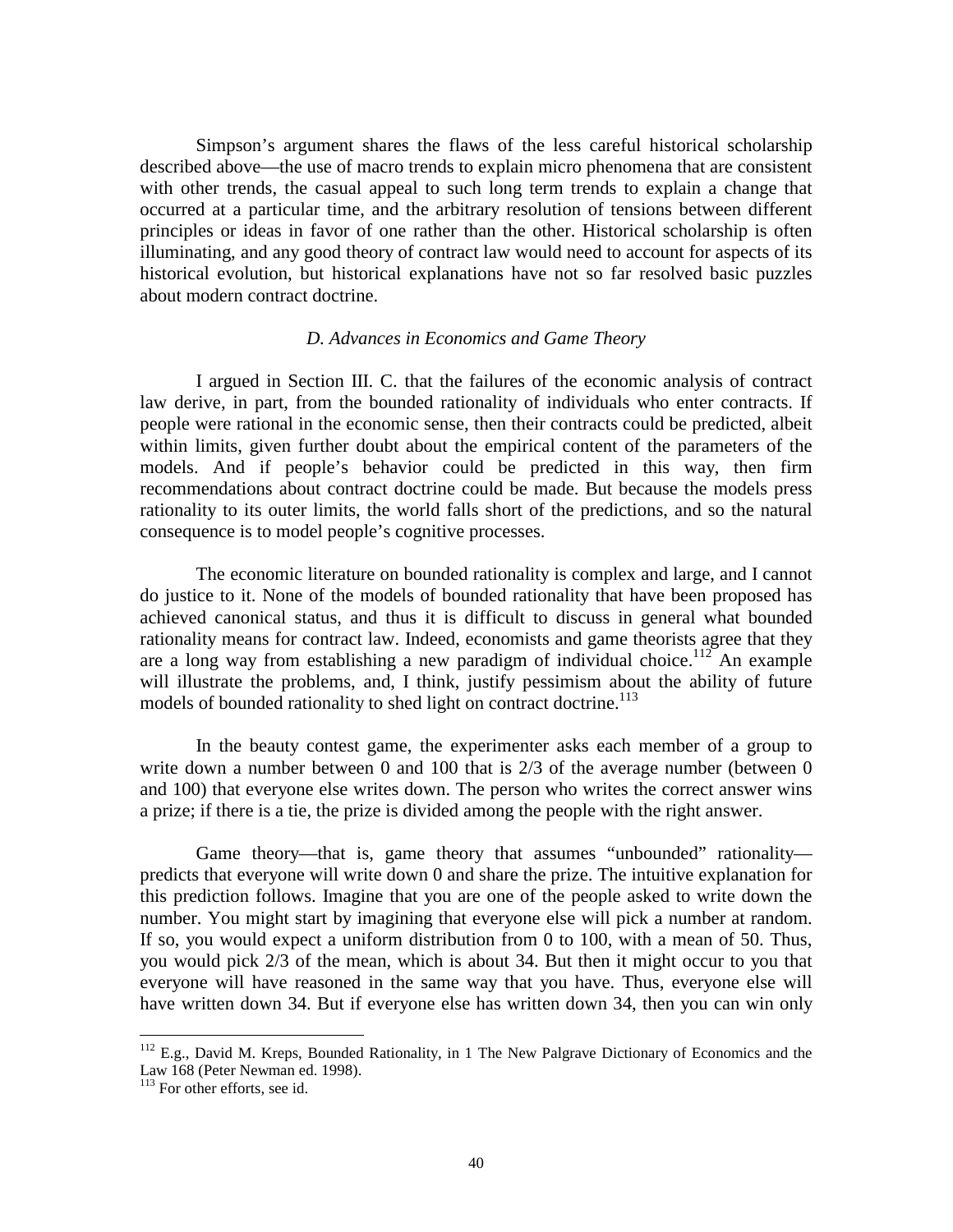by writing down 2/3 of 34, which is about 23. Yet everyone else knows this as well, so they will write down 23, and you should write down 2/3 of 23, and so on. Continuing with this reasoning, we reach 0. If everyone chooses 0, then you can do no better than choosing 0 as well; for then you share the prize, whereas if you choose a higher number, you receive nothing.

The explanation can be given more formally. If everyone chooses 0, everyone gets a share of the prize. If one person decides to choose a number different from 0, that person will no longer receive a share of the prize, and thus will receive a lower payoff. No one can do better than choosing 0 given that everyone else chooses 0. The outcome 0 is what game theorists call a Nash equilibrium: it is an outcome from which no one has an incentive to deviate, given everyone else's choice, because no one can increase one's payoff by deviation.<sup>114</sup> By contrast, if one person knows that everyone else will choose a particular number  $n > 0$ , then that person can do better by choosing a number different from n, namely  $2/3$  of n. Thus, any  $n > 0$  cannot be a Nash equilibrium.

Nash equilibrium does a poor job predicting behavior in the initial rounds of play. When people play the beauty contest game, typically there is a distribution as follows. For a sufficiently large group, most or all numbers will be chosen, with spikes around 34, 23, and perhaps 14, and then  $0<sup>115</sup>$  A natural explanation of this pattern is that some people choose numbers randomly, or misunderstand the game in a basic way; and then others are able to think one, two, or three steps ahead, or even more, but it never happens that everyone figures out, and plays, the Nash equilibrium in the initial rounds. (If the game is repeated, however, people will learn from their mistakes and eventually nearly everyone will play the Nash equilibrium strategy.)

Aside from the empirical disconfirmation, the experiments pose a conundrum. Suppose we imagine a perfectly rational person, X. What do you predict that X will do? In Nash equilibrium  $X$  chooses 0, but if  $X$  is smart (rational?) enough,  $X$  will realize that not everyone else will play the Nash move, in which case X should choose a number greater than 0, its magnitude depending on the distribution of "intelligence" or something like that, in the population. So our purely rational X will not act purely rationally as defined by game theory.

What to do? One idea recently investigated by Colin Camerer and his coauthors, proceeds as follows.116 Imagine that a person engages in a number of cognitive steps when thinking about how to play the beauty contest game. In step 0, he randomly chooses a number between 0 and 100. In step 1, he thinks that everyone else has engaged in step 0 and only step 0—that is, everyone else has chosen a number at random—and chooses strategically on the basis of this assumption. (In our example, he would choose 34.) In

<sup>&</sup>lt;sup>114</sup> Douglas Baird et al., Game Theory and the Law (1994).

<sup>&</sup>lt;sup>115</sup> Colin F. Camerer, Teck-Hua Ho, and Juin Kuan Chong, Behavioral Game Theory: Thinking, Learning, and Teaching (unpublished manuscript, 2001).

<sup>116</sup> Id.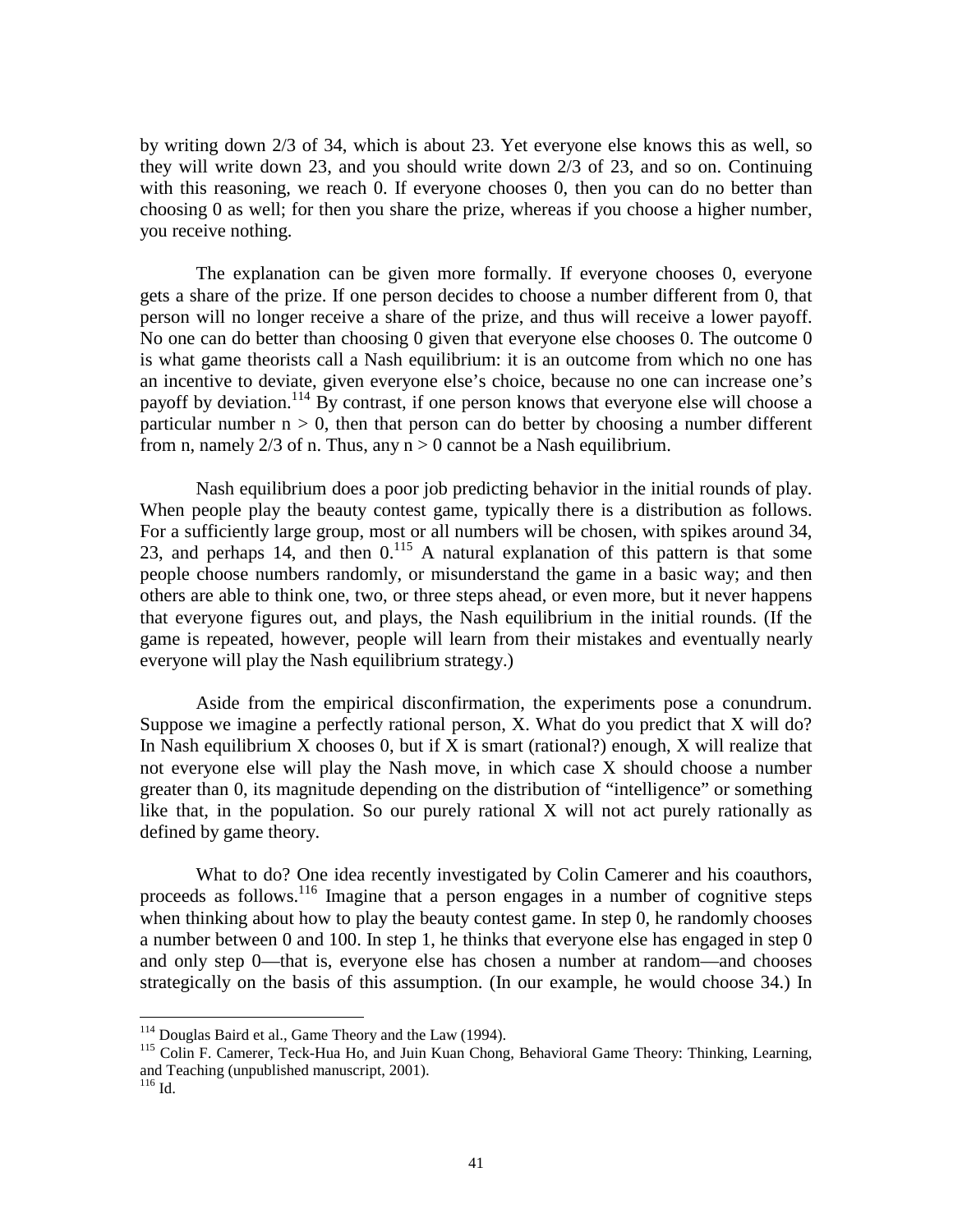step 2, he thinks that a fraction of the population has engaged in step 0, and the rest has reached step 1, but none (besides himself) has reached step 2, and he chooses accordingly. This process continues for an arbitrary number of steps.

To predict the distribution of numbers chosen in the beauty contest game, we assume that a portion of the population stops at step 0, another group stops at step 1, another group stops at step 2, and so forth. Of course, to make such a prediction, we have to decide how many steps there are, and how the cognitive ability (the number of steps taken) is distributed among the population, but let us suppose that we can make reasonable assumptions about these parameters. Camerer shows that if we make such assumptions, we will predict something close to the actual distribution—all or most numbers being chosen, with spikes near 34, 23, and so forth, except that there will not be a spike at 0.

Let me now mention a few concerns about this theory, and its broader applicability to modeling contracts and contract law. First, one must worry about the degrees of freedom in choosing among parameters. One can choose any number of steps, and although the significance of this choice diminishes as the number becomes high, that is only because Camerer assumes a probability distribution (the Poisson distribution) that tails off quickly, another contestable choice.

Second, there is the question of how well this model captures cognition. The model assumes that the very smartest person takes the highest number of steps, and thus chooses a number approaching 0. But a very smart person would realize that not everyone else is as smart as he is, conclude that many people will choose relatively high numbers, and thus also choose a number that reflects the behavior of these other people: in other words higher than 0. The model assumes a similar lack of self-awareness among dumb people: a step 1 person, for example, assumes that everyone randomizes even though he doesn't himself.

Third, the model makes an incorrect prediction. As I noted above, a non-trivial number of people in the experiments choose 0, and yet the model assumes that only step 0 randomizers choose 0 (with the same frequency that they choose any other number). Camerer says that his model predicts better than Nash equilibrium does, because Nash predicts only 0, whereas Camerer's model gets the other spikes right. But the fact is that neither model gets the distribution of outcomes correct.

Turning to generalizability, one must note that Camerer's model predicts people's behavior before they learn to play Nash strategies. Indeed, as he observes, the distributions move increasingly closer to the Nash prediction as play is repeated. People learn, and as they learn, they act more consistently with the Nash prediction. As we turn from the experimental setting to real life, should we assume that people entering contracts are like the boundedly rational people at the beginning of the experiment, or the Nashconsistent people who have learned how to play the game by the end of the experiment?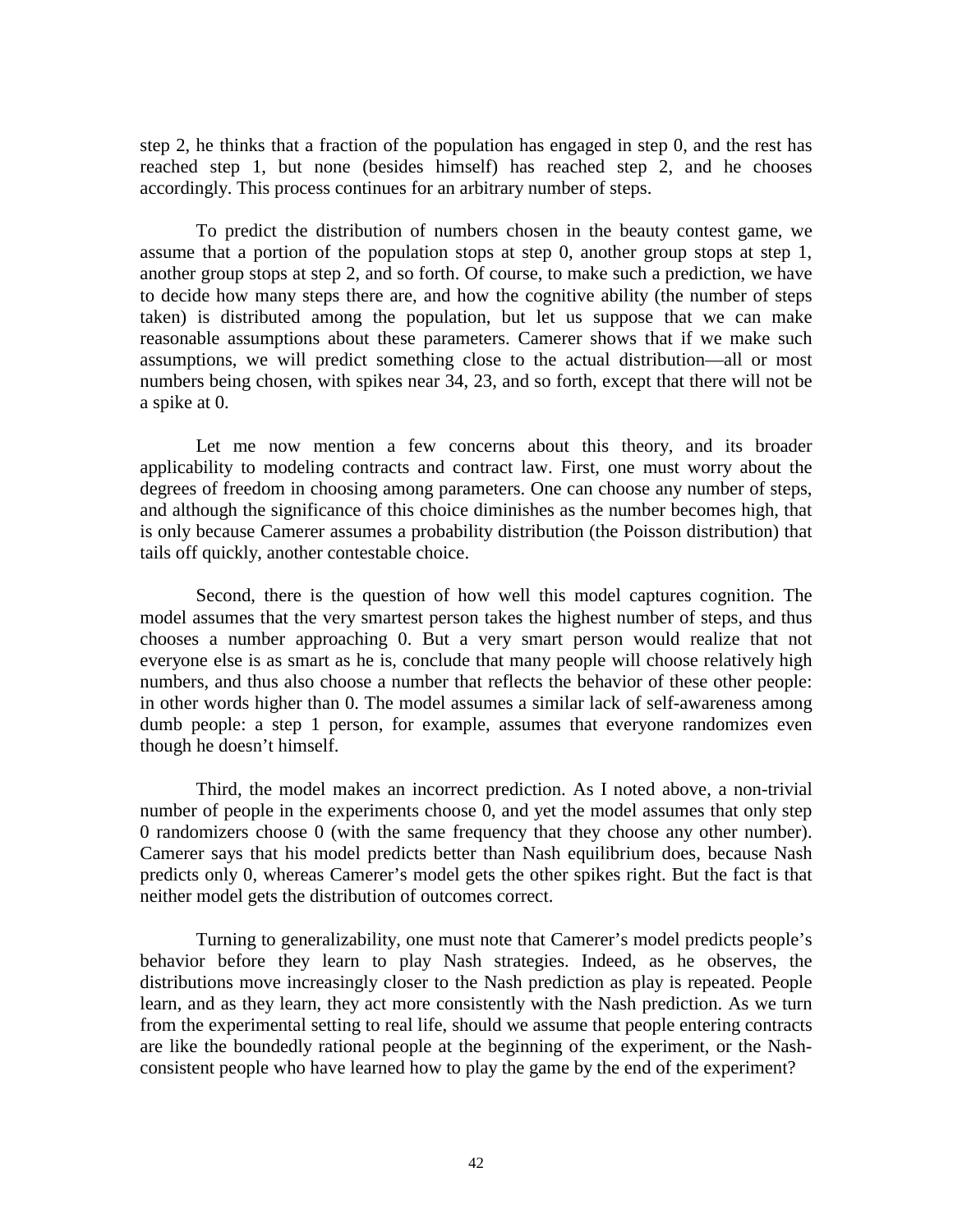This turns out to be the crucial problem for contract theory. Suppose that we agree (as we must) that individuals are boundedly rational, and ask how this might affect how they design their contracts. We immediately conclude that they will not necessarily design the optimal contract because of their cognitive limitations. To design the optimal contract, they must foresee how they will renegotiate the contract at the time that performance is due, including what each party will propose, and how it will respond to the proposals of the other, and so on—exactly the kind of step-by-step thinking that rapidly depletes cognitive capacity. We might therefore conclude that the parties will not necessarily choose the optimal contract, but we have no idea how far short they will fall from optimality.

Although the conclusion that models of bounded rationality will not help contract theory is premature, there is reason for pessimism.

#### *E. A Return to Doctrinalism?*

 If interdisciplinary approaches to contract law cannot generate plausible descriptive or normative theories, should legal scholars return to doctrinal analysis? To answer this question, we must first get clear about what doctrinalism means.

 The most ambitious doctrinal scholarship attempts to derive "principles" from cases. Fuller and Perdue argued that a "reliance principle" explains contract damages.<sup>117</sup> More recently Eisenberg has argued that a "bargain principle" and a "fairness principle" explain contract enforcement doctrines,<sup>118</sup> and Farnsworth has proposed a "dependence" and "public interest" principle, among many others.<sup>119</sup>

 Farnsworth's effort is a flare-up of embers that have been dying for many years. As many scholars have observed, cases will not yield principles that are more general than the case outcomes themselves. The plausibility of the principles that scholars advance always come from their appeal to moral commitments. The extraction of a fairness principle from the cases, rather than a principle of fairness for litigants who have brown eyes (if such is the case) or of litigants who have some other characteristic coextensive with the cases in which they prevail, is always the result of an implicit appeal to an attractive normative idea—fairness for all, rather than fairness to a morally arbitrary group of people. Ambitious doctrinal scholarship thus converges to a kind of moral philosophy that is especially sensitive to judicial outcomes. $120$ 

 Examples of authors who write in this vein include Fuller and Perdue, who argue that the reliance principle follows from corrective justice, and Eisenberg, who attempts to

 $117$  Fuller & Perdue, supra note \_\_.

 $\frac{118}{118}$  Melvin Eisenberg, The Bargain Principle and its Limits, 95 Harv. L. Rev. 741 (1982).

<sup>&</sup>lt;sup>119</sup> E. Allan Farnsworth, Changing Your Mind: The Law of Regretted Decisions (1998). <sup>120</sup> That is, something like Dworkinian interpretivism.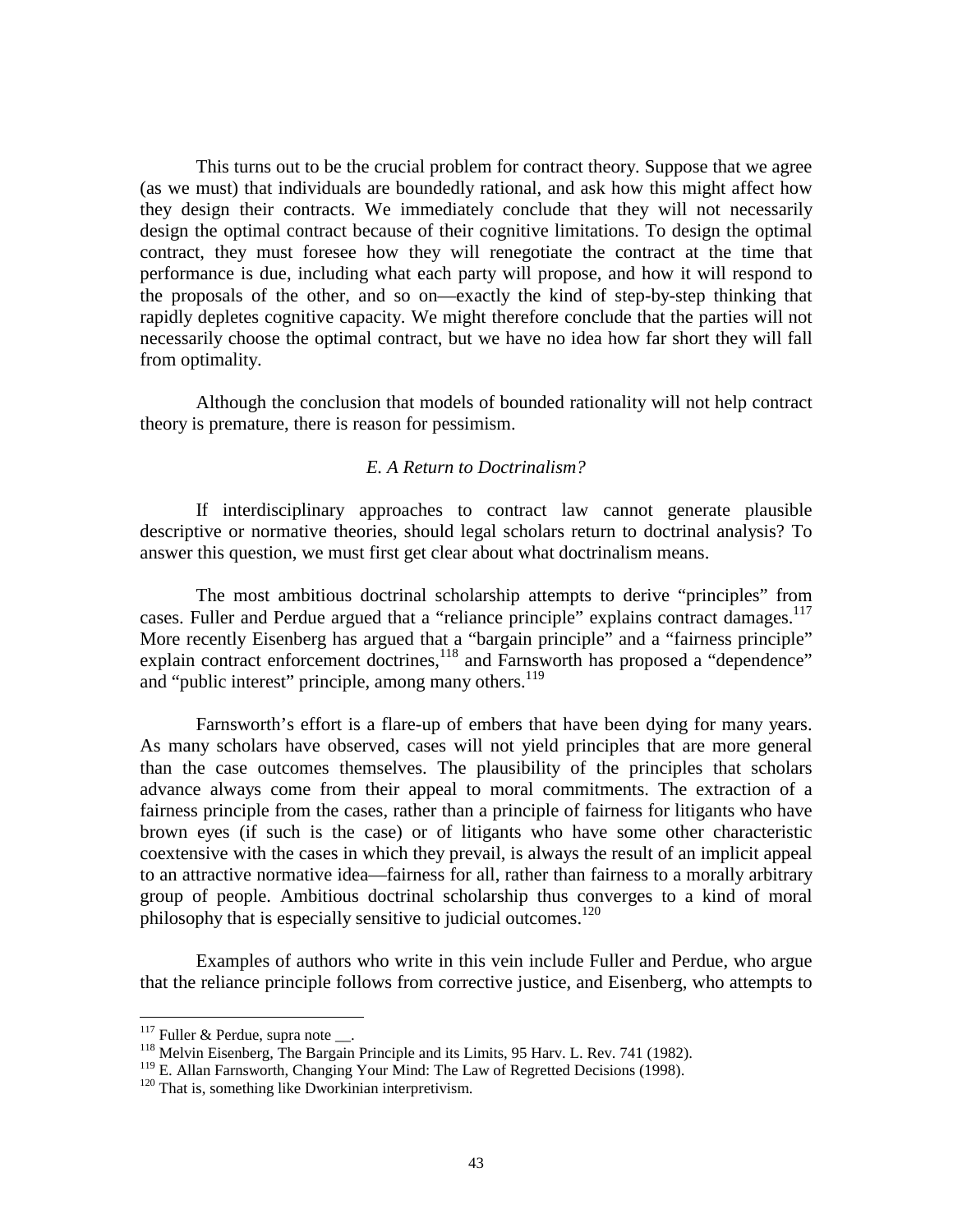tie the bargain principle and fairness principle to policy concerns and moral commitments. Farnsworth avoids philosophizing or engaging in policy analysis by keeping his discussion vague. He does not, for example, explain how he resolves conflicts between the many principles that he invokes. $121$ 

 A narrower kind of doctrinal analysis is nothing more than ordinary legal analysis, in which a judge or lawyer explains why or why not precedent controls the case under consideration. This kind of doctrinalism is useful, and can be done well or poorly, but a return to this scholarship would have to count as a defeat for the descriptive and normative aspirations of modern legal theory. Doctrinalism does not describe or justify the law; it is simply the doing of legal analysis, the use of legal materials and techniques of reasoning to support the outcome in a given case.

#### VI. CONCLUSION

 The title of the paper is a question, not a statement, for two reasons. First, the answer can come only with more experience. As economists and lawyers experiment with new models and variations of old ones, they might find better approaches to understanding contracts and contract law. The answer might also turn out to be "sort of," depending on whether efforts to model bounded rationality, should they succeed, ought to be considered a vindication of economics or psychology.

 Second, economics has already succeeded in much, just not in what its proponents set out as the measure of success. If you look at the best work in contracts scholarship today, and you compare it with the best contracts scholarship before the 1970s, you will see many differences. One important difference is that earlier work is methodologically sloppy. Much of this work mixed up two separate tasks—excavating the doctrine, and evaluating it. Evaluation would often be based on intuitive notions of fairness—intuitions that other commentators as well as judges might or might not share—with either no attention to the effects of doctrine on incentives, or casual discussion. The mixing up of doctrine and policy often resulted in the displacement of the policy disagreement into rules/standard debates. For example, the voluminous literature on the unconscionability doctrine in the 1960s and 1970s was vague on the incentive effects of the doctrine—with some concern about interfering with freedom of contract, and some concern about unequal bargaining power—and vigorous on the question whether an ambiguous standard like unconscionability could be applied by courts as consistently as they applied similar supposedly rule-like doctrines like duress.<sup>122</sup> No one seemed to understand that the rules/standard question presupposed a resolution of the policy question.

 $121$  For a critique of Fuller and Perdue's argument, see Richard Craswell, Against Fuller and Perdue, 67 U. Chi. L. Rev. 99 (2000); for a critique of Farnsworth's argument, see Eric A. Posner, Law and Regret, 98 Mich. L. Rev. 1468 (2000).

<sup>&</sup>lt;sup>122</sup> See, e.g., M.P. Ellinghaus, In Defense of Unconscionability, 78 Yale L. J. 757 (1969).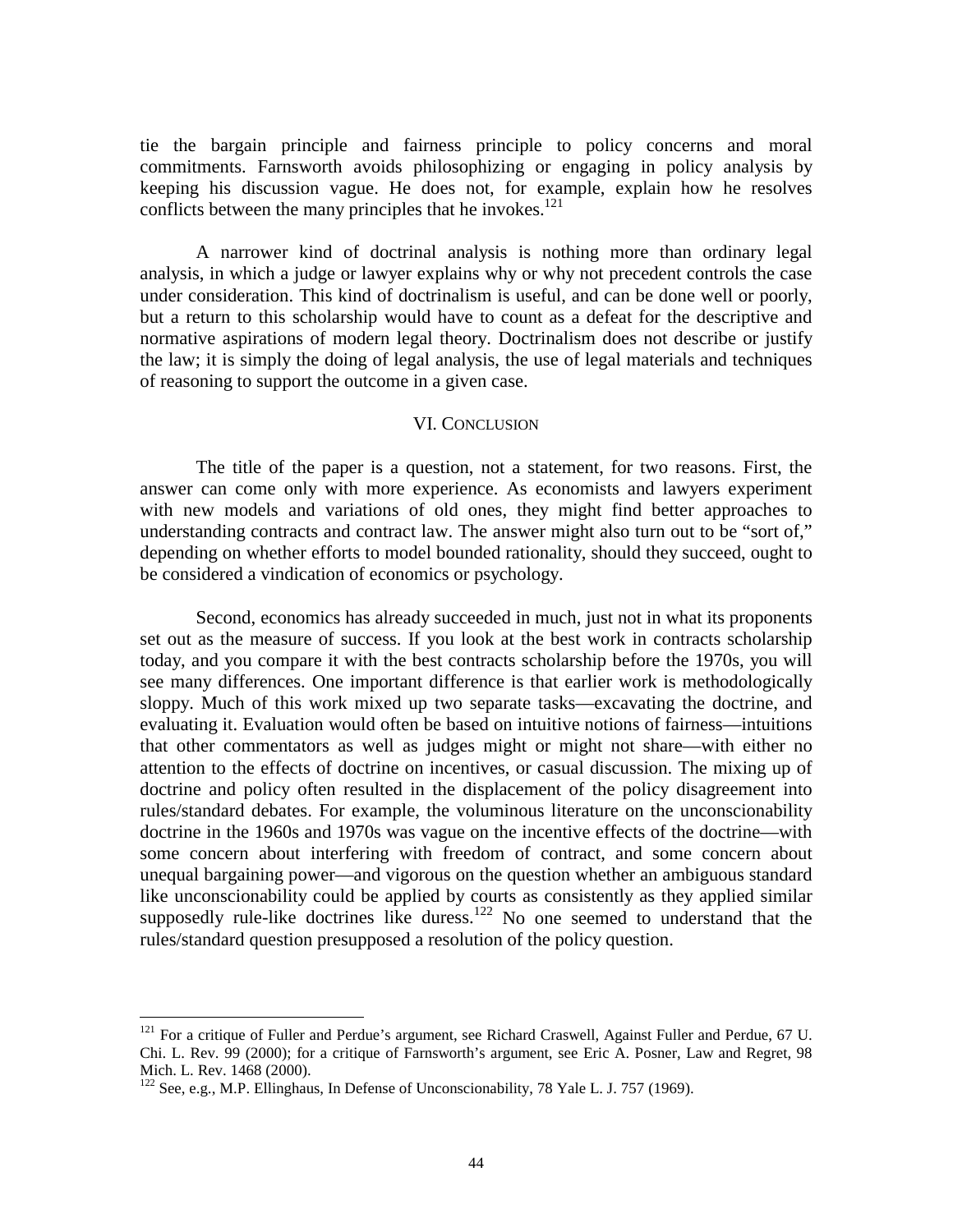The economic literature on the unconscionability doctrine clarified the policy questions at stake, and largely displaced the earlier literature. Its main accomplishment was showing that the earlier policy arguments were ill defined, or made implausible empirical assumptions, or were inconsistent with widely held views or other, uncontroversial areas of law and policy. Defenses of the unconscionability doctrine are now more candid and clearer, even if they reject economic premises. The literature as a whole proceeds at a higher level of sophistication.

 Economics' accomplishment is the introduction of a new vocabulary for studying contracts and contract law. The vocabulary is not perfect, but it does supply relatively clear concepts that can be used to elucidate ideas, principles, and doctrines from contract law. The use of a consistent vocabulary allows one to see, for example, that the mistake and impossibility doctrines are analytically similar, and that remedies are like courtsupplied terms. Further, economics' focus on incentives and efficiency provide a common metric so that the various doctrines can be lined up, so to speak, and compared in a systematic way. Finally, economics has identified a series of potential costs and benefits associated with different doctrines, and this information is likely useful to judges and policymakers even if it does not generate determinate recommendations.

 Economics' failure to provide comprehensive descriptive and normative theories of contract law stems from an ambiguity at the heart of the concept of transaction cost. If transaction costs refer to non-cognitive difficulties such as the difficulty of describing obligations, then rational individuals would overcome them by entering contracts that provide ex post bargaining rules. Because we do not observe such contracts, it is likely that cognitive problems account for the incompleteness of contracts. But if cognitive problems—and, in particular, the inability to foresee future events—accounts for the incompleteness of contracts, then the rules of contract law, which can have influence only when a dispute occurs, are unlikely to have a fine-grained impact on behavior. Common sense tells us that if contract law provides, say, no remedy at all, then promisors will breach opportunistically when reputational concerns are minimal. But if, as seems likely, people have trouble foreseeing and calculating the consequences of non-performance, then subtle variations in the legal regime—between expectation and reliance damages, for example, or damages and specific performance, or excuses for mistake or not—are unlikely to have predictable influence on people's behavior, and thus clear implications for social welfare.

Readers with comments should address them to:

Professor Eric A. Posner University of Chicago Law School 1111 East 60th Street Chicago, IL 60637 eric\_posner@law.uchicago.edu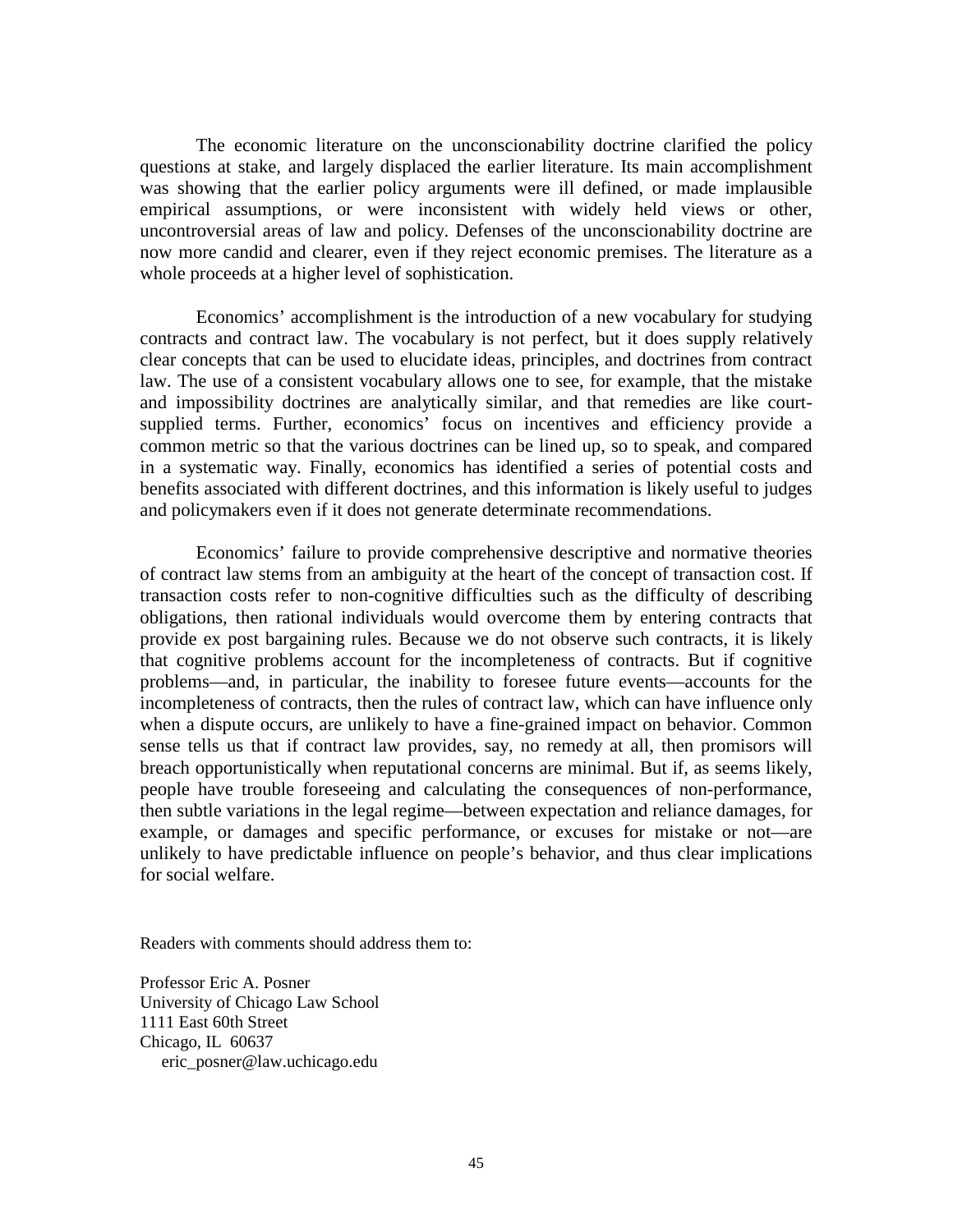## Chicago Working Papers in Law and Economics (Second Series)

- 1. William M. Landes, Copyright Protection of Letters, Diaries and Other Unpublished Works: An Economic Approach (July 1991).
- 2. Richard A. Epstein, The Path to *The T. J. Hooper*: The Theory and History of Custom in the Law of Tort (August 1991).
- 3. Cass R. Sunstein, On Property and Constitutionalism (September 1991).
- 4. Richard A. Posner, Blackmail, Privacy, and Freedom of Contract (February 1992).
- 5. Randal C. Picker, Security Interests, Misbehavior, and Common Pools (February 1992).
- 6. Tomas J. Philipson & Richard A. Posner, Optimal Regulation of AIDS (April 1992).
- 7. Douglas G. Baird, Revisiting Auctions in Chapter 11 (April 1992).
- 8. William M. Landes, Sequential versus Unitary Trials: An Economic Analysis (July 1992).
- 9. William M. Landes & Richard A. Posner, The Influence of Economics on Law: A Quantitative Study (August 1992).
- 10. Alan O. Sykes, The Welfare Economics of Immigration Law: A Theoretical Survey With An Analysis of U.S. Policy (September 1992).
- 11. Douglas G. Baird, 1992 Katz Lecture: Reconstructing Contracts (November 1992).
- 12. Gary S. Becker, The Economic Way of Looking at Life (January 1993).
- 13. J. Mark Ramseyer, Credibly Committing to Efficiency Wages: Cotton Spinning Cartels in Imperial Japan (March 1993).
- 14. Cass R. Sunstein, Endogenous Preferences, Environmental Law (April 1993).
- 15. Richard A. Posner, What Do Judges and Justices Maximize? (The Same Thing Everyone Else Does) (April 1993).
- 16. Lucian Arye Bebchuk and Randal C. Picker, Bankruptcy Rules, Managerial Entrenchment, and Firm-Specific Human Capital (August 1993).
- 17. J. Mark Ramseyer, Explicit Reasons for Implicit Contracts: The Legal Logic to the Japanese Main Bank System (August 1993).
- 18. William M. Landes and Richard A. Posner, The Economics of Anticipatory Adjudication (September 1993).
- 19. Kenneth W. Dam, The Economic Underpinnings of Patent Law (September 1993).
- 20. Alan O. Sykes, An Introduction to Regression Analysis (October 1993).
- 21. Richard A. Epstein, The Ubiquity of the Benefit Principle (March 1994).
- 22. Randal C. Picker, An Introduction to Game Theory and the Law (June 1994).
- 23. William M. Landes, Counterclaims: An Economic Analysis (June 1994).
- 24. J. Mark Ramseyer, The Market for Children: Evidence from Early Modern Japan (August 1994).
- 25. Robert H. Gertner and Geoffrey P. Miller, Settlement Escrows (August 1994).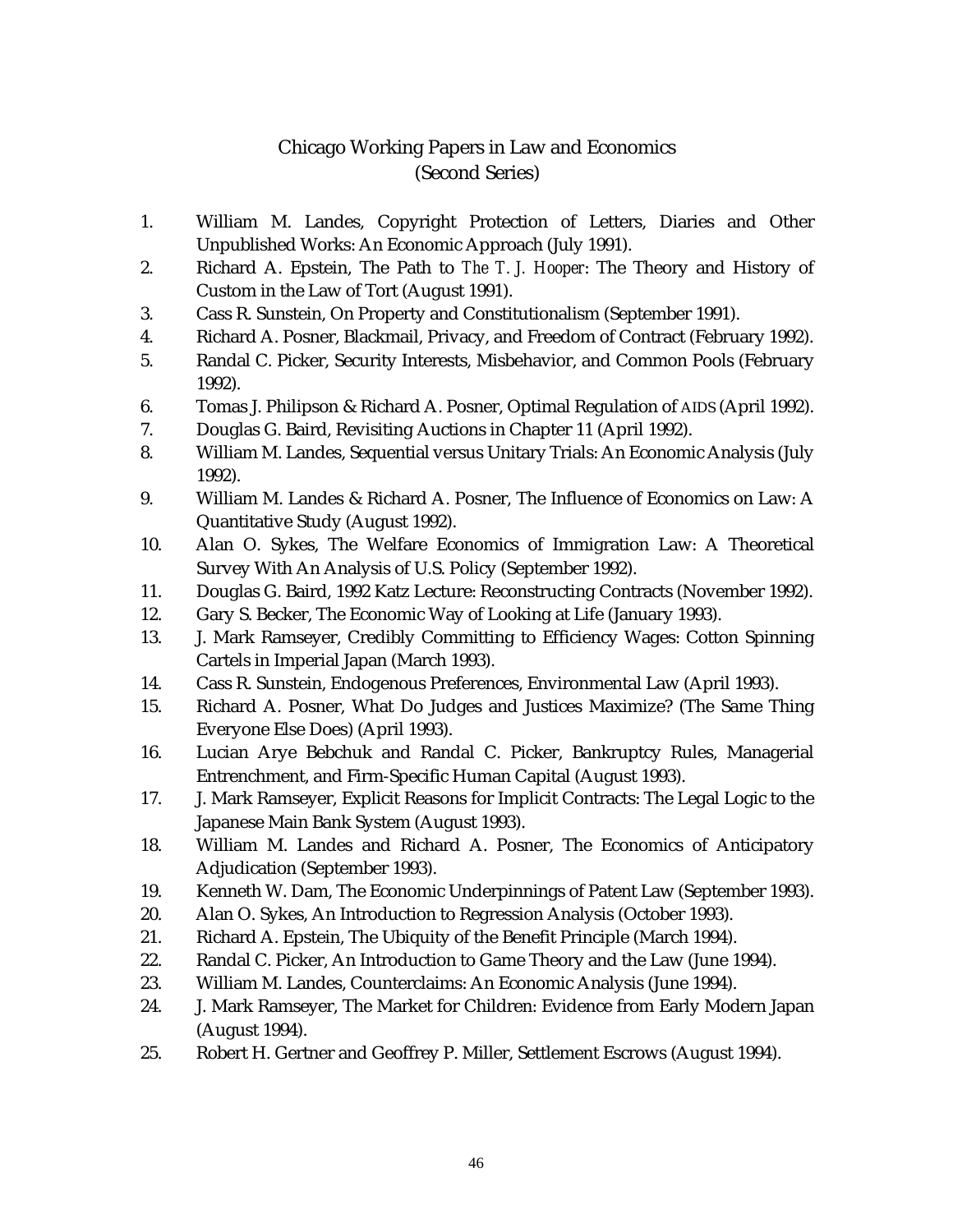- 26. Kenneth W. Dam, Some Economic Considerations in the Intellectual Property Protection of Software (August 1994).
- 27. Cass R. Sunstein, Rules and Rulelessness, (October 1994).
- 28. David Friedman, More Justice for Less Money: A Step Beyond *Cimino* (December 1994).
- 29. Daniel Shaviro, Budget Deficits and the Intergenerational Distribution of Lifetime Consumption (January 1995).
- 30. Douglas G. Baird, The Law and Economics of Contract Damages (February 1995).
- 31. Daniel Kessler, Thomas Meites, and Geoffrey P. Miller, Explaining Deviations from the Fifty Percent Rule: A Multimodal Approach to the Selection of Cases for Litigation (March 1995).
- 32. Geoffrey P. Miller, Das Kapital: Solvency Regulation of the American Business Enterprise (April 1995).
- 33. Richard Craswell, Freedom of Contract (August 1995).
- 34. J. Mark Ramseyer, Public Choice (November 1995).
- 35. Kenneth W. Dam, Intellectual Property in an Age of Software and Biotechnology (November 1995).
- 36. Cass R. Sunstein, Social Norms and Social Roles (January 1996).
- 37. J. Mark Ramseyer and Eric B. Rasmusen, Judicial Independence in Civil Law Regimes: Econometrics from Japan (January 1996).
- 38. Richard A. Epstein, Transaction Costs and Property Rights: Or Do Good Fences Make Good Neighbors? (March 1996).
- 39. Cass R. Sunstein, The Cost-Benefit State (May 1996).
- 40. William M. Landes and Richard A. Posner, The Economics of Legal Disputes Over the Ownership of Works of Art and Other Collectibles (July 1996).
- 41. John R. Lott, Jr. and David B. Mustard, Crime, Deterrence, and Right-to-Carry Concealed Handguns (August 1996).
- 42. Cass R. Sunstein, Health-Health Tradeoffs (September 1996).
- 43. G. Baird, The Hidden Virtues of Chapter 11: An Overview of the Law and Economics of Financially Distressed Firms (March 1997).
- 44. Richard A. Posner, Community, Wealth, and Equality (March 1997).
- 45. William M. Landes, The Art of Law and Economics: An Autobiographical Essay (March 1997).
- 46. Cass R. Sunstein, Behavioral Analysis of Law (April 1997).
- 47. John R. Lott, Jr. and Kermit Daniel, Term Limits and Electoral Competitiveness: Evidence from California's State Legislative Races (May 1997).
- 48. Randal C. Picker, Simple Games in a Complex World: A Generative Approach to the Adoption of Norms (June 1997).
- 49. Richard A. Epstein, Contracts Small and Contracts Large: Contract Law through the Lens of Laissez-Faire (August 1997).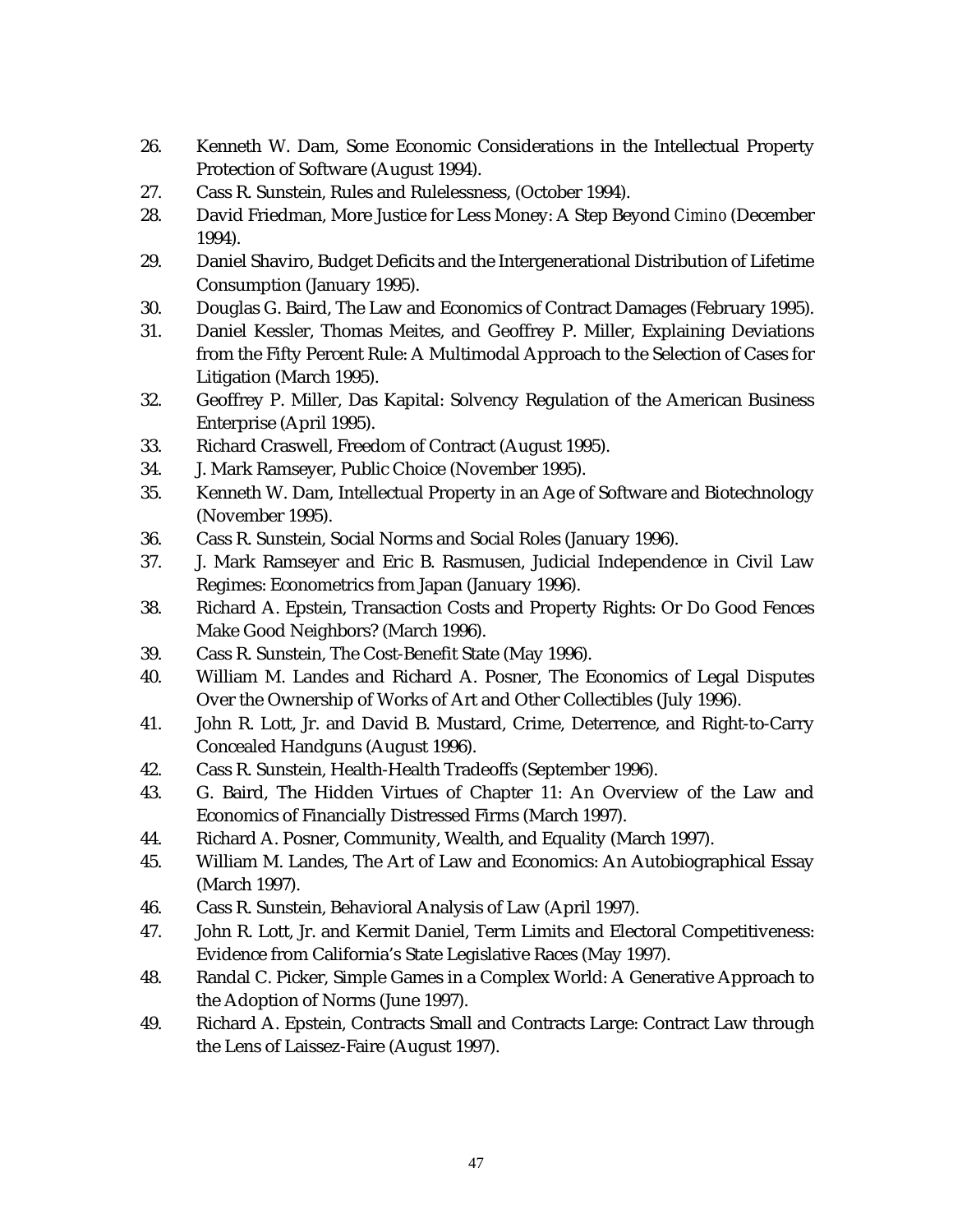- 50. Cass R. Sunstein, Daniel Kahneman, and David Schkade, Assessing Punitive Damages (with Notes on Cognition and Valuation in Law) (December 1997).
- 51. William M. Landes, Lawrence Lessig, and Michael E. Solimine, Judicial Influence: A Citation Analysis of Federal Courts of Appeals Judges (January 1998).
- 52. John R. Lott, Jr., A Simple Explanation for Why Campaign Expenditures are Increasing: The Government is Getting Bigger (February 1998).
- 53. Richard A. Posner, Values and Consequences: An Introduction to Economic Analysis of Law (March 1998).
- 54. Denise DiPasquale and Edward L. Glaeser, Incentives and Social Capital: Are Homeowners Better Citizens? (April 1998).
- 55. Christine Jolls, Cass R. Sunstein, and Richard Thaler, A Behavioral Approach to Law and Economics (May 1998).
- 56. John R. Lott, Jr., Does a Helping Hand Put Others At Risk?: Affirmative Action, Police Departments, and Crime (May 1998).
- 57. Cass R. Sunstein and Edna Ullmann-Margalit, Second-Order Decisions (June 1998).
- 58. Jonathan M. Karpoff and John R. Lott, Jr., Punitive Damages: Their Determinants, Effects on Firm Value, and the Impact of Supreme Court and Congressional Attempts to Limit Awards (July 1998).
- 59. Kenneth W. Dam, Self-Help in the Digital Jungle (August 1998).
- 60. John R. Lott, Jr., How Dramatically Did Women's Suffrage Change the Size and Scope of Government? (September 1998)
- 61. Kevin A. Kordana and Eric A. Posner, A Positive Theory of Chapter 11 (October 1998)
- 62. David A. Weisbach, Line Drawing, Doctrine, and Efficiency in the Tax Law (November 1998)
- 63. Jack L. Goldsmith and Eric A. Posner, A Theory of Customary International Law (November 1998)
- 64. John R. Lott, Jr., Public Schooling, Indoctrination, and Totalitarianism (December 1998)
- 65. Cass R. Sunstein, Private Broadcasters and the Public Interest: Notes Toward A "Third Way" (January 1999)
- 66. Richard A. Posner, An Economic Approach to the Law of Evidence (February 1999)
- 67. Yannis Bakos, Erik Brynjolfsson, Douglas Lichtman, Shared Information Goods (February 1999)
- 68. Kenneth W. Dam, Intellectual Property and the Academic Enterprise (February 1999)
- 69. Gertrud M. Fremling and Richard A. Posner, Status Signaling and the Law, with Particular Application to Sexual Harassment (March 1999)
- 70. Cass R. Sunstein, Must Formalism Be Defended Empirically? (March 1999)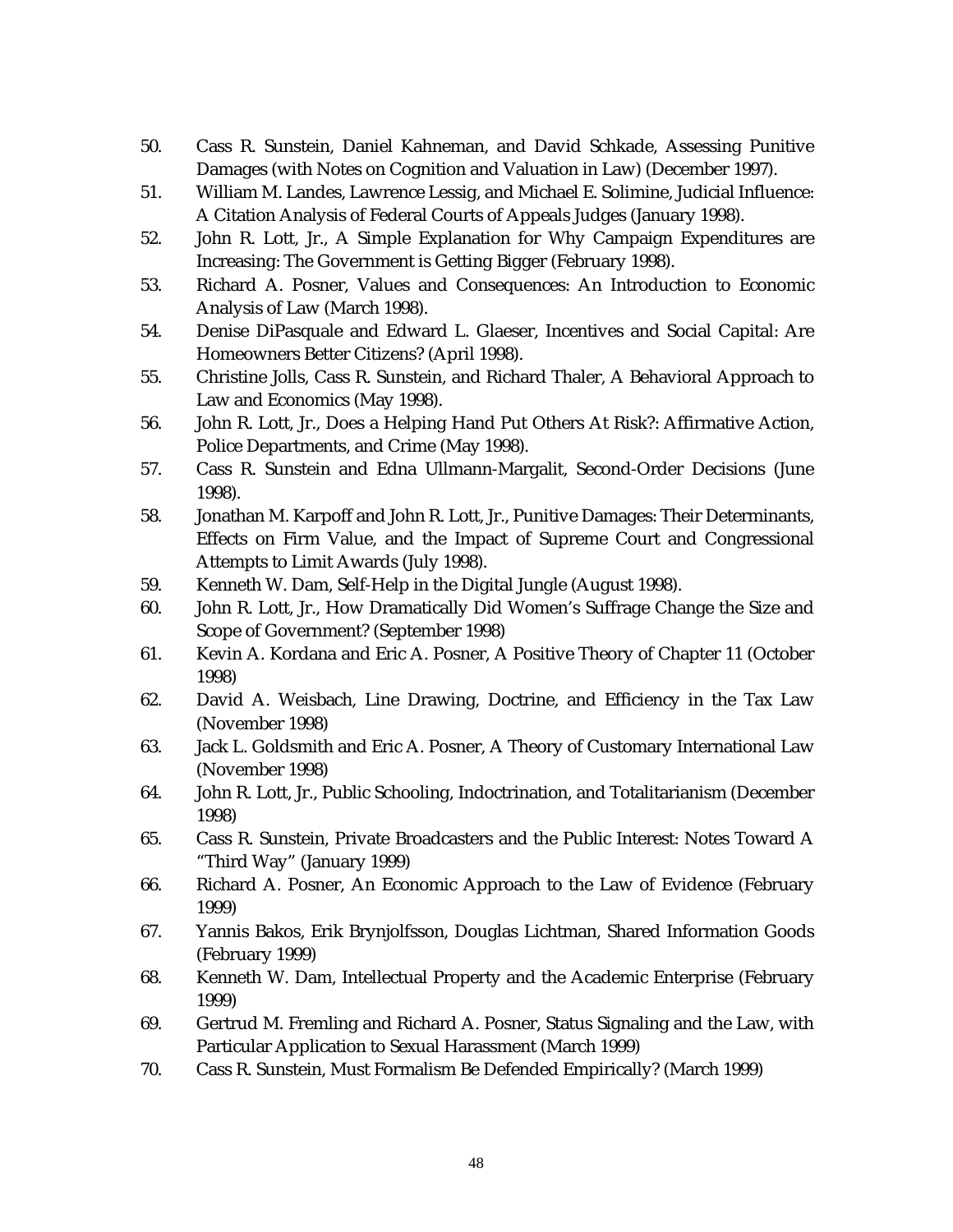- 71. Jonathan M. Karpoff, John R. Lott, Jr., and Graeme Rankine, Environmental Violations, Legal Penalties, and Reputation Costs (March 1999)
- 72. Matthew D. Adler and Eric A. Posner, Rethinking Cost-Benefit Analysis (April 1999)
- 73. John R. Lott, Jr. and William M. Landes, Multiple Victim Public Shooting, Bombings, and Right-to-Carry Concealed Handgun Laws: Contrasting Private and Public Law Enforcement (April 1999)
- 74. Lisa Bernstein, The Questionable Empirical Basis of Article 2's Incorporation Strategy: A Preliminary Study (May 1999)
- 75. Richard A. Epstein, Deconstructing Privacy: and Putting It Back Together Again (May 1999)
- 76. William M. Landes, Winning the Art Lottery: The Economic Returns to the Ganz Collection (May 1999)
- 77. Cass R. Sunstein, David Schkade, and Daniel Kahneman, Do People Want Optimal Deterrence? (June 1999)
- 78. Tomas J. Philipson and Richard A. Posner, The Long-Run Growth in Obesity as a Function of Technological Change (June 1999)
- 79. David A. Weisbach, Ironing Out the Flat Tax (August 1999)
- 80. Eric A. Posner, A Theory of Contract Law under Conditions of Radical Judicial Error (August 1999)
- 81. David Schkade, Cass R. Sunstein, and Daniel Kahneman, Are Juries Less Erratic than Individuals? Deliberation, Polarization, and Punitive Damages (September 1999)
- 82. Cass R. Sunstein, Nondelegation Canons (September 1999)
- 83. Richard A. Posner, The Theory and Practice of Citations Analysis, with Special Reference to Law and Economics (September 1999)
- 84. Randal C. Picker, Regulating Network Industries: A Look at *Intel* (October 1999)
- 85. Cass R. Sunstein, Cognition and Cost-Benefit Analysis (October 1999)
- 86. Douglas G. Baird and Edward R. Morrison, Optimal Timing and Legal Decisionmaking: The Case of the Liquidation Decision in Bankruptcy (October 1999)
- 87. Gertrud M. Fremling and Richard A. Posner, Market Signaling of Personal Characteristics (November 1999)
- 88. Matthew D. Adler and Eric A. Posner, Implementing Cost-Benefit Analysis When Preferences Are Distorted (November 1999)
- 89. Richard A. Posner, Orwell versus Huxley: Economics, Technology, Privacy, and Satire (November 1999)
- 90. David A. Weisbach, Should the Tax Law Require Current Accrual of Interest on Derivative Financial Instruments? (December 1999)
- 91. Cass R. Sunstein, The Law of Group Polarization (December 1999)
- 92. Eric A. Posner, Agency Models in Law and Economics (January 2000)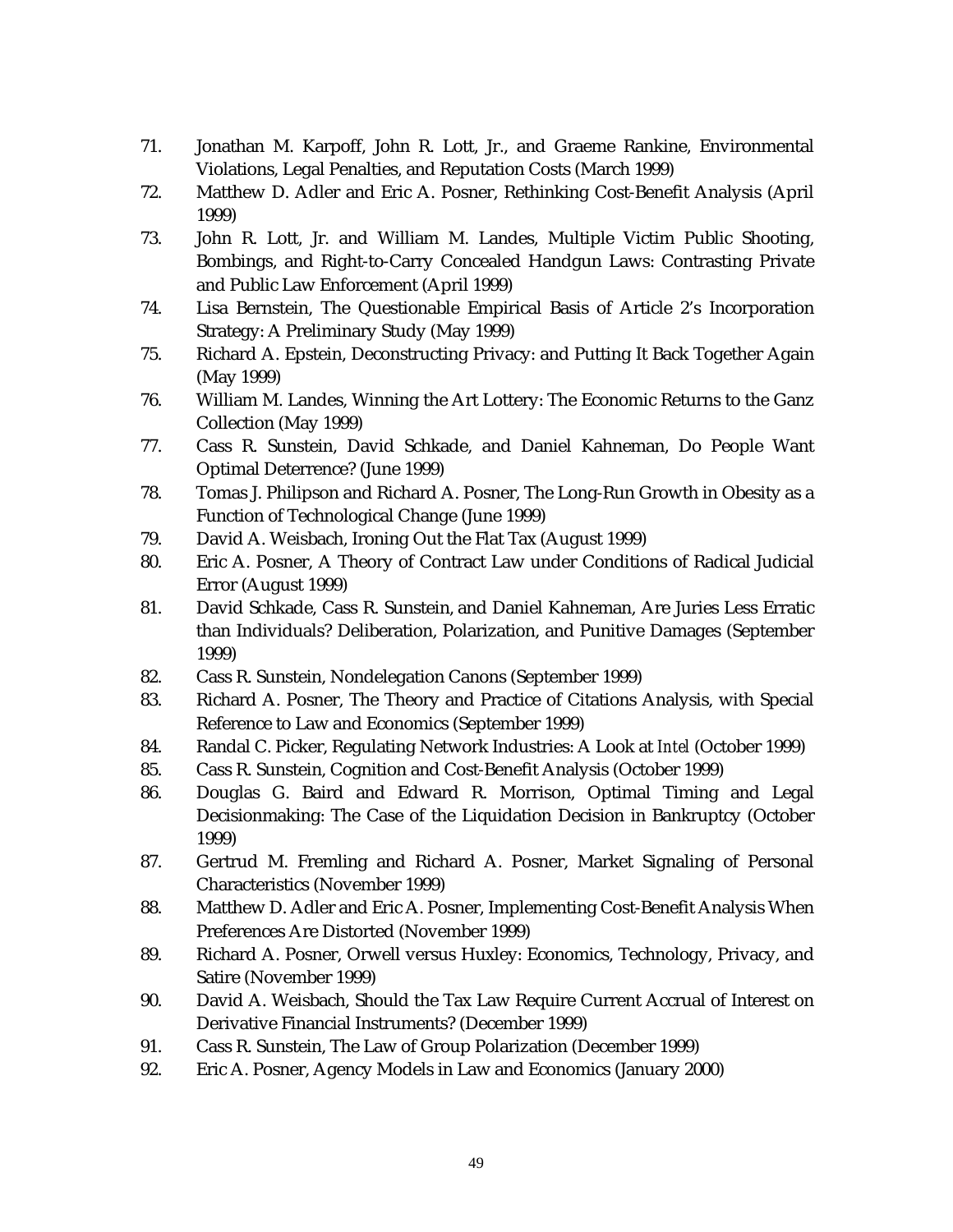- 93. Karen Eggleston, Eric A. Posner, and Richard Zeckhauser, Simplicity and Complexity in Contracts (January 2000)
- 94. Douglas G. Baird and Robert K. Rasmussen, Boyd's Legacy and Blackstone's Ghost (February 2000)
- 95. David Schkade, Cass R. Sunstein, Daniel Kahneman, Deliberating about Dollars: The Severity Shift (February 2000)
- 96. Richard A. Posner and Eric B. Rasmusen, Creating and Enforcing Norms, with Special Reference to Sanctions (March 2000)
- 97. Douglas Lichtman, Property Rights in Emerging Platform Technologies (April 2000)
- 98. Cass R. Sunstein and Edna Ullmann-Margalit, Solidarity in Consumption (May 2000)
- 99. David A. Weisbach, An Economic Analysis of Anti-Tax Avoidance Laws (May 2000)
- 100. Cass R. Sunstein, Human Behavior and the Law of Work (June 2000)
- 101. William M. Landes and Richard A. Posner, Harmless Error (June 2000)
- 102. Robert H. Frank and Cass R. Sunstein, Cost-Benefit Analysis and Relative Position (August 2000)
- 103. Eric A. Posner, Law and the Emotions (September 2000)
- 104. Cass R. Sunstein, Cost-Benefit Default Principles (October 2000)
- 105. Jack Goldsmith and Alan Sykes, The Dormant Commerce Clause and the Internet (November 2000)
- 106. Richard A. Posner, Antitrust in the New Economy (November 2000)
- 107. Douglas Lichtman, Scott Baker, and Kate Kraus, Strategic Disclosure in the Patent System (November 2000)
- 108. Jack L. Goldsmith and Eric A. Posner, Moral and Legal Rhetoric in International Relations: A Rational Choice Perspective (November 2000)
- 109. William Meadow and Cass R. Sunstein, Statistics, Not Experts (December 2000)
- 110. Saul Levmore, Conjunction and Aggregation (December 2000)
- 111. Saul Levmore, Puzzling Stock Options and Compensation Norms (December 2000)
- 112. Richard A. Epstein and Alan O. Sykes, The Assault on Managed Care: Vicarious Liability, Class Actions and the Patient's Bill of Rights (December 2000)
- 113. William M. Landes, Copyright, Borrowed Images and Appropriation Art: An Economic Approach (December 2000)
- 114. Cass R. Sunstein, Switching the Default Rule (January 2001)
- 115. George G. Triantis, Financial Contract Design in the World of Venture Capital (January 2001)
- 116. Jack Goldsmith, Statutory Foreign Affairs Preemption (February 2001)
- 117. Richard Hynes and Eric A. Posner, The Law and Economics of Consumer Finance (February 2001)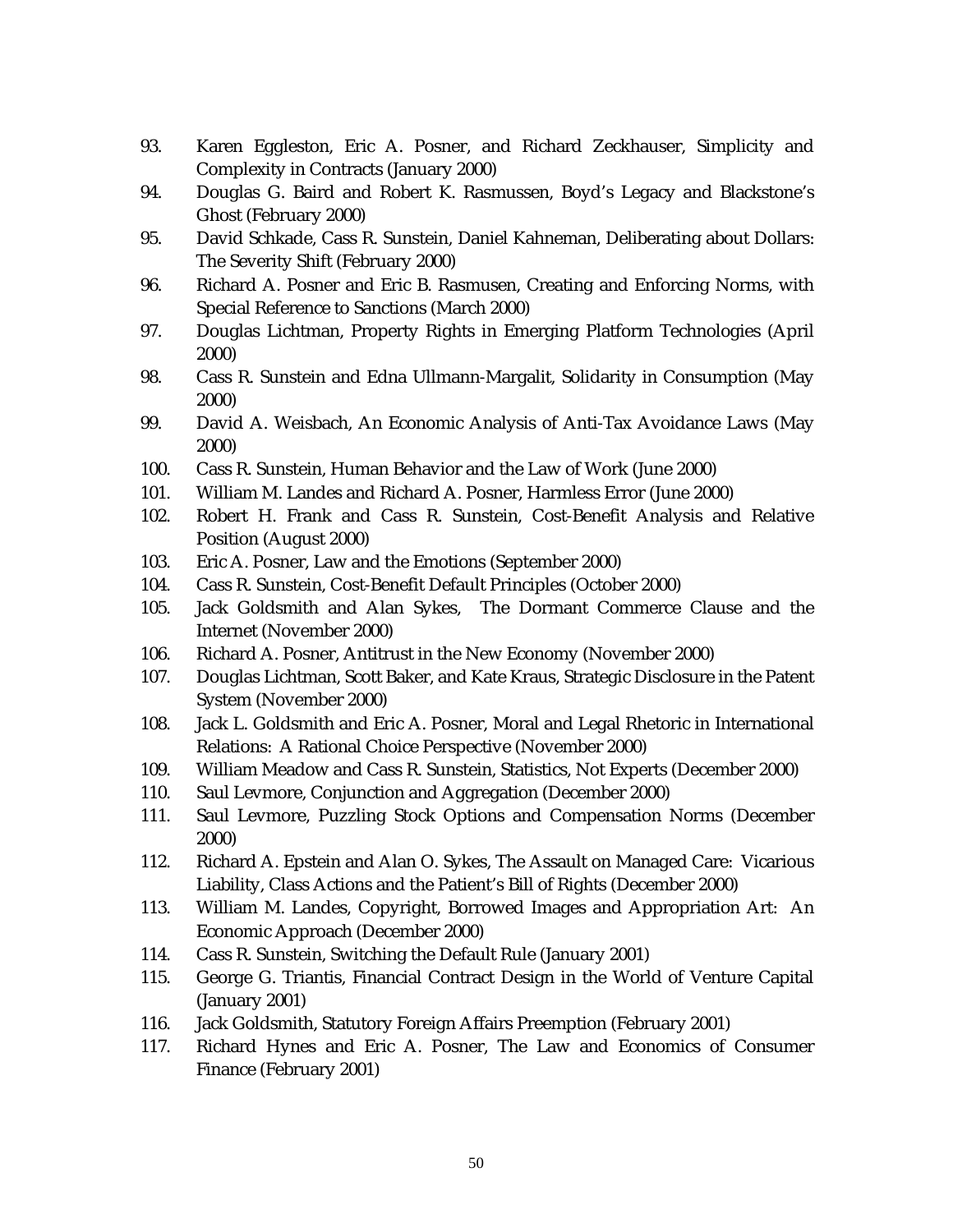- 118. Cass R. Sunstein, Academic Fads and Fashions (with Special Reference to Law) (March 2001)
- 119. Eric A. Posner, Controlling Agencies with Cost-Benefit Analysis: A Positive Political Theory Perspective (April 2001)
- 120. Douglas G. Baird, Does Bogart Still Get Scale? Rights of Publicity in the Digital Age (April 2001)
- 121. Douglas G. Baird and Robert K. Rasmussen, Control Rights, Priority Rights and the Conceptual Foundations of Corporate Reorganization (April 2001)
- 122. David A. Weisbach, Ten Truths about Tax Shelters (May 2001)
- 123. William M. Landes, What Has the Visual Arts Rights Act of 1990 Accomplished? (May 2001)
- 124. Cass R. Sunstein, Social and Economic Rights? Lessons from South Africa (May 2001)
- 125. Christopher Avery, Christine Jolls, Richard A. Posner, and Alvin E. Roth, The Market for Federal Judicial Law Clerks (June 2001)
- 126. Douglas G. Baird and Edward R. Morrison, Bankruptcy Decision Making (June 2001)
- 127. Cass R. Sunstein, Regulating Risks after ATA (June 2001)
- 128. Cass R. Sunstein, The Laws of Fear (June 2001)
- 129. Richard A. Epstein, In and Out of Public Solution: The Hidden Perils of Property Transfer (July 2001)
- 130. Randal C. Picker, Pursuing a Remedy in *Microsoft*: The Declining Need for Centralized Coordination in a Networked World (July 2001)
- 131. Cass R. Sunstein, Daniel Kahneman, David Schkade, and Ilana Ritov, Predictably Incoherent Judgments (July 2001)
- 132. Eric A. Posner, Courts Should Not Enforce Government Contracts (August 2001)
- 133. Lisa Bernstein, Private Commercial Law in the Cotton Industry: Creating Cooperation through Rules, Norms, and Institutions (August 2001)
- 134. Richard A. Epstein, The Allocation of the Commons:Parking and Stopping on the Commons (August 2001)
- 135. Cass R. Sunstein, The Arithmetic of Arsenic (September 2001)
- 136. Eric A. Posner, Richard Hynes, and Anup Malani, The Political Economy of Property Exemption Laws (September 2001)
- 137. Eric A. Posner and George G. Triantis, Covenants Not to Compete from an Incomplete Contracts Perspective (September 2001)
- 138. Cass R. Sunstein, Probability Neglect: Emptions, Worst Cases, and Law (November 2001)
- 139. Randall S. Kroszner and Philip E. Strahan, Throwing Good Money after Bad? Board Connections and Conflicts in Bank Lending (December 2001)
- 140. Alan O. Sykes, TRIPs, Pharmaceuticals, Developing Countries, and the Doha "Solution" (February 2002)